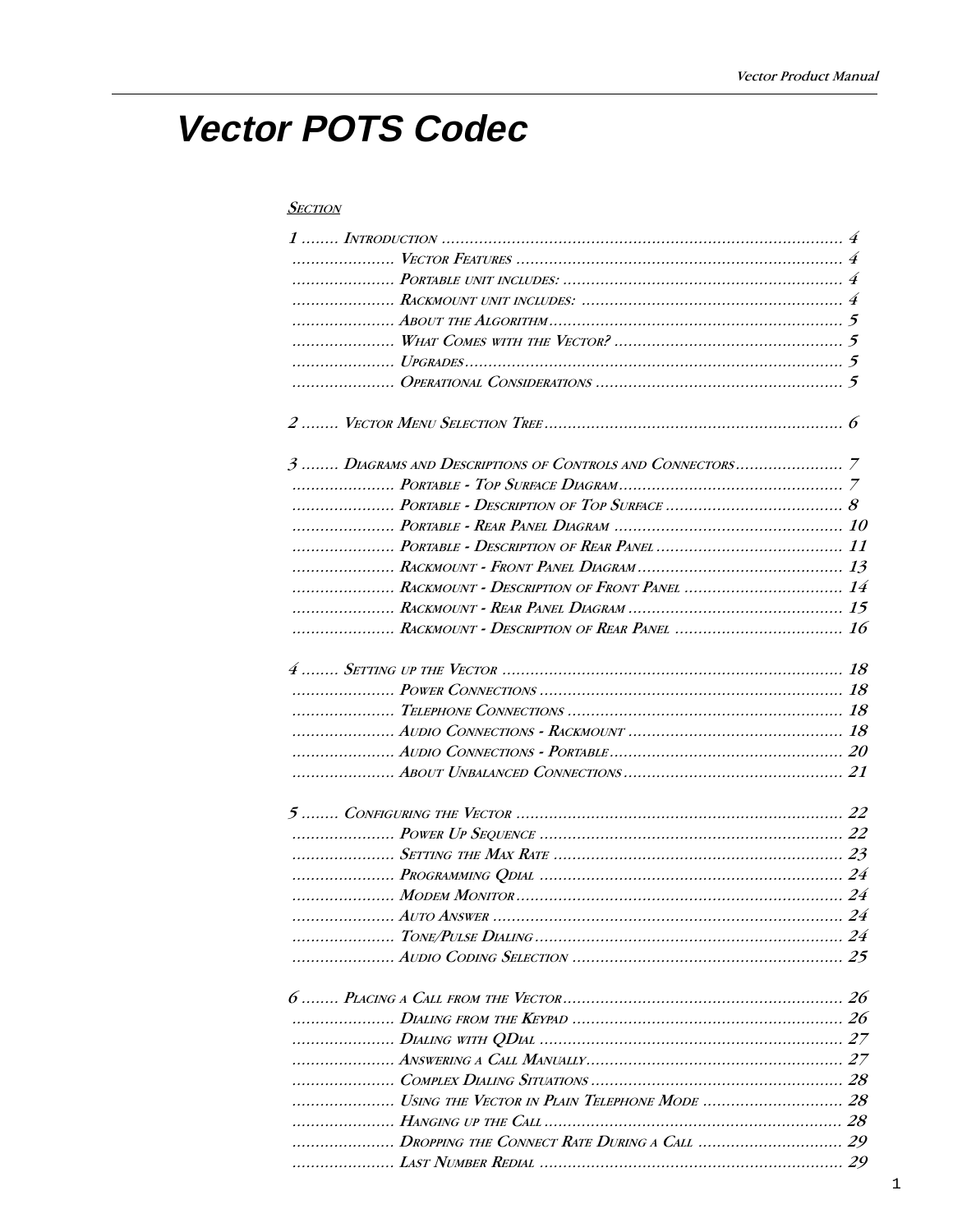## **SECTION**

| INTERNATIONAL A/C POWER CORDS AND TELEPHONE CONNECTORS  36 |  |
|------------------------------------------------------------|--|
|                                                            |  |
|                                                            |  |
|                                                            |  |
|                                                            |  |
|                                                            |  |
| TROUBLESHOOTING THE ANCILLARY DATA CHANNEL  43             |  |
|                                                            |  |
|                                                            |  |
|                                                            |  |
| AUDIO FREQUENCY RESPONSE (PORTABLE & RACKMOUNT)  45        |  |
|                                                            |  |
|                                                            |  |
|                                                            |  |
|                                                            |  |
|                                                            |  |
|                                                            |  |
|                                                            |  |
|                                                            |  |
|                                                            |  |
| <b>SCHEMATICS</b>                                          |  |

.................................... PORTABLE AUDIO SCHEMATIC ................................... PORTABLE DIGITAL SCHEMATIC ..................................... RACKMOUNT AUDIO SCHEMATIC ................................... RACKMOUNT DIGITAL SCHEMATIC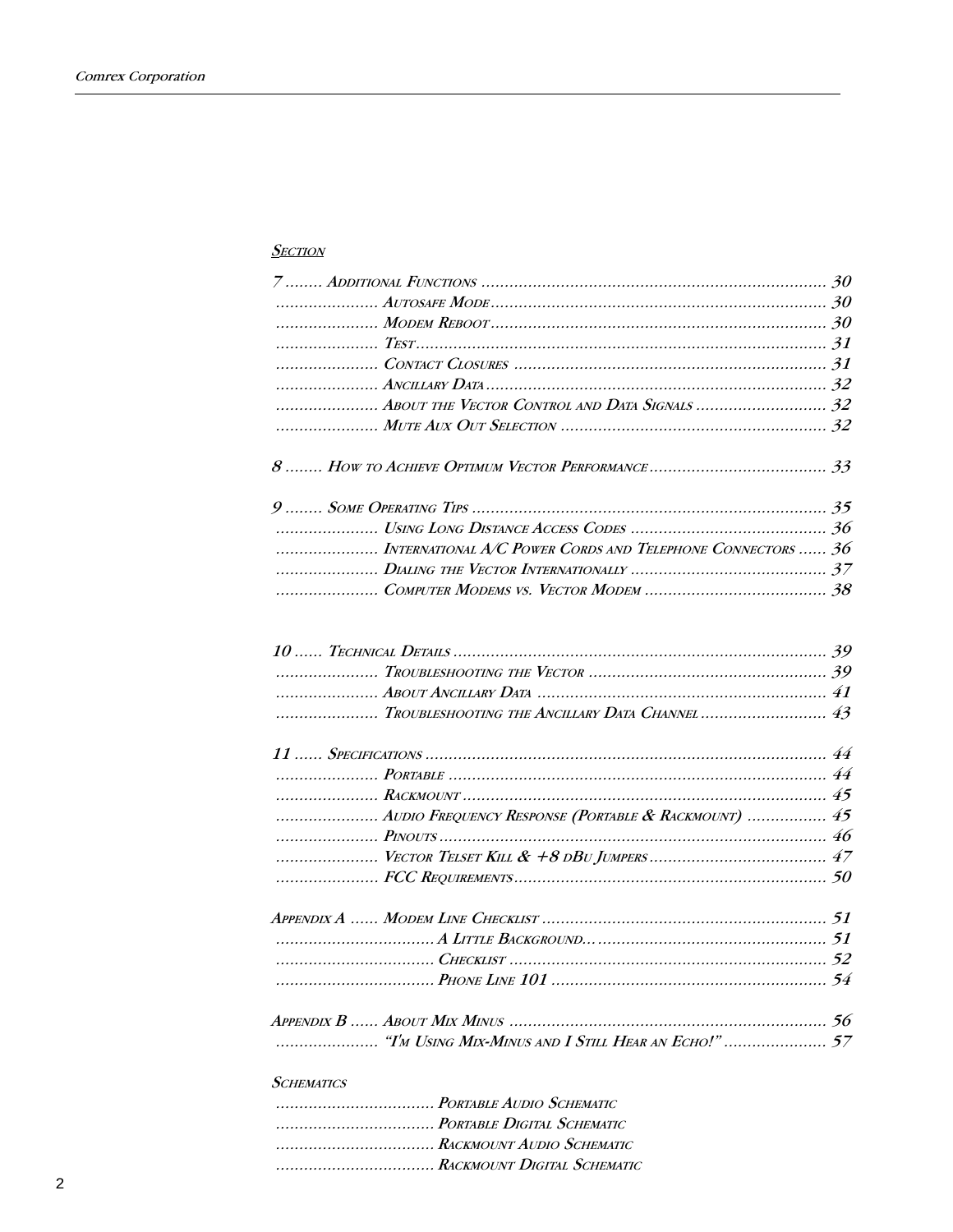## About Comrex

Comrex has been building reliable, high quality broadcast equipment since 1961. Our products are used daily in every part of the world by networks, stations, and program producers.

Every product we manufacture has been carefully designed to function flawlessly, under the harshest conditions, over many years of use. Each unit we ship has been individually and thoroughly tested. Most items are available off-the-shelf, either directly from Comrex or from our stocking dealers.

Comrex stands behind its products. We promise that if you call us for technical assistance, you will talk directly with someone who knows about the equipment and will do everything possible to help you.

Our toll free number in North America is 800-237-1776. The toll free number from the United Kingdom is 0-800-96-2093. Product information along with Engineering Notes and User Reports are available through our Fax-on-Demand system. Simply dial 978-264-9973 from any TouchTone phone and follow the instructions.

This information can also be found on the World Wide Web at http://www.comrex.com. Our internet E-Mail address is info@comrex.com.

#### Warranty and Disclaimer

All equipment manufactured by Comrex Corporation is warranted by Comrex against defects in material and workmanship for one year from the date of original purchase, as verified by the return of the Warranty Registration Card. During the warranty period, we will repair or, at our option, replace at no charge a product that proves to be defective, provided you obtain return authorization from Comrex and return the product, shipping prepaid, to Comrex Corporation, 65 Nonset Path, Acton, MA 01720 USA. For return authorization, contact Comrex at 800-237-1776 or 978 263-1800 or fax 978-635-0401.

This Warranty does not apply if the product has been damaged by accident or misuse or as the result of service or modification performed by anyone other than Comrex Corporation.

With the exception of the warranties set forth above, Comrex Corporation makes no other warranties, expressed or implied or statutory, including but not limited to warranties of merchantability and fitness for a particular purpose, which are hereby expressly disclaimed. In no event shall Comrex Corporation have any liability for indirect, consequential or punitive damages resulting from the use of this product.

### Copyright Notice

The Comrex proprietary code and licensed, third party proprietary code residing in and otherwise associated with this product are protected by copyright law and international treaties. Unauthorized reproduction or distribution of this product, or any portion of it, may result in civil and criminal sanctions, and will be prosecuted to the fullest extent of the law.

US Government Restricted Rights - Use, duplication, or disclosure by the US Government is subject to restrictions set forth in subparagraph  $(c)(1)(ii)$  of the Rights in Technical Data and Computer Software clause at DFARS (48 CFR) 252.227-7013 or subparagraphs (c)(1) and (2) of the Commercial Computer Software - Restricted Rights clause at FAR (48 CFR) 52.227-19, as applicable.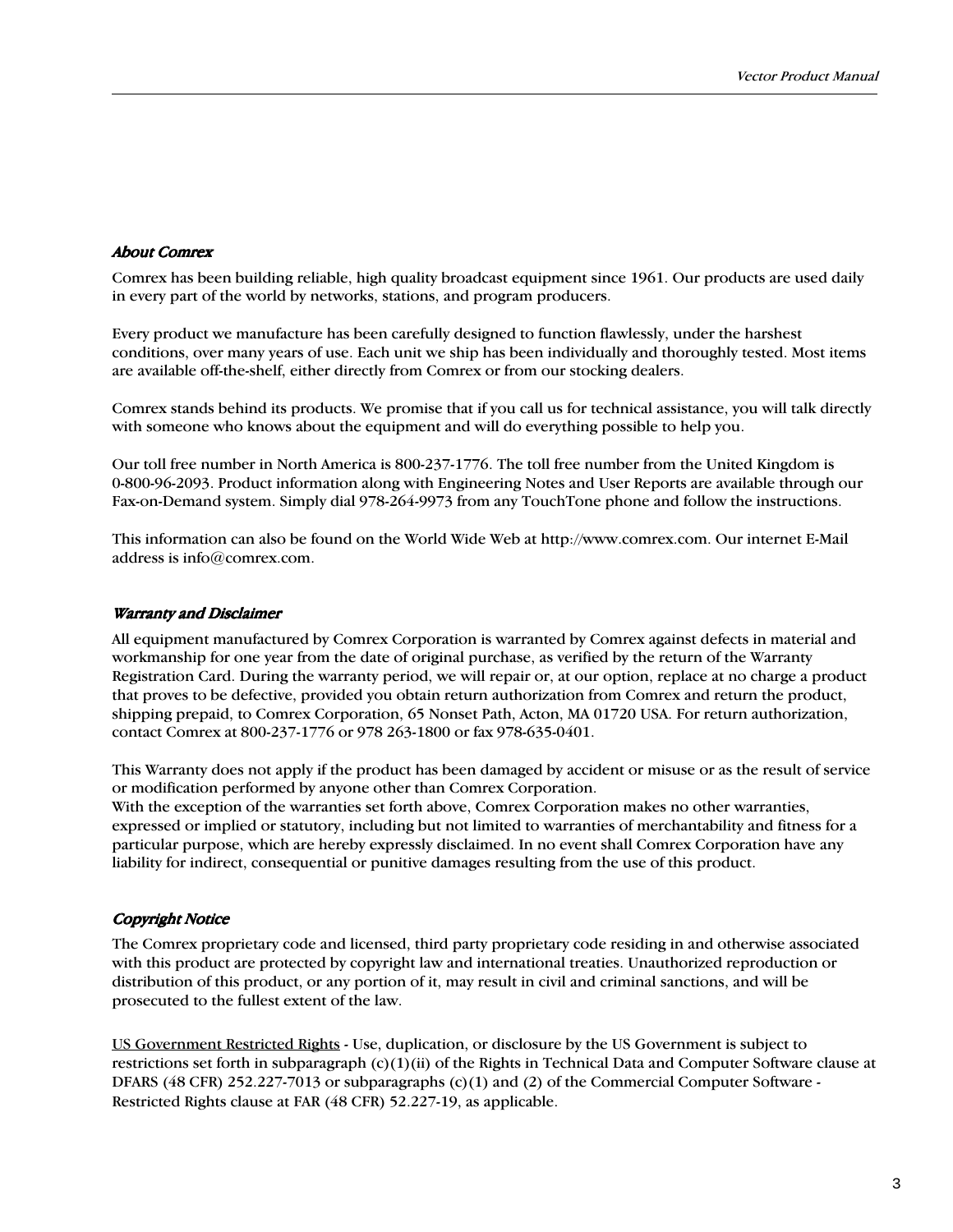## SECTION 1. **INTRODUCTION**

|                                 | The Comrex Vector is a digital audio transmission device for analog telephone<br>lines. The Vector allows wideband, broadcast quality audio to pass through a<br>telephone channel which otherwise supports only "toll quality" voice<br>transmission. Here's a short list of the Vector's features:                                                                                                                                                                                                                                                                                                                                                                                                                                                                                                           |
|---------------------------------|----------------------------------------------------------------------------------------------------------------------------------------------------------------------------------------------------------------------------------------------------------------------------------------------------------------------------------------------------------------------------------------------------------------------------------------------------------------------------------------------------------------------------------------------------------------------------------------------------------------------------------------------------------------------------------------------------------------------------------------------------------------------------------------------------------------|
| <b>VECTOR FEATURES</b>          | Full duplex FM quality audio bandwidth at connect rates of 24 kb/s<br>and above.<br>Full duplex audio scales from 12.7 kHz to 4.7 kHz at connect rates<br>of 21.6 kb/s to 9.6 kb/s.<br>Easy to use dialing and configuring interface.<br>Available in portable or rackmount chassis.<br>Automatically connects at highest possible rate supported by<br>telephone connection.<br>Monitors line quality and renegotiates should line degrade.<br>Ability to dial and answer telephone calls in "Plain Telephone Mode."<br>Two tally closures (one on connection, one triggered by the user).<br>Ability to inter-operate with a Comrex HotLine.<br>Ability to store 49 telephone numbers and last number dialed in<br>nonvolatile memory.<br>100 mS coding delay is short enough to allow two-way conversation. |
| PORTABLE UNIT INCLUDES:         | Four channel microphone mixer (2 channels mic/line selectable)<br>Three headphone outputs (adjustable mix of send /receive audio)<br>Balanced line level audio out (adjustable mix of send/receive audio)<br>Input and output kill buttons<br>Spotter/producer input<br>Rugged, lightweight plastic chassis with rubber cushioning                                                                                                                                                                                                                                                                                                                                                                                                                                                                             |
| <b>RACKMOUNT UNIT INCLUDES:</b> | Internal universal AC power supply<br>Balanced line level audio in/out<br>Mic/line switchable IFB input<br>Ability to dial on contact closure<br>Ability to remote control IFB and contact closure                                                                                                                                                                                                                                                                                                                                                                                                                                                                                                                                                                                                             |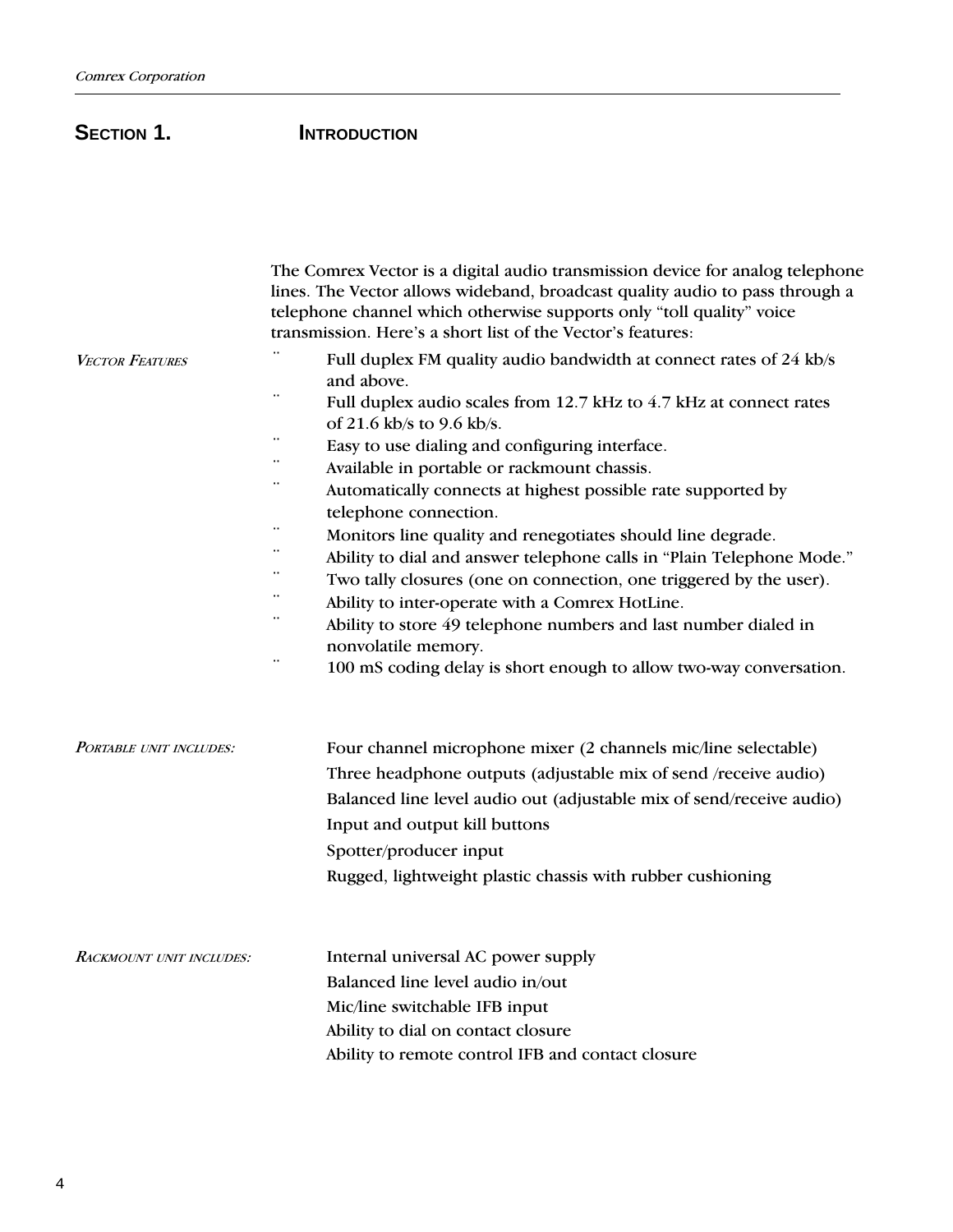| <b>ABOUT THE ALGORITHM</b>          | The Vector utilizes audio coding which is uniquely suited to the task of<br>moving high quality audio along the narrow data channels provided by<br>analog modems. The Vector algorithm draws on principles from various<br>previous coding methods, yet doesn't incorporate the long processing<br>delays (which equates to audio delay) that plague other coding schemes.<br>While the Vector algorithm does not provide true "transparency" to the<br>reconstructed audio, much work has been done to place the artifacts that<br>do exist in a place where they will be less irritating to the listeners.                                                                                                                                                                                                                                                                                  |
|-------------------------------------|------------------------------------------------------------------------------------------------------------------------------------------------------------------------------------------------------------------------------------------------------------------------------------------------------------------------------------------------------------------------------------------------------------------------------------------------------------------------------------------------------------------------------------------------------------------------------------------------------------------------------------------------------------------------------------------------------------------------------------------------------------------------------------------------------------------------------------------------------------------------------------------------|
| <b>WHAT COMES WITH</b><br>A VECTOR? | The following items are shipped with a new Vector:                                                                                                                                                                                                                                                                                                                                                                                                                                                                                                                                                                                                                                                                                                                                                                                                                                             |
|                                     | (1) Comrex Vector POTS codec (Portable or Rackmount)<br>(1) A/C Power module with A/C cord (Rackmount unit has only A/C cord)<br>(1) RJ11C modular telephone cord<br>(1) Operating Manual                                                                                                                                                                                                                                                                                                                                                                                                                                                                                                                                                                                                                                                                                                      |
|                                     | (1) Warranty Card (Please fill out and return)                                                                                                                                                                                                                                                                                                                                                                                                                                                                                                                                                                                                                                                                                                                                                                                                                                                 |
| <b>UPGRADES</b>                     | A substantial portion of the functions and features of the Vector is software<br>driven, which will allow upgrades to these units by a simple exchange of<br>EPROMs. We will keep our customers apprised of software updates and<br>make these available at no charge. In order to assure that we will be able<br>to contact you, please be sure to return the warranty card with complete<br>address and contact information.                                                                                                                                                                                                                                                                                                                                                                                                                                                                 |
| <b>OPERATIONAL</b>                  | Two Vectors (or a Vector and a HotLine) are required — one at each end                                                                                                                                                                                                                                                                                                                                                                                                                                                                                                                                                                                                                                                                                                                                                                                                                         |
| <b>CONSIDERATIONS</b>               | of the telephone line. Cellular telephones are not suitable for use with the<br>Vector because they do not transfer data at a sufficiently consistent data<br>rate. The Vector requires a moderately high quality telephone line on each<br>end of the call and may have performance issues if the telephone<br>connection has excessive noise, hum or crosstalk. As a general rule, avoid<br>connecting through in-house PABX systems. A direct, outside line should<br>be used for best performance. For further details on telephone line quality<br>issues, we suggest you read the "Modem Line Checklist" in Appendix A on<br>page 51 of the manual. Also, because the Vector's algorithm creates a small<br>coding delay, it is necessary to send a "Mix Minus" feed from the studio<br>back to the remote site. For more on Mix-Minus, refer to Appendix B on<br>page 56 of the manual. |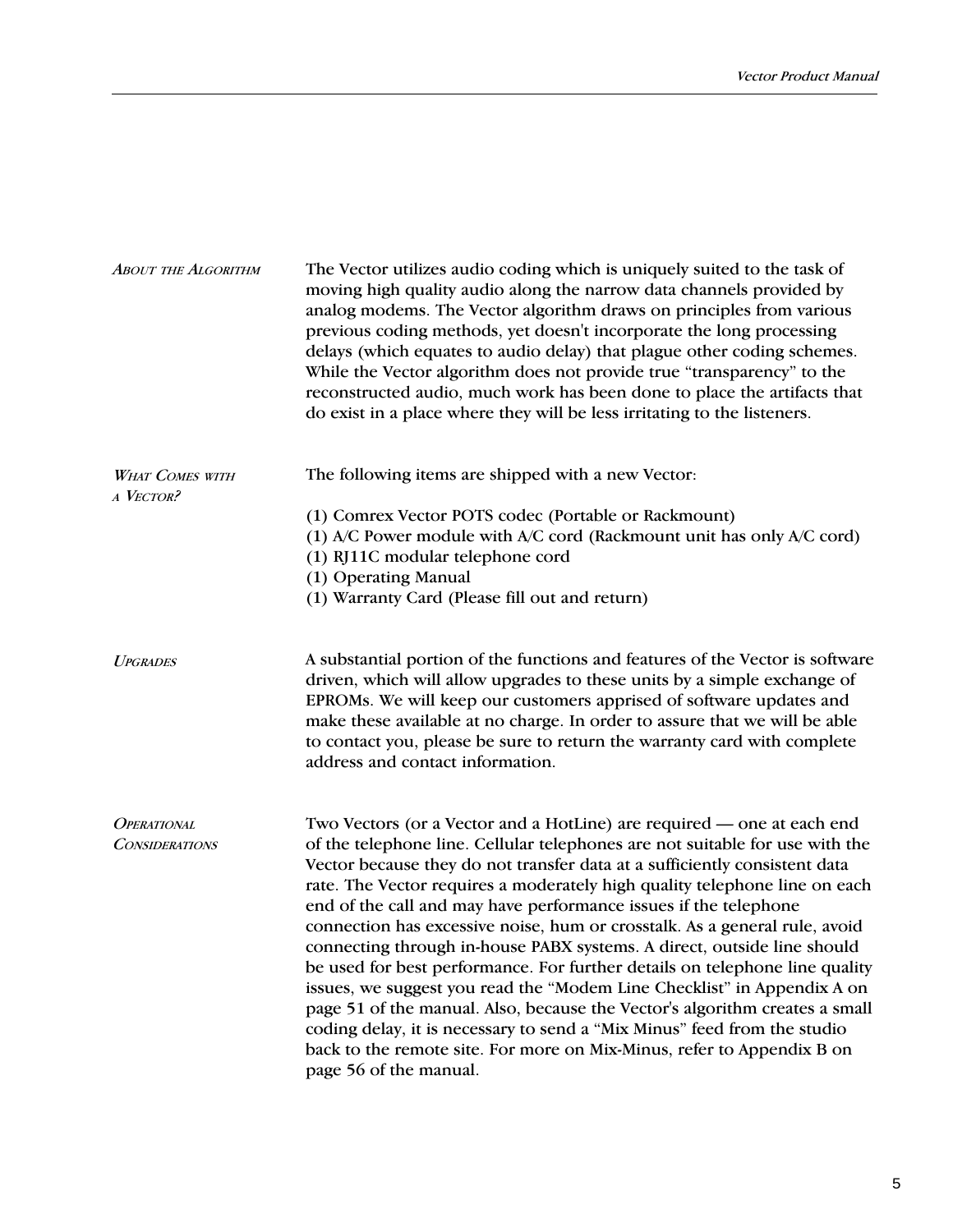## **SECTION 2. VECTOR MENU SELECTION TREE**

| Menu               | Place a Call          | Keypad                                   |                       | Key in number now            |                                                 |                                  |
|--------------------|-----------------------|------------------------------------------|-----------------------|------------------------------|-------------------------------------------------|----------------------------------|
|                    |                       | Ext phone                                |                       |                              | Dial w/Ext Phone--Press OK when far end answers |                                  |
|                    |                       | <b>Telephone Mode</b>                    |                       |                              | Press Off Hook and Dial the Number              |                                  |
|                    | Configure             | Modem\Dial                               | Max Rate              |                              | <b>Select new MaxRate</b><br>(3360012000)       |                                  |
|                    |                       |                                          |                       | Prgrm Qdial                  | Qdial #(01-49)                                  | Key in $#$                       |
|                    |                       |                                          | More                  |                              | <b>Modem Mon</b>                                | On<br>Off                        |
|                    |                       |                                          |                       |                              | <b>Auto Ans</b>                                 | $O_{11}$<br>Off                  |
|                    |                       |                                          |                       |                              | Tone\Pulse                                      | <b>Tone</b><br>Pulse             |
|                    |                       | Audio in\out*<br>(Portable)              |                       | Headphones                   | Mix<br><b>Split</b>                             |                                  |
|                    |                       |                                          |                       | Mute Switch                  | Mute Local<br>Mute Rtrn<br>Mute Both            |                                  |
|                    |                       | <b>Audio Coding</b>                      | Music<br><b>Voice</b> |                              |                                                 |                                  |
|                    | <b>Test</b>           | Choose a Data Rate for Test (3360012000) |                       |                              |                                                 |                                  |
|                    |                       |                                          |                       |                              |                                                 |                                  |
| QDial              | $Qdial \# (01-49)$    |                                          |                       | *Audio in\out<br>(Rackmount) | Input audio                                     | $-10$ dbu<br>$0$ dbu             |
| Redial             | Dialing (xxxxxxxxxxx) |                                          |                       |                              |                                                 | $+4$ dbu                         |
| <b>Answer Call</b> | Answering             |                                          |                       |                              | Output audio                                    | $-10$ dbu<br>$0$ dbu<br>$+4$ dbu |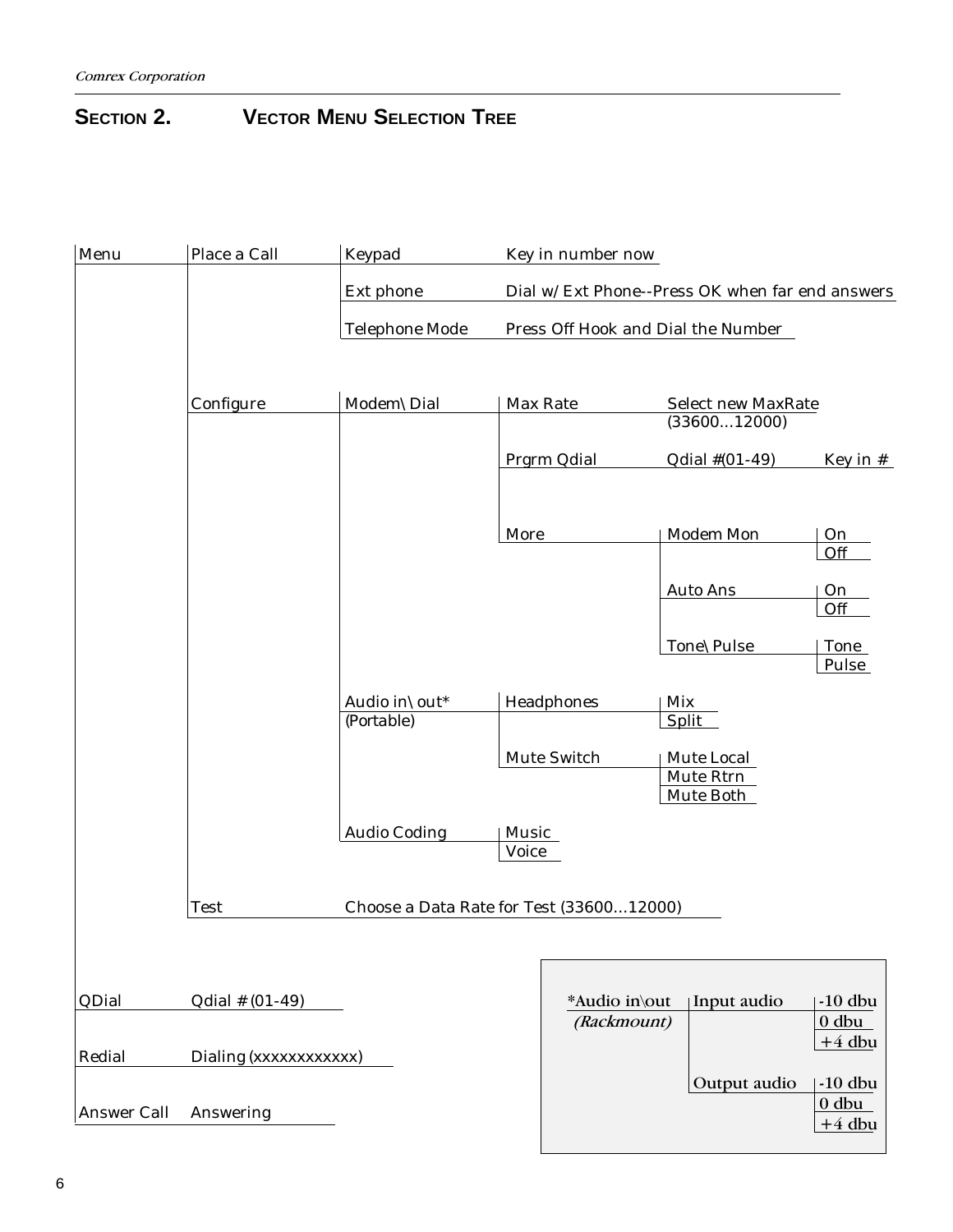## **SECTION 3. DIAGRAMS AND DESCRIPTIONS OF CONTROLS AND CONNECTORS**

The rackmount and portable versions of the Vector are so different they are described separately.

PORTABLE - TOP SURFACE DIAGRAM



- 1) INPUT LEVEL CONTROLS 1, 2, & 3
- 2) RETURN AUDIO LEVEL FOR HEADPHONES 1, 2, & 3
- 3) LOCAL AUDIO LEVEL FOR HEADPHONES 1, 2, & 3
- $4)$  Headphone Jacks 1, 2, & 3
- 5) CC INDICATOR
- 6) READY INDICATOR
- 7) RING/CD INDICATOR
- 8) VU METER
- 9) MENU SOFTKEYS
- 10) MUTE AUDIO IN BUTTON
- 11) DIALING KEYPAD
- 12) MUTE AUX OUT BUTTON
- 13) AUX INPUT LEVEL CONTROL
- 14) RETURN AUDIO LEVEL FOR AUX OUT
- 15) LOCAL AUDIO LEVEL FOR AUX OUT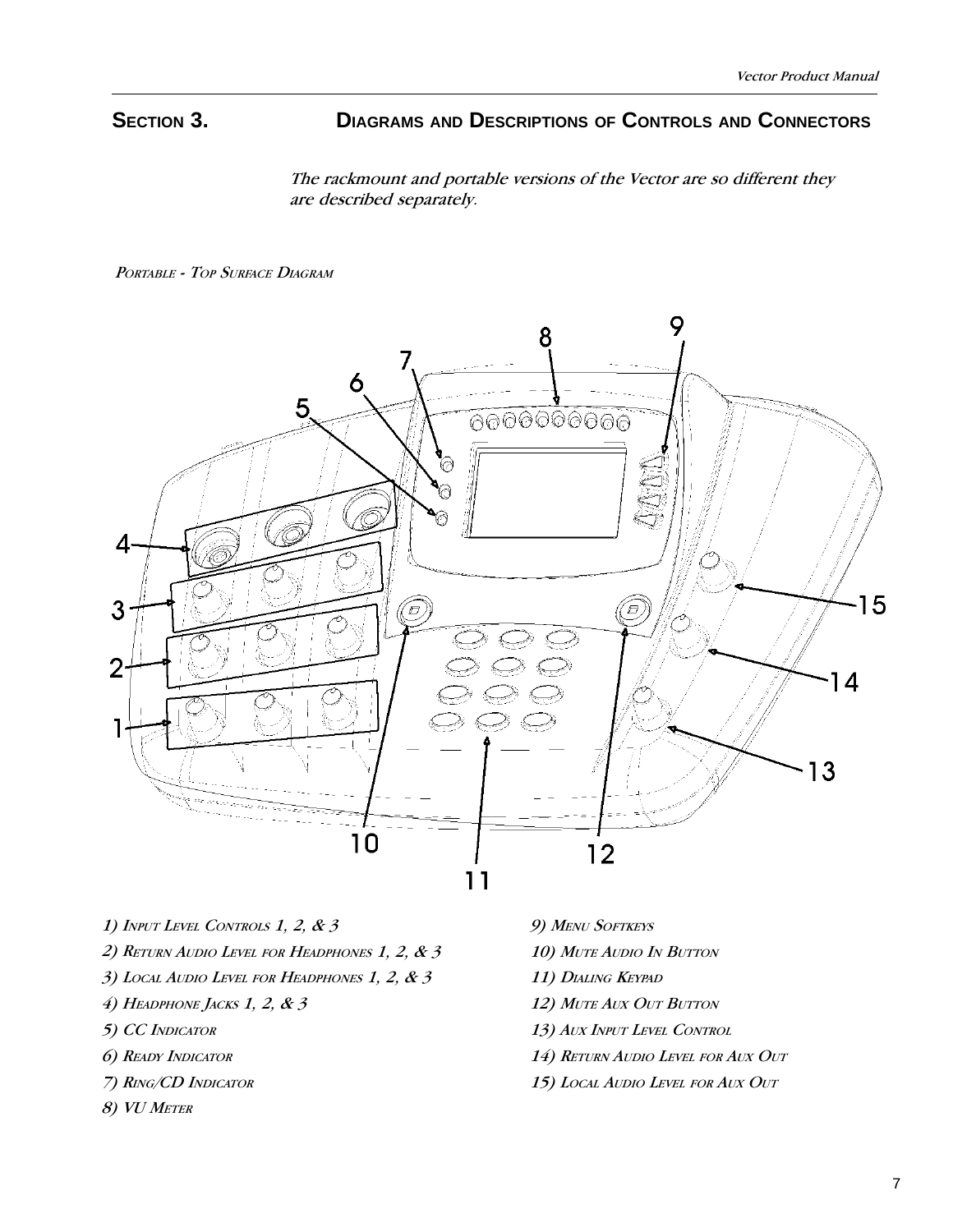## PORTABLE - DESCRIPTION OF TOP SURFACE

| $\boldsymbol{\mathit{1}}$ | <b>INPUT LEVEL CONTROLS</b><br>1, 2, 8, 3              | These knobs control the input audio level for audio channels 1, 2, and 3 respec-<br>tively. The knobs are color coded. Adjust each mixer channel using these knobs<br>until an appropriate indication is achieved on the VU meter (when the VU meter<br>peaks just over the "0" mark, which is the yellow LED).                                                                                                                                                                                                                                                     |
|---------------------------|--------------------------------------------------------|---------------------------------------------------------------------------------------------------------------------------------------------------------------------------------------------------------------------------------------------------------------------------------------------------------------------------------------------------------------------------------------------------------------------------------------------------------------------------------------------------------------------------------------------------------------------|
| 2                         | <b>RETURN AUDIO LEVEL FOR</b><br>HEADPHONES 1, 2, $&3$ | These knobs determine the level of the audio on each headphone that is received<br>from the other end of the link. Adjust these knobs until a comfortable listening<br>level is achieved. If you do not wish to hear any return audio on any particular<br>headphone, turn that control all the way down. The headphone control knobs are<br>color coded to coincide with the input level controls.                                                                                                                                                                 |
| $\mathfrak{Z}$            | LOCAL AUDIO LEVEL FOR<br>HEADPHONES 1, 2, $\&$ 3       | These knobs determine the level of the audio on each headphone that is generated<br>locally, within the Vector. This includes all the mics and other sources plugged<br>into the Vector as well as the aux input, if it is set up as a producer or spotter feed.<br>Adjust this knob until a comfortable listening level is achieved on the headphones.<br>If you do not wish to hear any local audio on any particular headphone, turn that<br>control all the way down. The headphone control knobs are color coded to<br>coincide with the input level controls. |
|                           |                                                        | Note: The headphones can be set up two different ways in the menu system. The<br>first option is to hear the same mix of local and return audio in both sides of each<br>headphone. The second option allows for a "split feed," where the local audio is<br>heard in the left side of the headphones only, and the return audio is only heard in<br>the right side. See page 21 for more details and configuration.                                                                                                                                                |
| $\boldsymbol{4}$          | <b>HEADPHONE JACKS</b><br>1, 2, 8, 3                   | These are $3$ conductor $1/4$ inch headphone jacks (suitable for most stereo<br>headphones).                                                                                                                                                                                                                                                                                                                                                                                                                                                                        |
| 5                         | <b>CC</b> INDICATOR                                    | This indicator lights up when the person using the Vector or Hotline on the other<br>end sends an "alert signal" via their keypad. On the Vector, they will have pushed<br>the CC key, and on the Hotline, they will have pushed the ENTER key. A contact<br>closure is available on the rear panel which follows this indication.                                                                                                                                                                                                                                  |
| 6                         | <b>READY INDICATOR</b>                                 | This is a signal from the digital audio decoder which signifies it has locked onto<br>the incoming digital audio signal. This will usually light up a few seconds after<br>connection, and go out if a retrain is necessary, or if the codec "loses sync" for any<br>reason. A contact closure which follows this indication is available on the<br>rear panel.                                                                                                                                                                                                     |
|                           | <b>RING/CD INDICATOR</b>                               | When the Vector receives an incoming call, this light will flash to indicate the line<br>ringing. When the modem inside the Vector is connected to another compatible<br>codec, this light will be on steady.                                                                                                                                                                                                                                                                                                                                                       |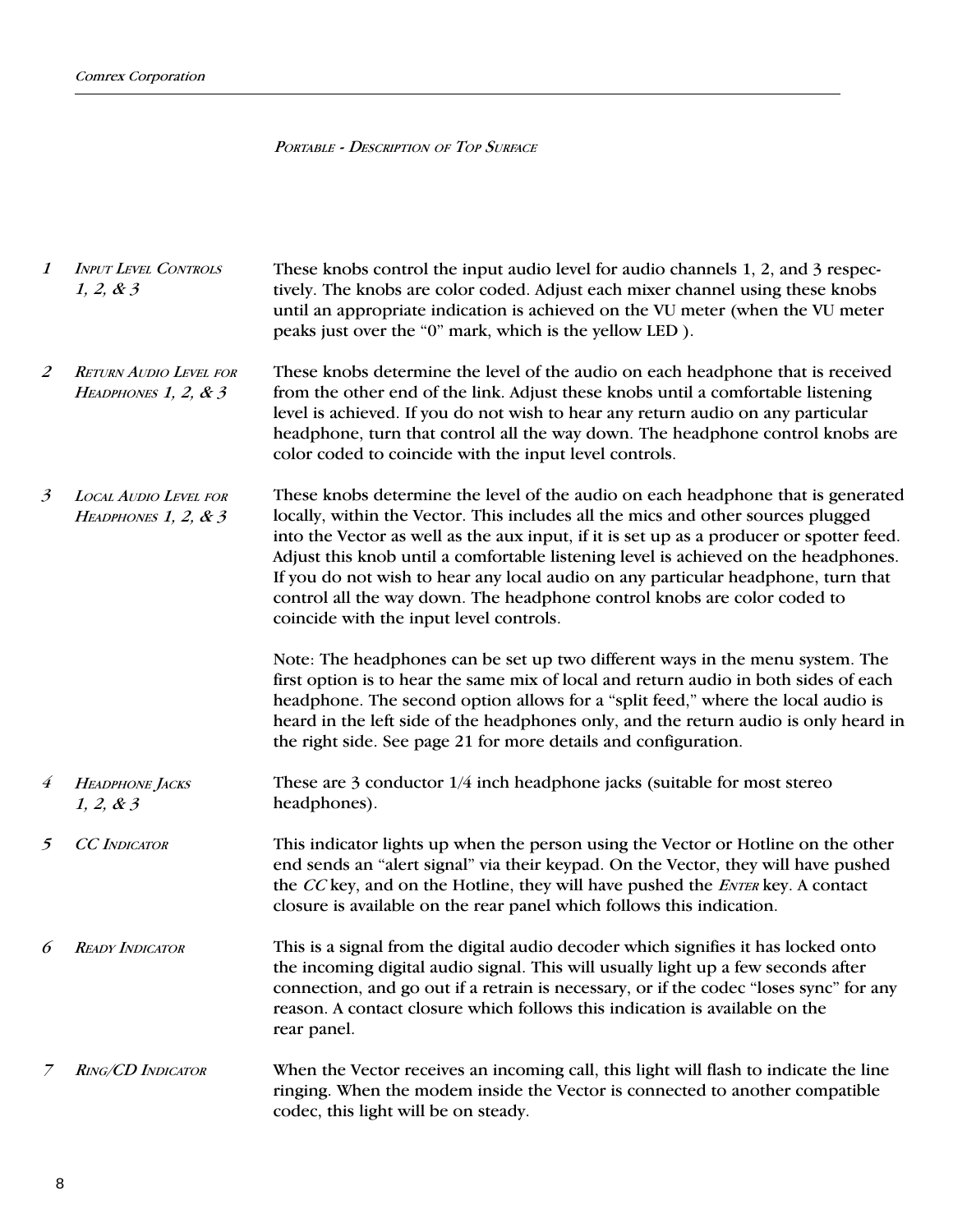| 8         | <b>VU METER</b>                                 | This provides an indication of the audio level being fed into the Vector. It<br>doesn't mirror the receive audio in any way. Most users set input level so the<br>VU meter peaks just over the "0" mark, which is the yellow LED on the Vector.                                                                                                                                                                                                                                                                                                                                   |
|-----------|-------------------------------------------------|-----------------------------------------------------------------------------------------------------------------------------------------------------------------------------------------------------------------------------------------------------------------------------------------------------------------------------------------------------------------------------------------------------------------------------------------------------------------------------------------------------------------------------------------------------------------------------------|
| 9         | <b>MENU SOFTKEYS</b>                            | These work like the buttons on an Automatic Teller Machine. Depending on<br>your menu selection, one or more of the keys will offer you the different<br>choices in that menu.                                                                                                                                                                                                                                                                                                                                                                                                    |
| <i>10</i> | MUTE AUDIO IN                                   | This is a toggle switch which kills all audio going into the Vector when<br>activated. It can be used as a "cough" switch, or simply a way to keep your<br>conversations private during a break. When this button is depressed, the VU<br>meter will no longer show the input audio level for any input channel.                                                                                                                                                                                                                                                                  |
| 11        | <b>DIALING KEYPAD</b>                           | Use this keypad to place calls, either in Vector or POTS Mode. Note: The *<br>and $#$ keys have dual functions. The $*$ key allows you to access an on-line<br>help display, describing in detail the function of whichever menu you are<br>currently accessing. The # key is used while on-line to send the CC signal to<br>the other end.                                                                                                                                                                                                                                       |
| 12        | <b>MUTE AUX OUT</b>                             | This is a toggle switch which will kill the audio feed provided on the Avx Ovr<br>audio output on the rear panel. Like the headphone channels, this line level<br>output is a user-adjustable mix of local and return audio. This button can be<br>configured via the menu to mute only the return audio, only the local audio,<br>or both. This can be useful when the Vector is connected to a PA system at a<br>remote venue, and you don't want some programming to be heard over the<br>PA.                                                                                  |
| 13        | AUX INPUT LEVEL CONTROL                         | This knob determines the input level for the audio at the Avx IN connector. If<br>this connector has been configured to be a main program channel, the level<br>will appear on the VU meter. If the <i>Aux IN</i> has been configured as a producer/<br>spotter channel, no VU indication will appear, but the level control still<br>adjusts this level into the headphones. You may wish to set this level with the<br>channel configured in the "program mode" then switch it to the "spotter/<br>producer" mode, if desired. (See "Portable Input 4" on page 20 for details.) |
| 14        | <b>RETURN AUDIO LEVEL FOR</b><br><b>AUX OUT</b> | This knob controls the level of the audio present on the Avx Ovr connector<br>that is sent from the far end of the link. If you do not wish to hear any return<br>audio from this output, turn the knob all the way down. The knob is color<br>coded to coincide with the aux in knob.                                                                                                                                                                                                                                                                                            |
| 15        | <b>LOCAL AUDIO LEVEL FOR</b><br><b>AUX OUT</b>  | This knob controls the level of the audio present on the Avx Ovr connector<br>that is locally mixed within the Vector, including channels 1-3, and $AUXIN$ if<br>configured as a program channel.                                                                                                                                                                                                                                                                                                                                                                                 |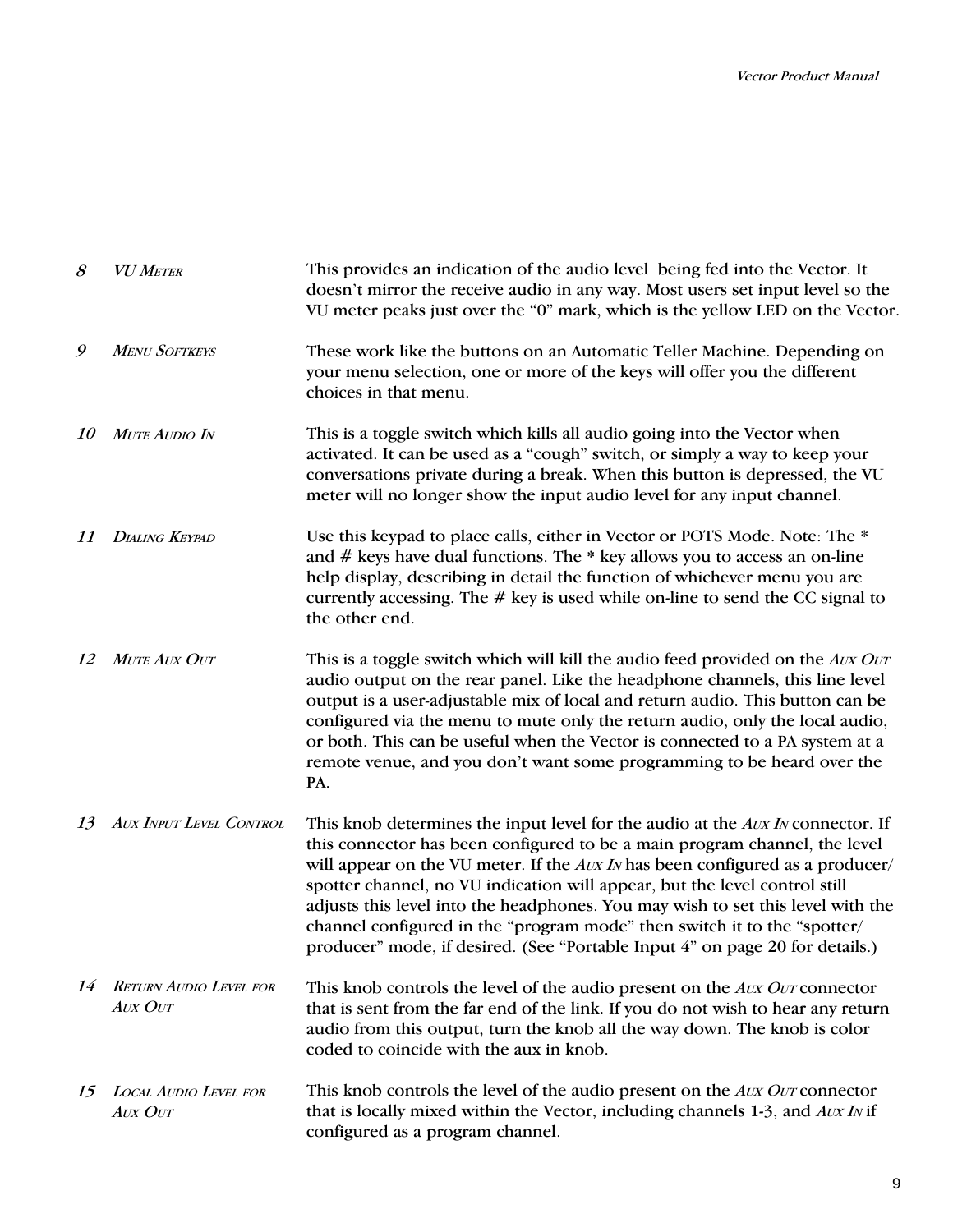PORTABLE - REAR PANEL DIAGRAM



- 16) CHANNEL 1 INPUT MICROPHONE CONNECTOR
- 17) CHANNEL 2 INPUT MICROPHONE CONNECTOR
- 18) CHANNEL 3 INPUT CONNECTOR
- 19) POWER CONNECTOR STRAIN RELIEF
- 20) CHANNEL 3 MIC/LINE SWITCH
- 21) POWER JACK
- 22) CC RECEIVE CLOSURE
- 23) READY CLOSURE
- 24) TEL SET JACK
- 25) TEL LINE JACK
- 26) ACCESSORY PORT
- 27) AUX OUT CONNECTOR
- 28) AUX IN MIC/LINE SWITCH
- 29) AUX IN CONNECTOR
- 30) AUX IN CONTROL SWITCH
- 31) POWER SWITCH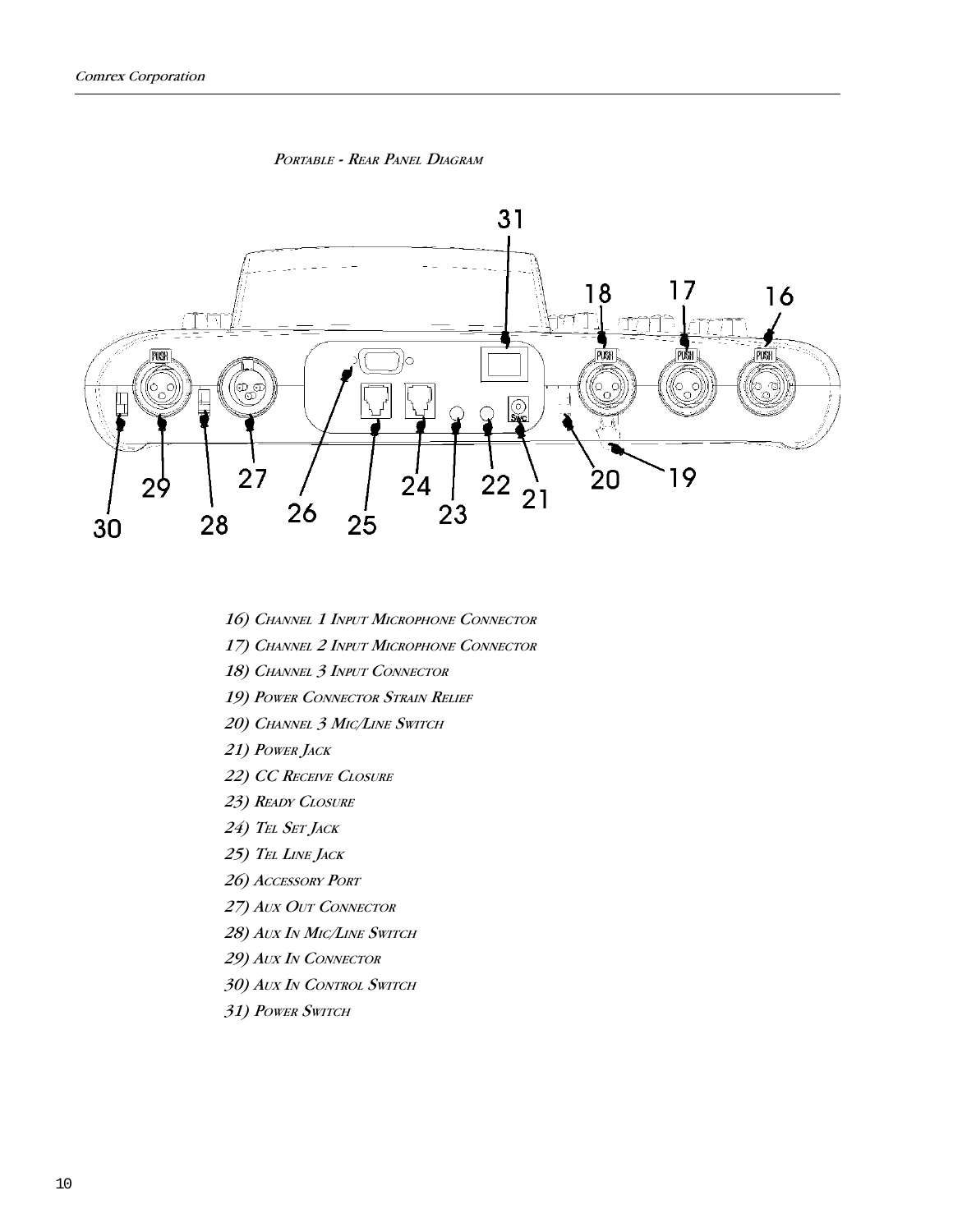PORTABLE - DESCRIPTION OF REAR PANEL CONTROLS

|    | 16 & 17 CHANNEL 1 & 2<br><b>INPUT MIC CONNECTORS</b> | These 3 pin female XLR connectors are designed to accept balanced,<br>microphone level audio feeds. The input level for these channels is<br>adjustable via the knobs in the left and middle positions as shown in $#1$ of<br>the Top Surface diagram on page 7.                                                                                                                                                                                                  |
|----|------------------------------------------------------|-------------------------------------------------------------------------------------------------------------------------------------------------------------------------------------------------------------------------------------------------------------------------------------------------------------------------------------------------------------------------------------------------------------------------------------------------------------------|
| 18 | CHANNEL <sub>3</sub><br><b>INPUT CONNECTOR</b>       | This 3 pin female XLR connector is designed to accept a balanced,<br>microphone or line level audio feed. The input level for this connector is<br>adjustable via the top surface control in the right position as shown in $#1$ of<br>the Top Surface diagram. The level is selectable between nominal mic or<br>line level via the associated switch. (See $#20$ )                                                                                              |
| 19 | <b>POWER CONNECTOR STRAIN</b><br><b>RELIEF</b>       | This built in clip is designed to sit over the cord feeding the power<br>connector, providing protection against the connector pulling out if<br>someone should tug on the cord. To use it, simply feed the power cable<br>under the clip before connecting it to the Vector.                                                                                                                                                                                     |
| 20 | CHANNEL <sub>3</sub><br>MIC/LINE SWITCH              | This switch determines whether audio input $#3$ is configured to receive a<br>microphone level (-80 to -40 dBu) or line level (-10 to $+4$ dBu) audio input.                                                                                                                                                                                                                                                                                                      |
| 21 | <b>POWER JACK</b>                                    | This is a 2-conductor barrel connector designed to mate with the Vector<br>power supply module. Be sure to attach only the power supply provided<br>from Comrex here. The Vector requires 5V on this connector.                                                                                                                                                                                                                                                   |
| 22 | <b>CC RECEIVE CLOSURE</b>                            | This mini jack is a dry contact closure which triggers closed when the Vector<br>is on-line and the far end sends a CC command via the keypad.                                                                                                                                                                                                                                                                                                                    |
| 23 | <b>READY CLOSURE</b>                                 | This mini jack provides a dry contact closure when the digital audio decoder<br>achieves synchronization with an incoming digital audio signal — i.e., when<br>the decoder is decoding audio. This closure follows the READY light next to<br>the front panel display.                                                                                                                                                                                            |
| 24 | TEL SET JACK                                         | This RJ-11 jack is for attaching an external telephone to the Vector. This can<br>be useful for dialing especially complicated numbers with lots of pauses and<br>special codes. It can also serve to provide an audible "ring" when an<br>incoming call is received. By default, this jack is disconnected from the<br>telephone line when the Vector is off-hook. For this reason, if you connect<br>the telephone line to this jack, the Vector will not work. |
| 25 | TEL LINE JACK                                        | This RJ-11 jack is for attaching the telephone line from the outside world to<br>the Vector. Be careful what you plug into here. Some PABXs contain<br>voltages which can damage the Vector.                                                                                                                                                                                                                                                                      |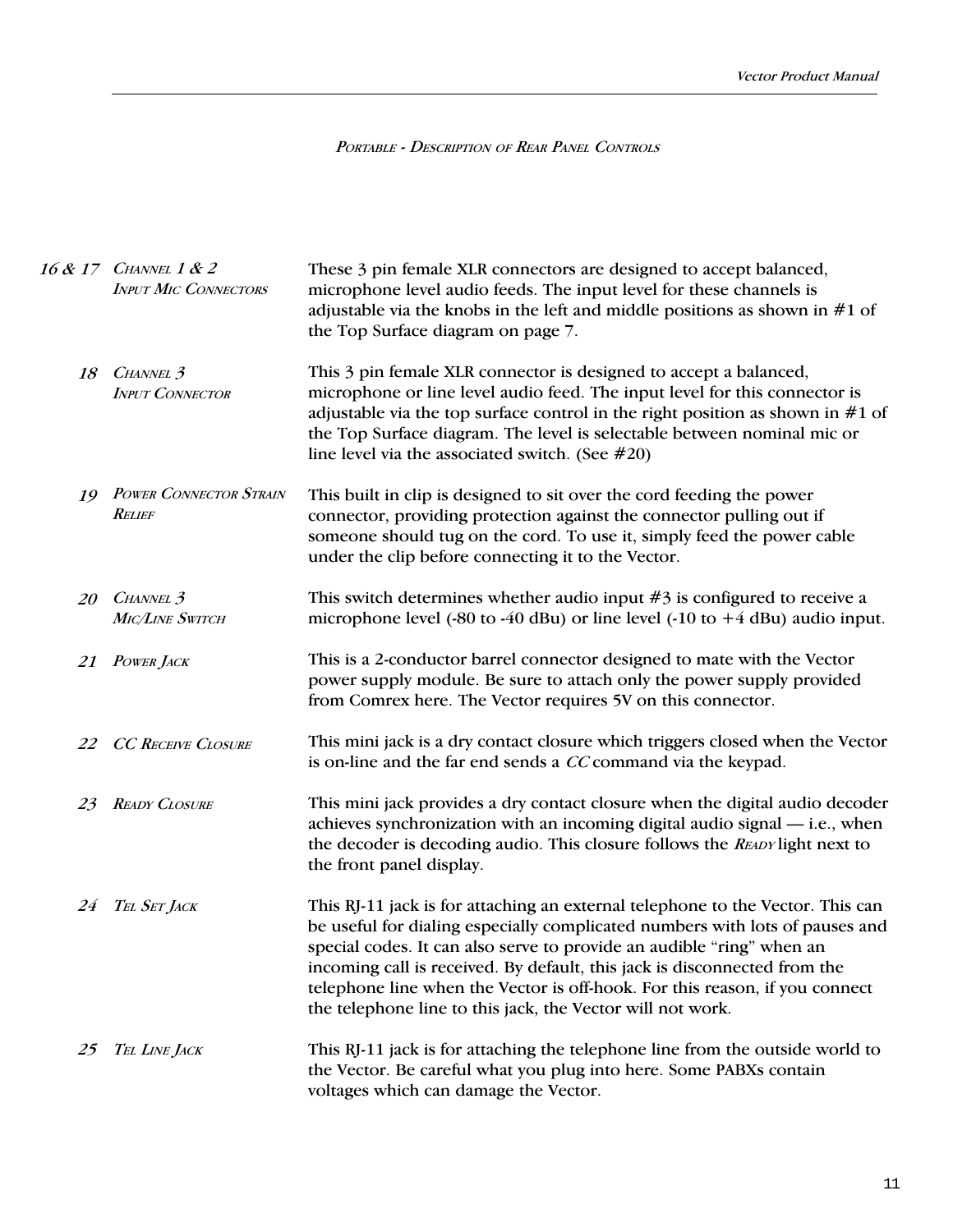|    | 26 ACCESSORY PORT            | This 9-pin female connector provides connection for a 300 bps ancillary<br>data channel when the Vector is operating in <i>VoICE MODE</i> and if the connect<br>rate is 16.8 kb/s or higher. This port may be used for additional applications<br>with future software upgrades.                                                                                                        |
|----|------------------------------|-----------------------------------------------------------------------------------------------------------------------------------------------------------------------------------------------------------------------------------------------------------------------------------------------------------------------------------------------------------------------------------------|
|    | 27 AUX OUT CONNECTOR         | This 3-pin male XLR output provides a mix of codec return and local audio<br>from the Vector. It is a balanced, line level audio feed, whose level is<br>adjustable via the <i>Aux Our RETURN</i> and <i>Aux Our LOCAL</i> knobs on the top<br>surface. Suitable for connection to a PA system, it can be selectively muted<br>via the top surface MUTE AUX OUT control. (See page 32.) |
|    | 28 AUX IN MIC/LINE SWITCH    | When this switch is "up," the $Aux\,Iv$ connector (#29) is configured to<br>receive a microphone level (-80 to -40 dBu) audio level. When this switch is<br>"down," the $Aux\,Iv$ is configured to receive a line level (-10 to +4 dBu). At<br>either setting, the level is adjustable via the Avx IN control knob on the top<br>surface.                                               |
| 29 | <b>AUX IN CONNECTOR</b>      | This is a 3-pin female XLR connector suitable for balanced mic or line level<br>audio (dependent on the setting of switch $#28$ ). It can be used as a main<br>program channel or as a spotter/producer input (dependent on the setting<br>of switch $#30$ ).                                                                                                                           |
| 30 | <b>AUX IN CONTROL SWITCH</b> | If this switch is "up," the audio present at the $Aux\,Iv$ connector is not heard<br>on air. Instead, it is heard only in the headphones. This is useful if a<br>producer or spotter is present who is to be heard only by the people on-air.<br>If this switch is "down," Avx IN becomes a main program channel and<br>functions just like the channel 3 input.                        |
|    | 31 POWER SWITCH              | $0 = \text{off}, 1 = \text{on}$ . These markings are screened directly on the rocker switch.                                                                                                                                                                                                                                                                                            |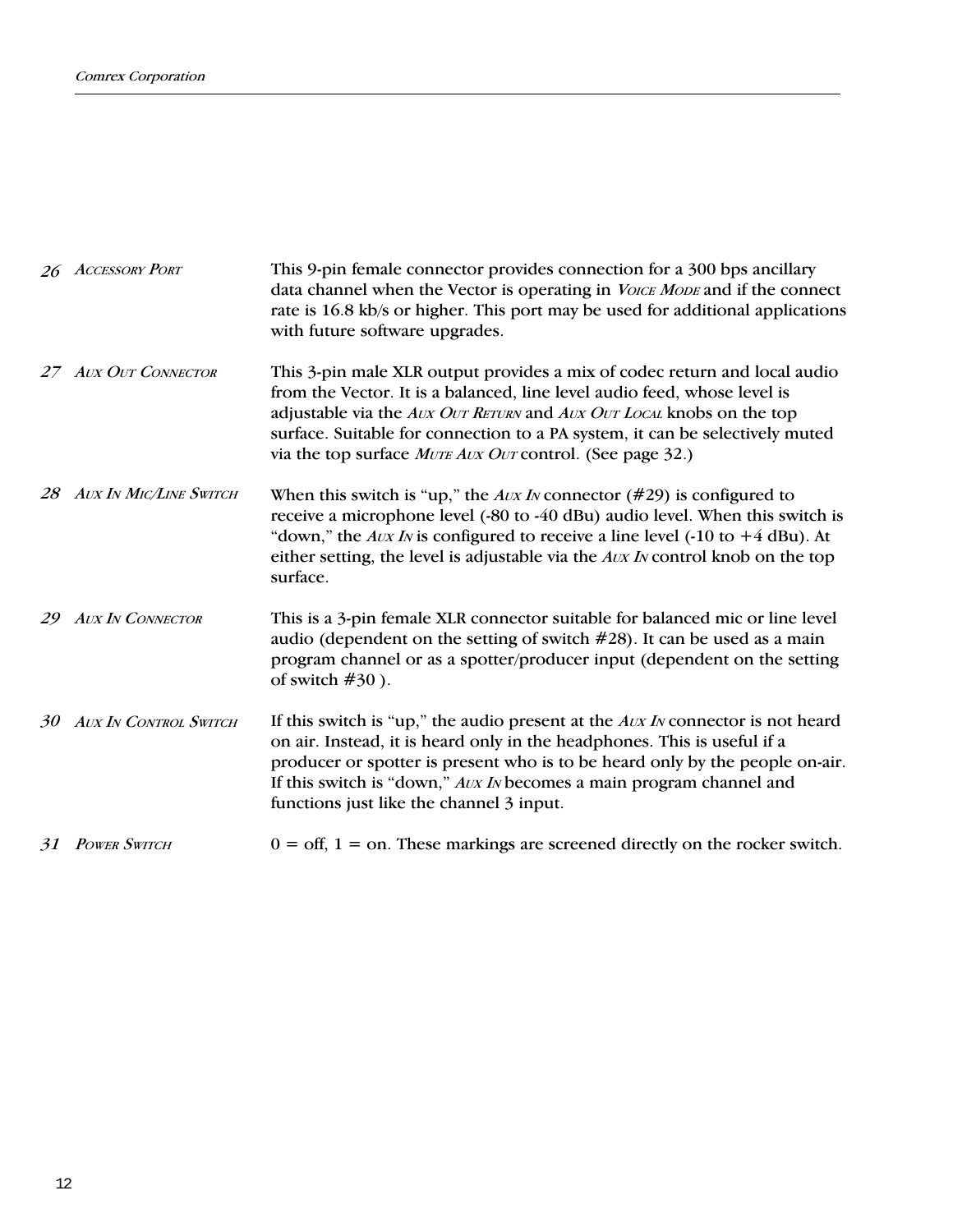## RACKMOUNT - FRONT PANEL DIAGRAM



- 1) IFB BUTTON
- 2) RING/CARRIER DETECT (CD) INDICATOR
- 3) READY INDICATOR
- 4) CONTACT CLOSURE (CC) INDICATOR
- 5) VU METER
- 6) MENU SOFTKEYS
- 7) DIALING KEYPAD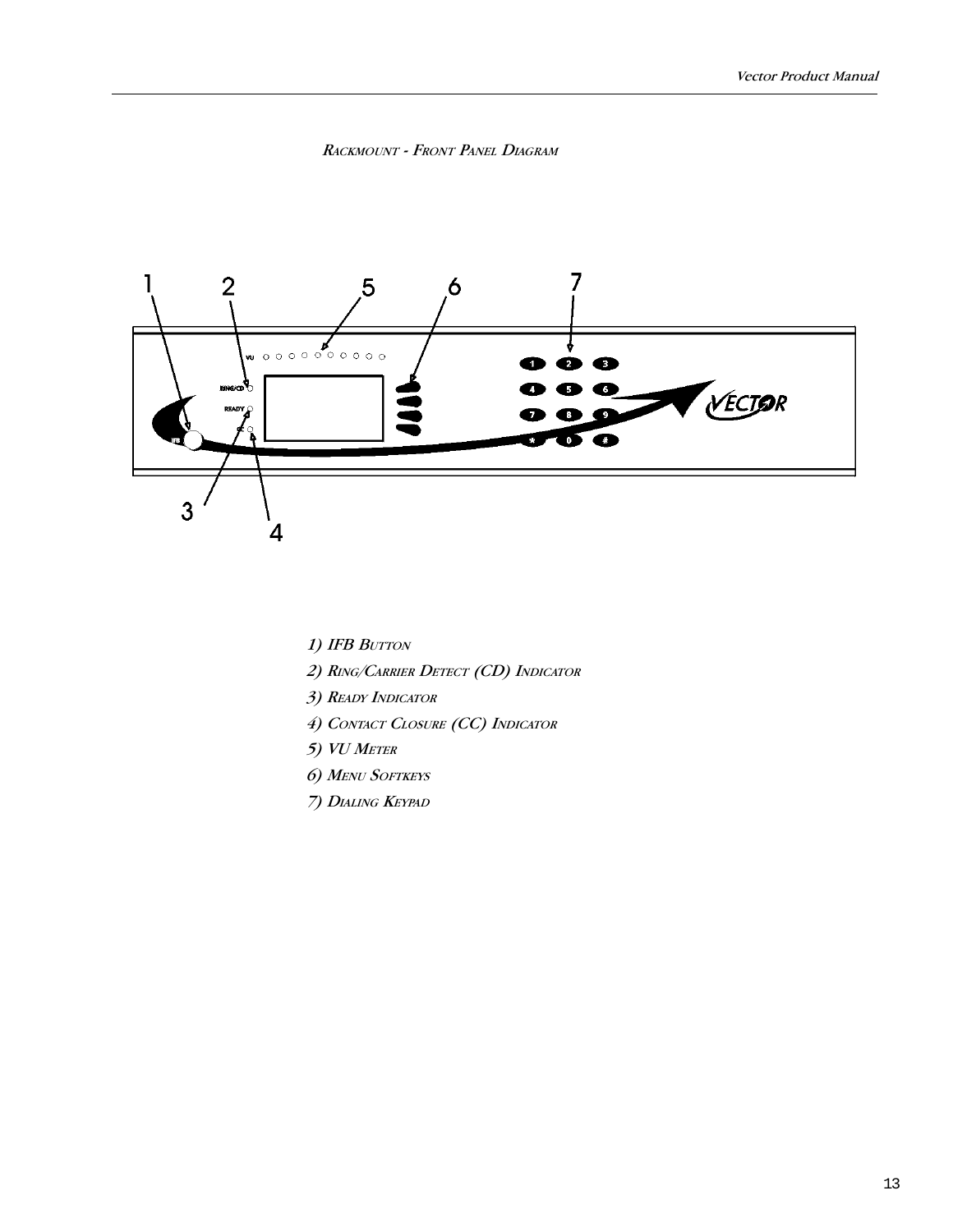RACKMOUNT - DESCRIPTION OF FRONT PANEL CONTROLS AND INDICATORS

| 1              | <b>IFB BUTTON</b>      | This is a momentary switch which, when depressed, removes the input<br>audio from the Vector codec section and applies a secondary or IFB audio<br>channel. The most common use of IFB is to route the station's air signal<br>into the main audio input and a producer microphone into the IFB input.<br>Then, when the button is pressed, the air signal is interrupted briefly while<br>the producer speaks. The function of this button is remote controllable via<br>mini jack on the rear panel. |
|----------------|------------------------|--------------------------------------------------------------------------------------------------------------------------------------------------------------------------------------------------------------------------------------------------------------------------------------------------------------------------------------------------------------------------------------------------------------------------------------------------------------------------------------------------------|
| 2              | RING/CD INDICATOR      | When the Vector receives an incoming call, this light will flash to indicate<br>the line ringing. When the modem inside the Vector is connected to<br>another compatible codec, this light will be on steadily.                                                                                                                                                                                                                                                                                        |
| $\mathfrak{Z}$ | <b>READY INDICATOR</b> | This is a signal from the digital audio decoder which signifies it has locked<br>onto the incoming digital audio bitstream. This will usually light up a few<br>seconds after connection and go out if a retrain is necessary — or if the<br>codec "loses sync" for any reason. A contact closure which follows this<br>indication is available on the rear panel.                                                                                                                                     |
|                | <b>CC</b> INDICATOR    | This indicator lights up when the person using the Vector or Hotline on<br>the other end sends an "alert signal" via their keypad. On the Vector, they<br>will have pushed the CC key, and on the Hotline, they will have pushed the<br>ENTER key. A contact closure is available on the rear panel which follows this<br>indication.                                                                                                                                                                  |
| 5              | <b>VU METER</b>        | This provides an indication of the audio level being fed into the Vector. It<br>doesn't mirror the receive audio in any way. Most users set input level so<br>the VU peaks just over the "0" mark, which is the yellow LED on the Vector.                                                                                                                                                                                                                                                              |
| 6              | <b>MENU SOFTKEYS</b>   | These work like the buttons on an ATM. Depending on your menu<br>selection, one or more of the keys will offer you the different choices in<br>that menu.                                                                                                                                                                                                                                                                                                                                              |
|                | <b>DIALING KEYPAD</b>  | Use this keypad to place calls, either in Vector or POTS Mode. Note that the<br>* and # keys have dual functions. The * key allows you to access an on-line<br>help display, describing in detail the function of whichever menu you are<br>currently accessing. The $#$ key is used while on-line to send the CC signal<br>to the other end.                                                                                                                                                          |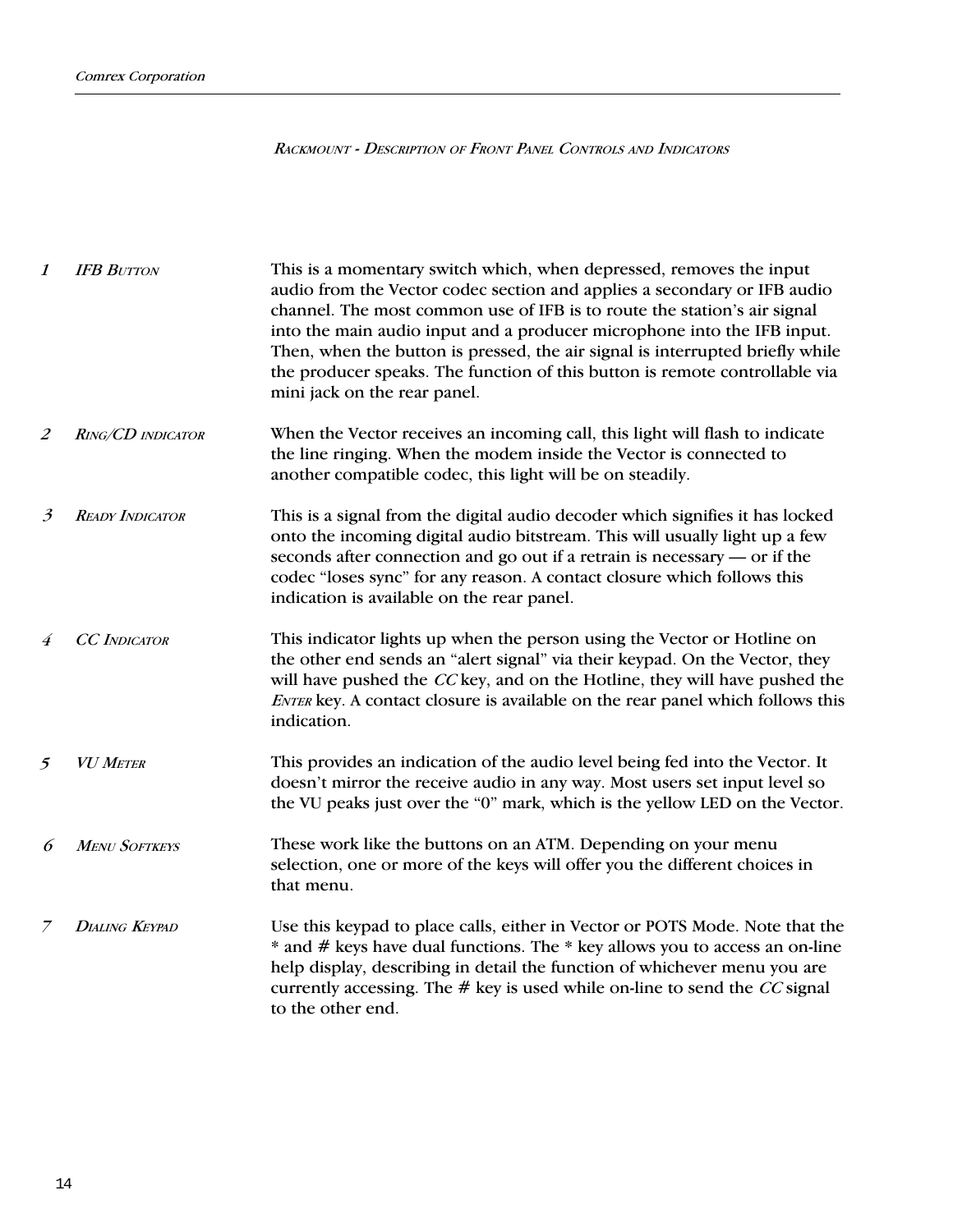



8) POWER/SWITCH/FUSE OUTLET

9) TEL SET JACK

10) TEL LINE JACK

11) ACCESSORY PORT

12) AUX CONNECTOR

13) CC SEND CONTROL

14) CC RECEIVE CLOSURE

15) READY CLOSURE

16) IFB REMOTE CONTROL

17) OUTPUT CONNECTOR

18) INPUT CONNECTOR

19) IFB INPUT CONNECTOR

20) IFB LEVEL CONTROL

21) IFB MIC/LINE SWITCH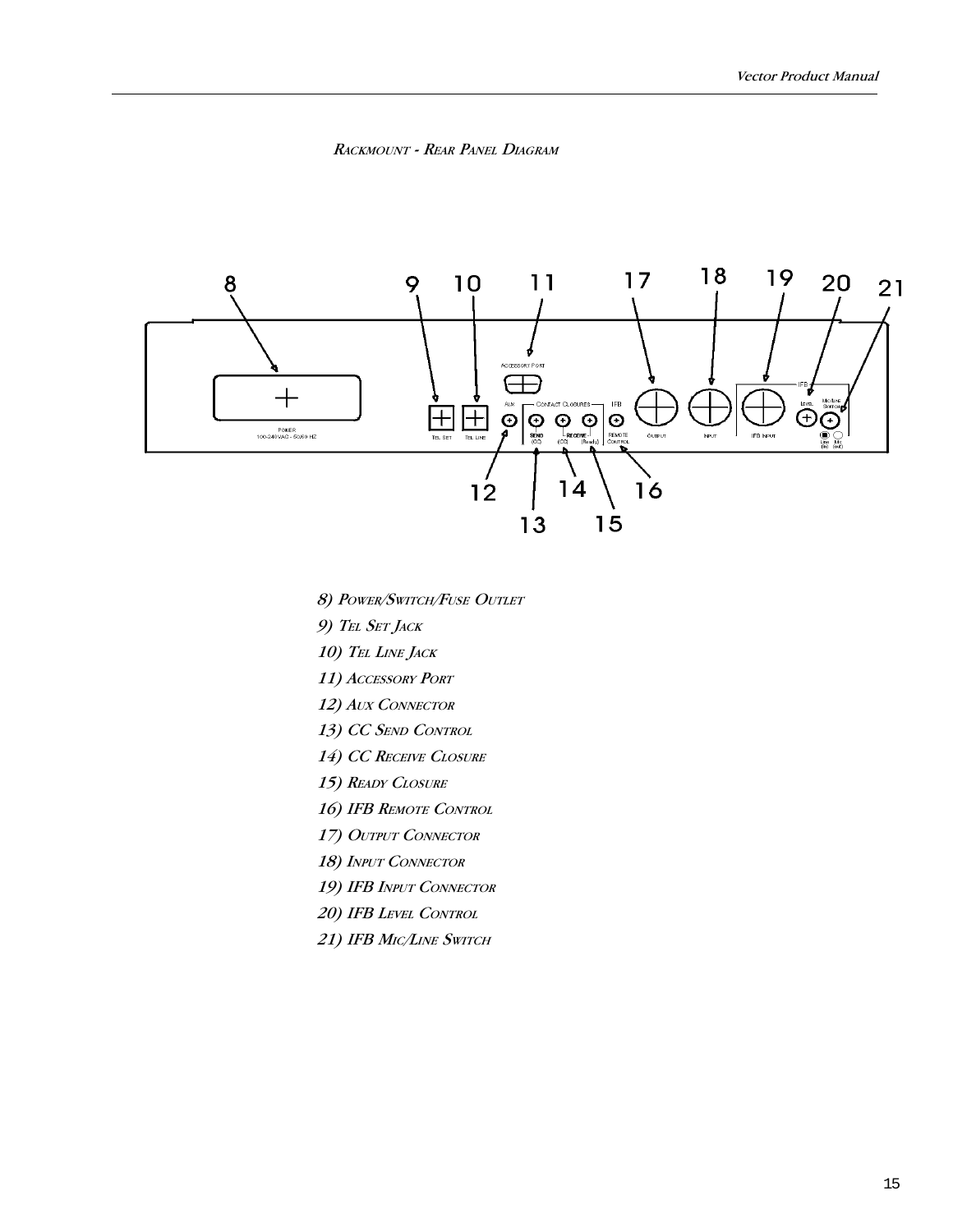RACKMOUNT - DESCRIPTION OF REAR PANEL CONTROLS AND CONNECTORS

| 8         | POWER/SWITCH/FUSE<br><b>OUTLET</b> | This is an IEC connector for the main power. The Vector works on any worldwide<br>AC power, from 100-240VAC. The power switch is also integrated into this connec-<br>tor $(0 = \text{off}, 1 = \text{on})$ , as well as the fuse holder. Use only the fuse specified on<br>page 45 in the Specifications section of this manual.                                                                                                                                 |
|-----------|------------------------------------|-------------------------------------------------------------------------------------------------------------------------------------------------------------------------------------------------------------------------------------------------------------------------------------------------------------------------------------------------------------------------------------------------------------------------------------------------------------------|
| 9         | TEL SET JACK                       | This RJ-11 jack is for attaching an external telephone to the Vector. This can be<br>useful for dialing especially complicated numbers with lots of pauses and special<br>codes. It can also serve to provide an audible "ring" when an incoming call is<br>received. By default, this jack is disconnected from the telephone line when the<br>Vector is off-hook. For this reason, if you connect the telephone line to this jack,<br>the Vector will not work. |
| <i>10</i> | TEL LINE JACK                      | This RJ-11 jack is for attaching the telephone line from the outside world to the<br>Vector. Be careful what you plug into here. Some PABXs contain voltages which<br>can damage the Vector.                                                                                                                                                                                                                                                                      |
| 11        | <b>ACCESSORY PORT</b>              | This 9 pin female connector provides connection for a 300 bps ancillary data<br>channel when the Vector is operating in <i>Voice Mobe</i> and if the connect rate is 16.8<br>kb/s or higher. This port may be used for additional applications with future<br>software upgrades.                                                                                                                                                                                  |
| 12        | <b>AUX CONNECTOR</b>               | This mini jack is an input which will provide several features planned for the<br>future, the first of which is the ability to dial the first stored phone number when<br>this contact is closed. This makes the Vector useful as a backup to your STL. (See<br>page 30 for more details.)                                                                                                                                                                        |
| 13        | CC SEND CONTROL                    | This mini jack allows the user to remote control the CC button on the front<br>keypad. When the Vector is on-line, a closure here will send a signal to the other<br>end and close the CC receive relay and light the CC light on the other Vector.                                                                                                                                                                                                               |
| 14        | <b>CC RECEIVE CLOSURE</b>          | This mini jack is a dry contact closure which triggers closed when the Vector is on-<br>line and the far end sends the CC command via the keypad.                                                                                                                                                                                                                                                                                                                 |
| 15        | <b>READY CLOSURE</b>               | This mini jack provides a dry contact closure when the digital audio decoder<br>achieves synchronization with an incoming digital audio signal. ie: the decoder is<br>decoding audio. This closure follows the READY light on the front panel.                                                                                                                                                                                                                    |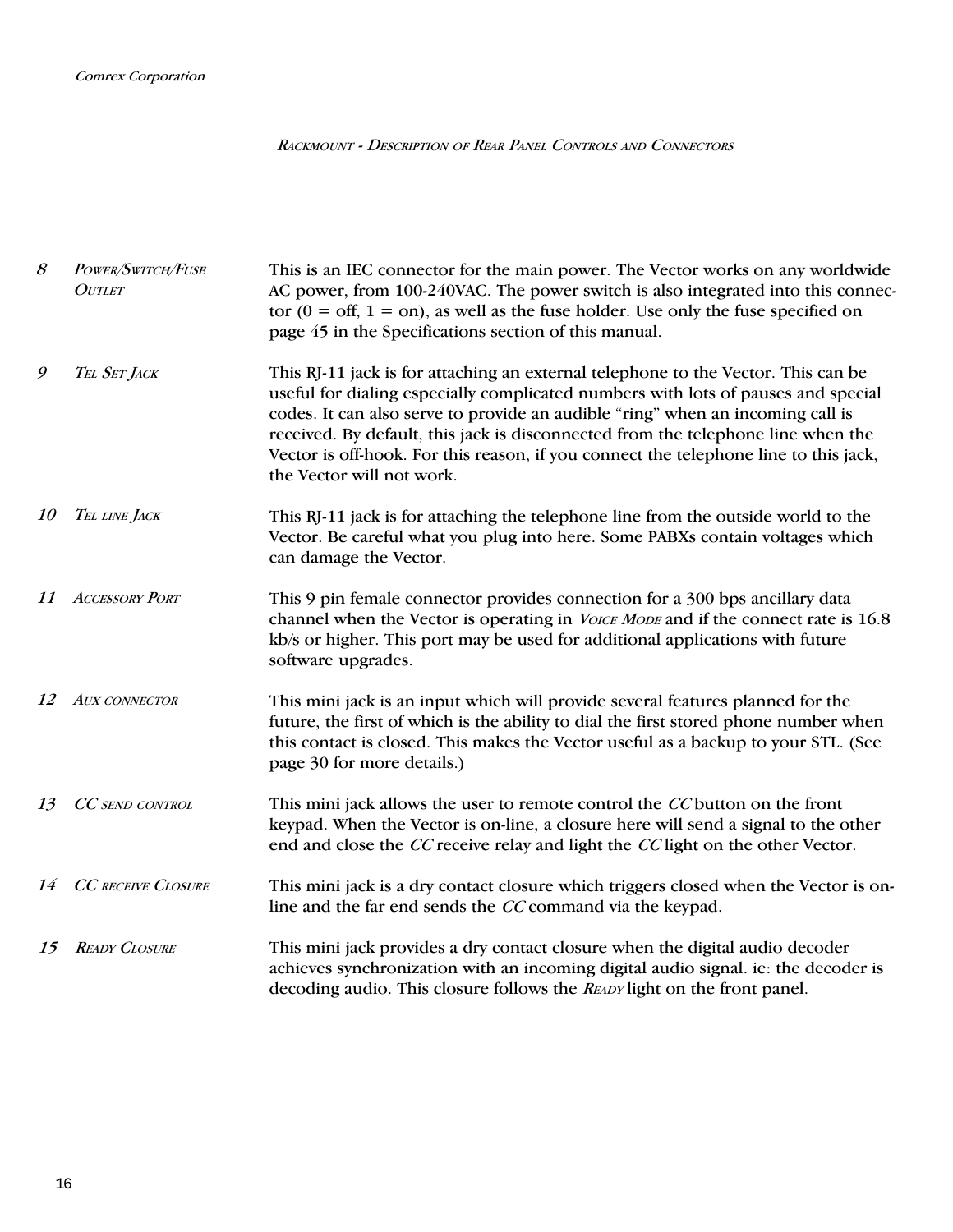|           | 16 IFB REMOTE CONTROL      | This mini jack allows you to remote control the function of the "IFB"<br>button on the front panel. When the two conductors on this jack are<br>closed together, the main audio input is disconnected from the codec and<br>replaced with audio on the IFB input.                                                 |
|-----------|----------------------------|-------------------------------------------------------------------------------------------------------------------------------------------------------------------------------------------------------------------------------------------------------------------------------------------------------------------|
| 17        | <b>OUTPUT CONNECTOR</b>    | This is a 3-pin male XLR connector containing balanced output audio. The<br>rackmount Vector does not mix any local audio into this output. The only<br>audio heard here will be coming from the far end. The level of this output<br>is adjustable via the menu system.                                          |
| 18        | <b>INPUT CONNECTOR</b>     | This is a 3-pin female XLR connector designed to accept balanced, line<br>level audio. This audio is sent into the encoder on the Vector and is<br>reflected on the front panel VU meter. The nominal level of this input is<br>selectable via the menu system.                                                   |
| 19        | <b>IFB INPUT CONNECTOR</b> | This is a 3-pin female XLR connector designed to accept balanced audio<br>for the IFB function. When IFB is engaged, this audio will be sent to the<br>encoder instead of the main audio.                                                                                                                         |
| <i>20</i> | <b>IFB LEVEL CONTROL</b>   | This is a recessed level control which may be adjusted with a small screw-<br>driver. After applying IFB audio, engage the IFB and adjust this control for<br>proper reading on the VU meter.                                                                                                                     |
|           | 21 IFB MIC/LINE SWITCH     | When this switch is in (red indicator), the IFB input connector and level<br>control are set to accept a line-level audio signal $(-10 \text{ to } +4 \text{ dBu})$ . When<br>this switch is out, (black indicator), the connector and control are set for<br>direct connection to a microphone (-80 to -40 dBu). |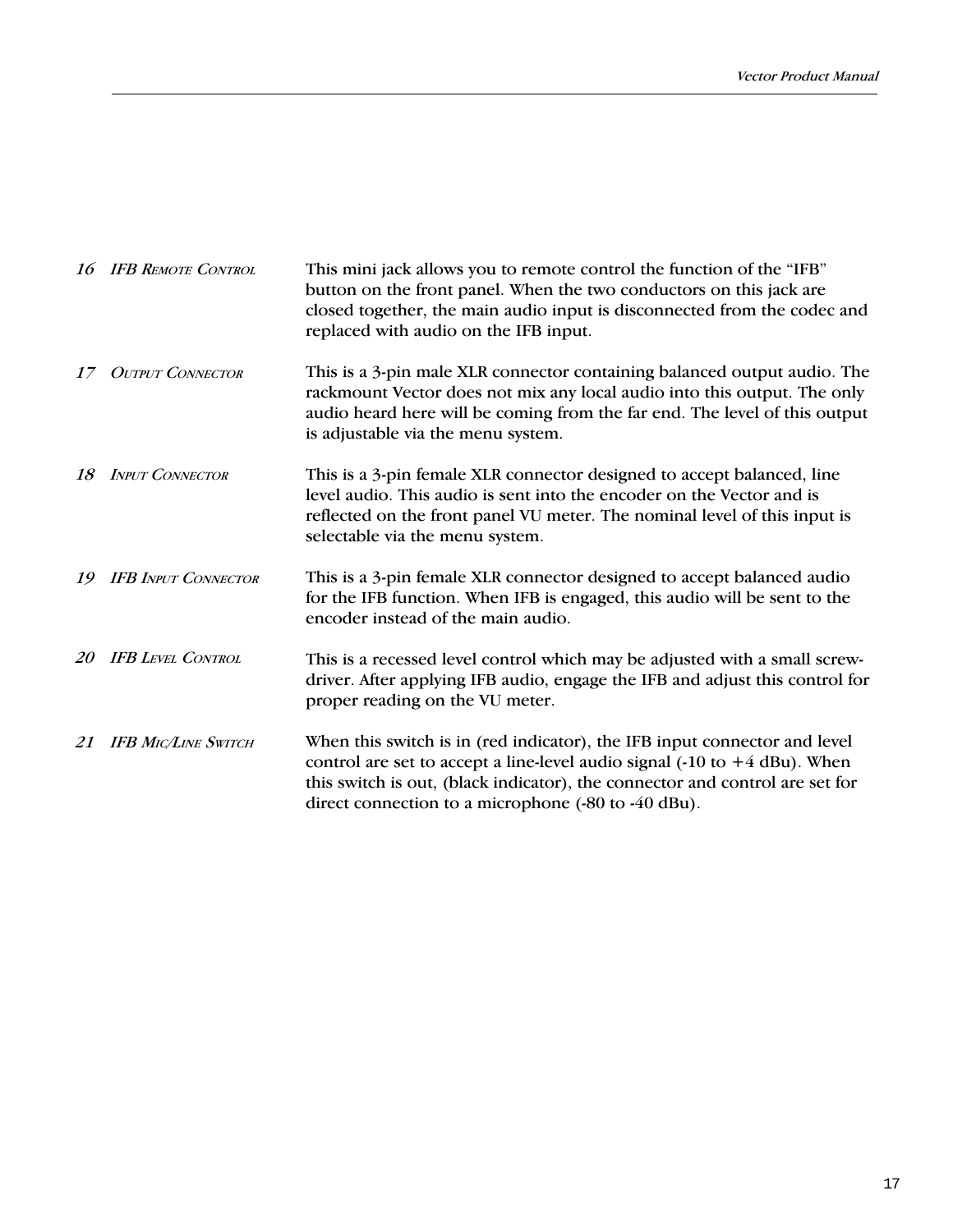## SECTION 4 **SETTING** UP THE VECTOR

| <b>POWER CONNECTIONS</b>                       | <b>Rackmount</b> — Attach the supplied IEC power cable to the Vector power inlet.<br>Attach the other end to A/C power. Turn on power to the Vector via the power<br>switch adjacent to the power cord socket. $0 =$ off on this switch and $1 =$ on.<br>The Vector display should light up, and you should see the introductory screen<br>replaced shortly by the <i>STATUS</i> screen. See "Power Up Sequence" on page 22.                                                                                                                                                                                                                                                                                                                                                                                                                                                                                                                                                                                                                                                                                                                                                                                                                                                                    |
|------------------------------------------------|-------------------------------------------------------------------------------------------------------------------------------------------------------------------------------------------------------------------------------------------------------------------------------------------------------------------------------------------------------------------------------------------------------------------------------------------------------------------------------------------------------------------------------------------------------------------------------------------------------------------------------------------------------------------------------------------------------------------------------------------------------------------------------------------------------------------------------------------------------------------------------------------------------------------------------------------------------------------------------------------------------------------------------------------------------------------------------------------------------------------------------------------------------------------------------------------------------------------------------------------------------------------------------------------------|
|                                                | <b>Portable</b> — Attach the external power supply to the connector on the rear<br>panel marked "power." If you wish, route this cable under the plastic clip to<br>provide a strain relief. Attach the provided A/C power cord to the power<br>supply, and apply A/C power. Turn the Vector on using the rear panel power<br>switch ( $0 = \text{off}$ and $1 = \text{on}$ ). The Vector display should light up. You will then<br>see the introductory screen followed shortly by the STATUS screen. See "Power<br>Up Sequence" on page 22.                                                                                                                                                                                                                                                                                                                                                                                                                                                                                                                                                                                                                                                                                                                                                   |
| <b>TELEPHONE CONNECTIONS</b>                   | <b>Rackmount and Portable —</b> Attach the supplied telephone $(RJ-11)$ cable to the<br>jack on the rear panel of the Vector labeled <i>TEL LINE</i> . This plug also fits into the<br>TELSET jack, but the Vector won't work if you attach the cable here. Connect the<br>other end of the telephone cable to the telephone jack provided by the phone<br>company. Note: If you plan to use a PABX connection, you may damage the<br>Vector by plugging it into the jack. If you're unsure about this, better to try a<br>cheap telephone first before plugging in the Vector. Usually, any jack which will<br>support a fax machine or computer modem can be used with the Vector,<br>although use on PABXs usually results in less than optimal performance. Under<br>rare circumstances, you may wish to connect a telephone to the jack on the<br>Vector labeled TEL SET. This will allow you to hear the telephone line ring when<br>an incoming call comes — or just to use the phone line for other purposes<br>when not on-air. Also, an external telephone may be used to dial the Vector<br>when the dialing functions of the Vector won't fit the bill (very long, complex<br>dialing strings with lots of digits and prompts). But usually, you'll leave this<br>jack unconnected. |
| <b>AUDIO CONNECTIONS -</b><br><b>RACKMOUNT</b> | <b>Rackmount Input</b> — Connect your send audio to the jack on the rear panel<br>labeled <i>INPUT</i> . This jack is designed to accept line level, balanced audio. If you<br>will be delivering unbalanced audio to the Vector (not recommended) see the<br>section on page 21 called "Unbalanced Audio Connections." The nominal input<br>level to the Vector is 0dBu (.775V) but can be changed to -10 and $+4$ dbu via<br>the menu. $A + 8$ dBu level can also be selected via an internal jumper, see page<br>49. Beyond that, you will need to adjust the level of the device feeding the<br>Vector to achieve an appropriate level. Once the audio is connected correctly,<br>you will see the level reflected on the front panel VU meter.                                                                                                                                                                                                                                                                                                                                                                                                                                                                                                                                             |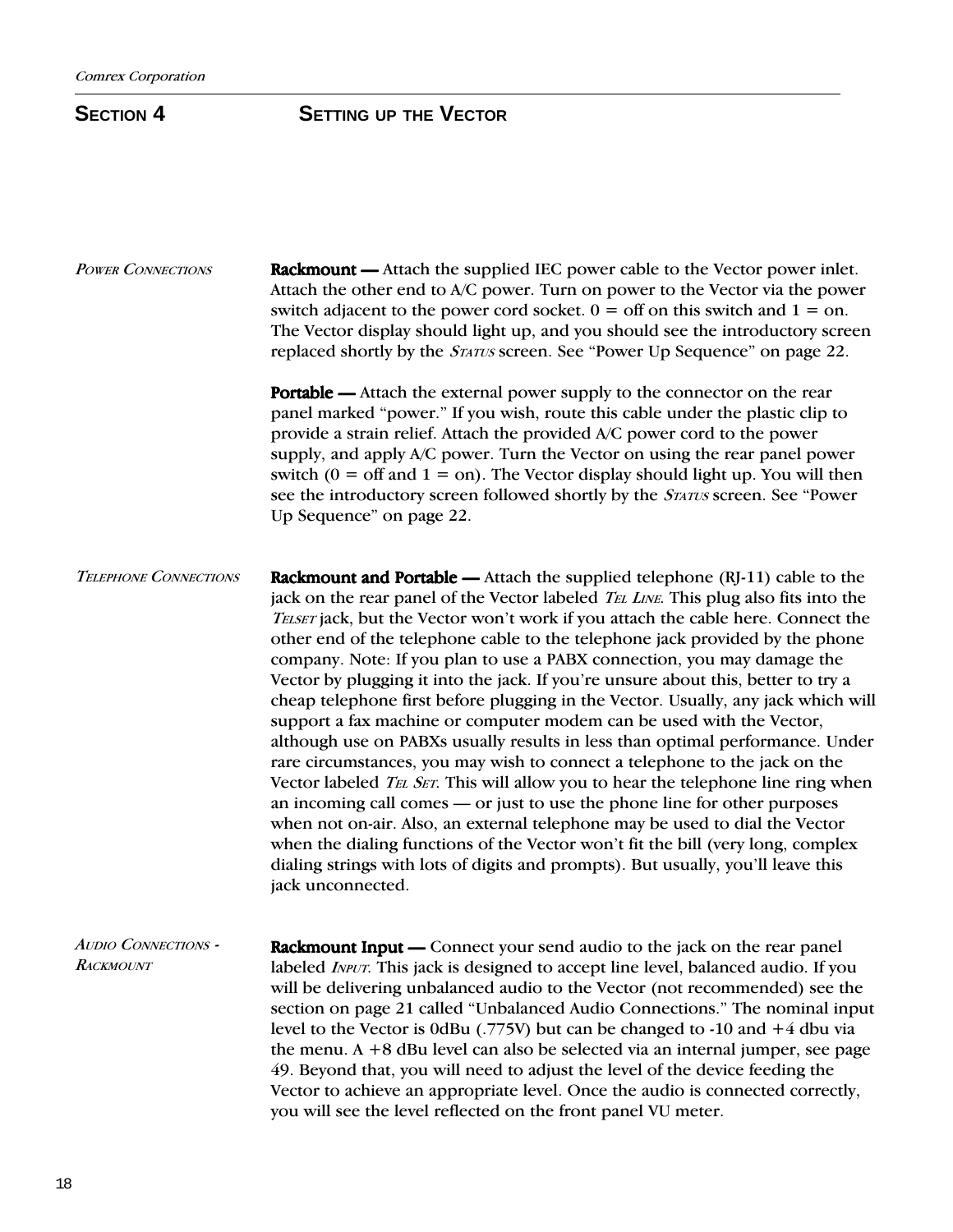To set the input level to the Vector, press the MENU softkey in the *STATUS* menu. Next press *CONFIGURE* to enter the configuration options and then *AUDIO IN/OUT* to access the level menu. Select the *INPUT LEVEL* softkey. You can make your choice between the three nominal levels, -10, 0 and +4 dBu. Whichever level you select will be stored in the Vector until it is changed, even after being powered off. Once the correct level is selected, watch the VU meter for appropriate deflection. Most users like to see a VU meter peak occasionally over the "0" mark, which is the yellow LED on this meter. If you cannot achieve a good input level using the available selections, you will need to adjust the level of the device feeding the Vector.

Rackmount IFB Input  $-$  If you plan on using the IFB function, you will first need to decide whether you will be delivering a microphone or line level IFB audio signal. In the IFB box on the rear panel, there is a mic/line switch which will need to be set appropriately before you connect your audio. Once this switch is set, connect your IFB audio feed to the XLR connector labeled IFB INPUT. The IFB level can be adjusted using the recessed level control next to the IFB INPUT connector. To adjust this level, send IFB audio into the device and press the front panel IFB button to activate it. Adjust the level control with a small screwdriver until a good deflection is seen on the front panel VU meter.

Because the IFB input has a wider input range and accepts microphone level, you may wish to make this your main and only audio input. This is easily done by building a two conductor 1/8" mini plug with the conductors connected together. Insert the plug into the mini jack on the rear panel labeled IFB REMOTE CONTROL and the unit will remain in IFB Mode permanently.

**Rackmount Output** — Attach your balanced output audio connector to the male XLR on the rear panel labeled *OUTPUT*. If you require unbalanced audio from the Vector, see the section on page 21 called "Unbalanced Audio Connections." Like the input level, the output level is factory configured for 0dBu (.775V) nominal but can be set via the menu for -10, 0 or  $+4$  dBu ( $+8$  is available via internal jumpers—see page  $49$ ). To do this, press the  $M_{EWU}$ selection on the status display, followed by *CONFIGURE*. Select *AUDIO IN/OUT*, then OUTPUT LEVEL. Select which level you'd like here. Your selection will remain until it is changed, even after powered off. There is an easy way to check the output level of the Vector, even before placing a call. First, set up your input level so it has audio at the correct level. From the status display, press MENU to access the main menu. Now select *TEST*. Choose any loopback test here,  $\#2$  is a good choice. The READY light on the front panel is on now, and you can monitor the audio you are sending through the output port. Assuming the end to which you're connected has set their input level correctly, this is the approximate level you will receive on the output. You may adjust the input stage of the device being fed from the Vector based on this level.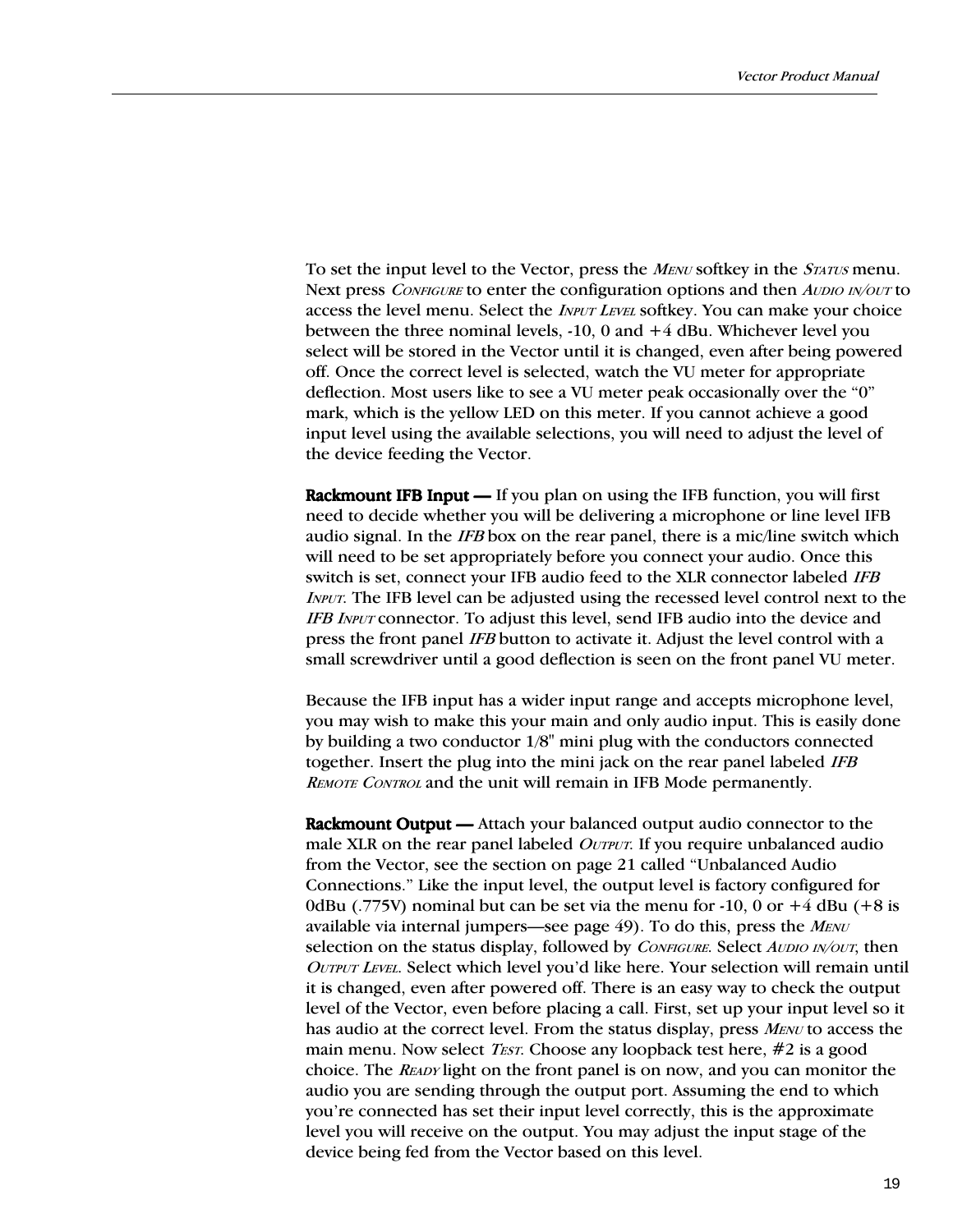AUDIO CONNECTIONS - **PORTABLE** 

**Portable Inputs 1, 2, & 3** — The portable Vector has four inputs. First we will tackle channels 1 and 2, which are microphone level only inputs. As you look at the unit from the rear, these are the 3 pin female XLR connectors farthest to the right. Both channels operate the same way. Connect your microphone to either of these XLRs, and adjust your input level via the channel 1 or 2 input level control — on the top surface. The input level will be reflected on the VU meter. Most users like to see a VU meter peak occasionally over the  $0$ " mark, which is the yellow LED on this meter. If you cannot achieve a good input level, make sure the top surface button labeled MUTE AUDIO INPUTS is disengaged (no red showing). If that doesn't work, you will need to try a different microphone or cable. These inputs do not support microphones which require phantom power. Channel 3 input works much the same way, but you can select whether you wish to feed a microphone or line level source into this input. If you are connecting a microphone, the switch next to the channel 3 input connector must be up. Otherwise, set the switch down and feed a balanced line level into the connector. If your source is unbalanced, read the section on page 21 Connecting Unbalanced Audio. In any case, you will control the input level with the top surface Channel 3 input level knob until you get a good reading on the VU meter.

**Portable Input 4** — Channel 4 has more options than the others. To get started, set the control switch furthest to the left on the rear panel to the "down" position. This will make channel 4 a regular program channel. Now select whether you will be feeding a mic or line level input into channel 4, and set the channel 4 mic/line switch appropriately. Now feed some typical audio into channel  $4$ , and adjust the level on the VU meter using the channel  $4$  input level control on the top surface. If you plan on using channel 4 as a regular program channel, you're done with your input audio setup. If you'd like to use channel 4 as a spotter or producer input, move the control switch (the one on the far left) to the "up" position. Channel  $4$  will now not be heard on-air (or seen on the VU) but can be heard in the headphones.

Headphone Outputs 1, 2, and  $3 -$  All work the same way so we'll describe headphone 1 operation and you can take it from there. First you must determine whether you want the headphone audio to be *SPLIT* or *MIXED*. The Vector headphones feed the user two different audio sources . The first is called RETURN which is all the audio being sent from the other end of the link. The second is called *LOCAL* which contains all the microphones and other sources connected to the Vector itself. The Vector can be configured to "split" these two sources (feed local audio into the left headphone and return into the right) or "mix" the two sources (feed both left and right with the same mix). Only one selection is allowed for all three headphones. If you won't be listening to one of the audio sources, we recommend the MIX option so the remaining source will be fed to both headphone ears.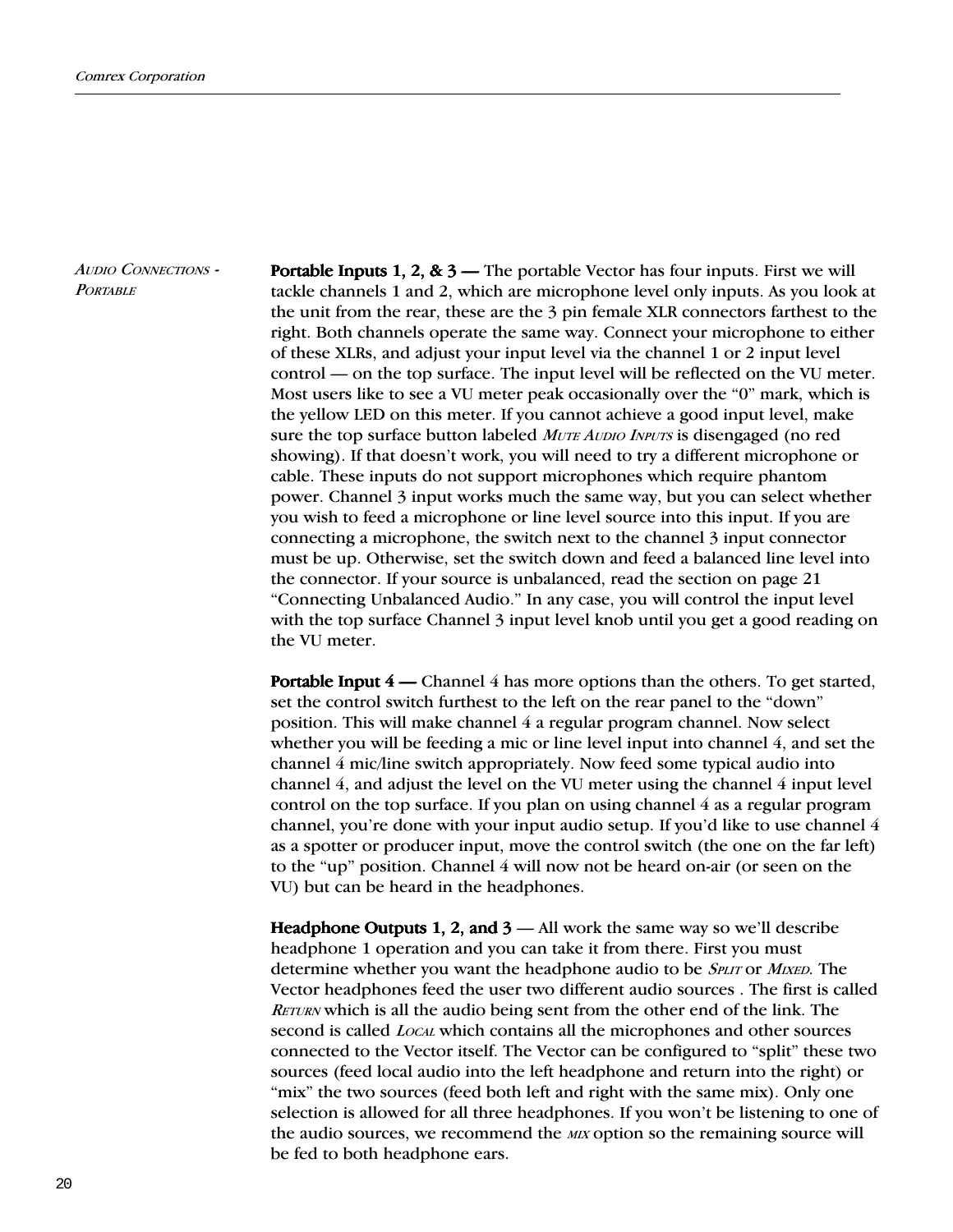To select an option, press the *MENU* softkey on the *STATUS* display to access the main menu. Now select CONFIGURE. From the CONFIGURE selections, select AUDIO IN/ OUT. Now select HEADPHONES. Choose the MIX or SPLIT options here. Your choice will remain in memory until it is changed, even after the power is off.

You must have stereo headphones to use with the Vector. Plug the headphones into the number 1 headphone jack. Feed some audio into one of the inputs and get a good level on the VU meter. Turn both headphone controls (*Local* and  $RETURN)$  for channel 1 all the way down. First we'll set the level for the return audio, then the local. Press the  $M_{ENU}$  softkey on the display to access the main menu. Now press *TEST*. Select any loopback test here;  $\#2$  is a good choice. The READY light next to the display should now come on. Now turn up the channel 1 knob (farthest column on the left) labeled *RETURN* until you hear the audio clearly. When finished, press any key to exit the test mode, and press *CANCEL* and *EXIT* to get back to the status display. You have now set the correct headphone level for the audio which will come to you from the other end of the link. Now we must adjust the level of the audio being generated in the Vector. Turn up the headphone 1 control labeled LOCAL until you get a comfortable listening level. Your headphone adjustment is complete. Feel free to adjust *Local* and *RETURN* after a connection is made to achieve the right balance and overall level. Headphones 2 and 3 are adjusted the same way. In some situations, you may wish to hear only LOCAL or only RETURN audio in a particular headphone. Simply turn the unwanted audio control for that headphone all the way down.

**Auxiliary Output 4** — There is one line level audio output on the Vector portable, labeled  $AUX$  OUT. Like the headphone outputs, this is an adjustable mix of  $Local$ and RETURN audio, but it is at a balanced line level on a 3 pin male XLR. The XLR connector is on the rear panel of the Vector, and the LOCAL and RETURN level controls are on the top surface. Use the same procedure outlined in the headphone section to set the correct levels at this port.

It is best when using professional audio gear to connect everything together using balanced audio connections. Sometimes, however, it is unavoidable to connect to consumer equipment with unbalanced connections. If you must use unbalanced audio, here's how to connect to the Vector: **ABOUT UNBALANCED CONNECTIONS** 

> Vector inputs — When driving the Vector from an unbalanced source, connect pins 1 and 3 together on the Vector input XLR. This gets connected to the ground signal on your unbalanced device. Connect pin 2 on the Vector XLR to the unbalanced device's audio  $+$  connection.

> **Vector outputs** — The Vector uses active balanced outputs designed to drive unbalanced sources directly. This means there won't be any level difference when feeding an unbalanced source. On the Vector output XLR, connect pins 1 and 3 together, and tie this to ground on your unbalanced device. Tie pin 2 on the Vector XLR to audio + on the unbalanced device.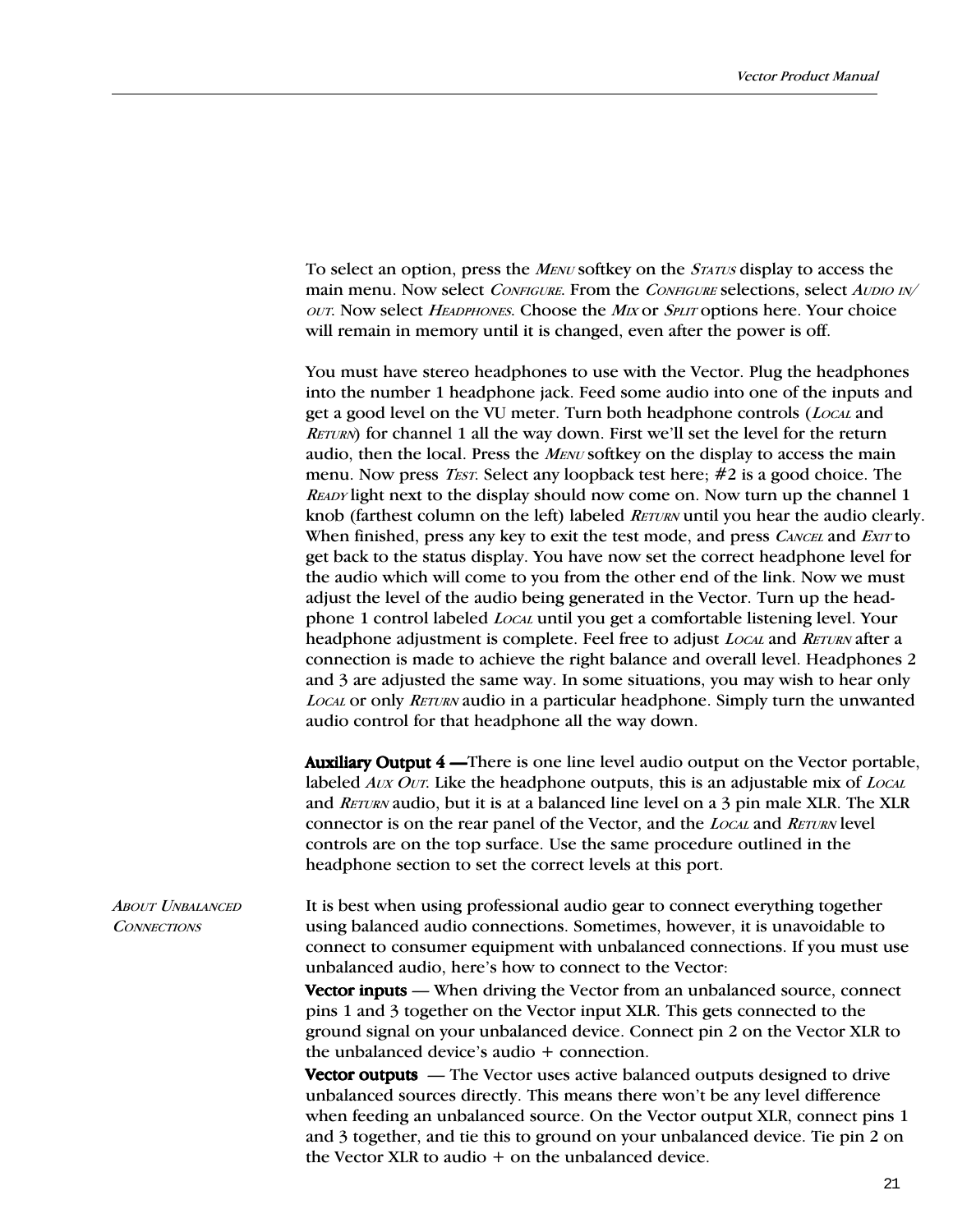## **SECTION 5 CONFIGURING THE VECTOR**

POWER UP SEQUENCE

When the Vector is connected to power and turned on, the initializing menu appears for approximately two seconds. It is during this initializing period that the powerup sequence can be interrupted to change the dialing parameters of the modem for various international protocols or to reboot the modem by pressing the *HELP* key. (Refer to page 30 for further details on modem reboot and to page 37 for international codes.) The country code selection is retained in nonvolatile memory.

As delivered from the factory, the Vector is configured for North American dialing protocols. The dialing protocol selected is displayed momentarily after the initializing screen. The Vector then shows the main STATUS display. The main setup options are displayed in the lower left portion of the screen. As shipped from the factory, the Vector *STATUS* display will be the same as the screen shown below. Again, these selections will remain in nonvolatile memory until changed.



Configured for North America

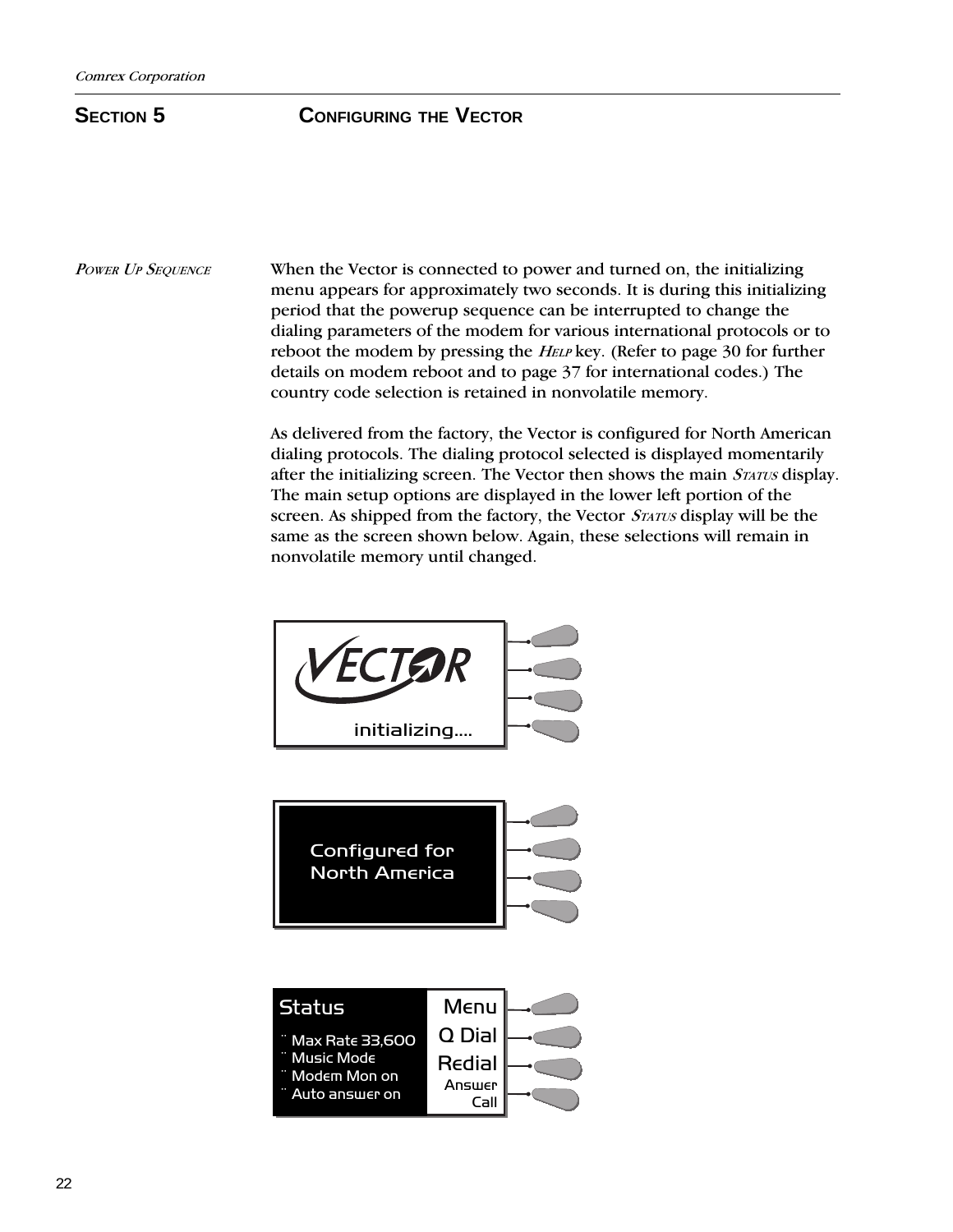## The Max Rate option allows you to limit the maximum modem connect rate. If the Vector is allowed to negotiate on an unrestricted basis, it will find the highest possible connect rate. Since telephone line connections can vary over time due to crosstalk, burst errors and other changing parameters, the initial connect rate may not be sustainable. It may help to set a Max Rate at a level or two below the maximum unrestricted rate to provide a "guard band" of sorts against the noise and corruption which may cause errors on the line. If two Vectors are configured for Max Rate, the unit with the lowest Max Rate setting will determine the maximum connect rate. SETTING THE MAX RATE

To set the Max Rate, press MENU from the STATUS display. Then press CONFIGURE and then MODEM\DIAL. Choose  $MAX RATE$  and, using the keypad, press the number which corresponds to the Max Rate setting you want.

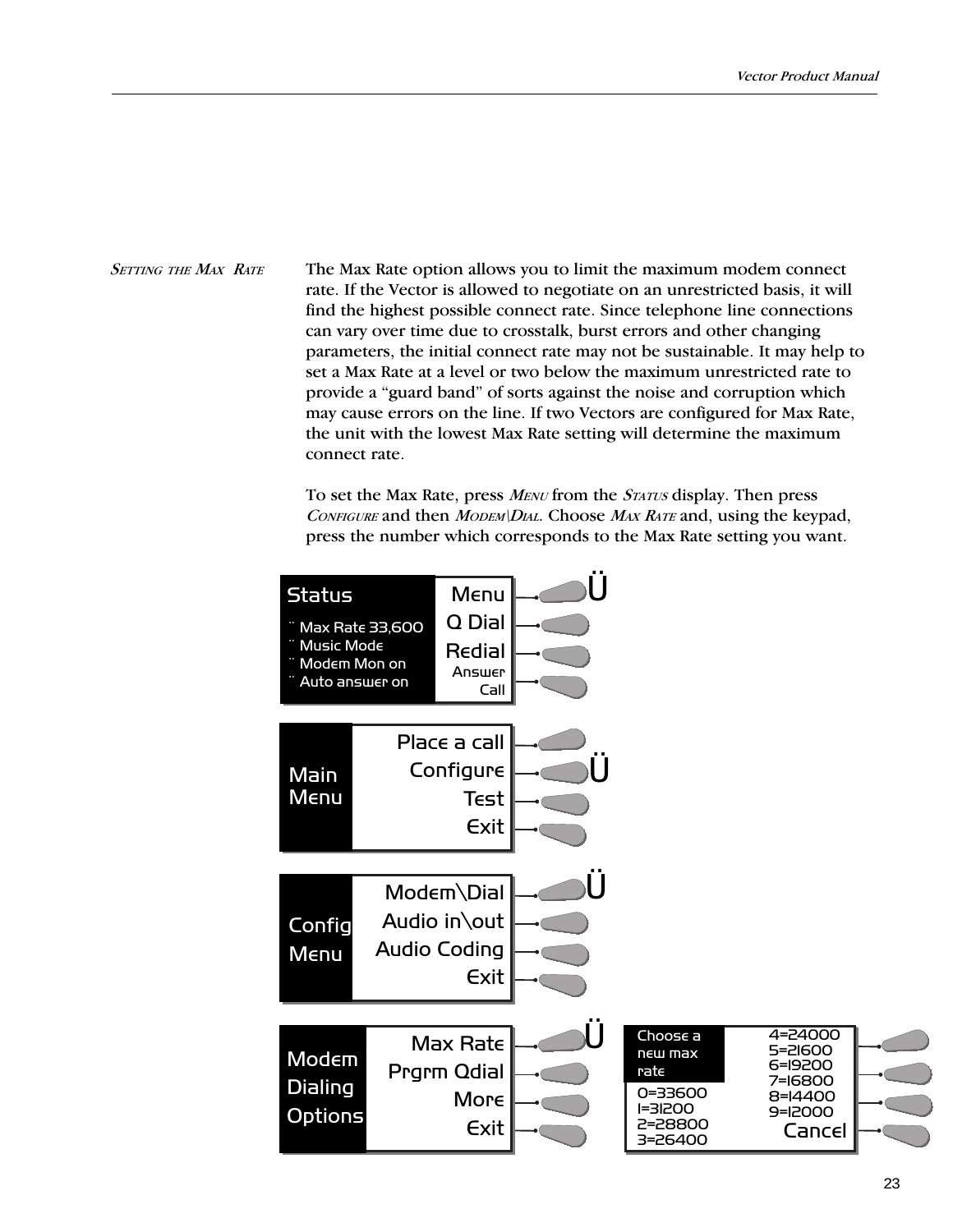| PROGRAMMING QDIAL    | Up to 39 numbers may be pre-programmed into the Vector and then<br>recalled through the quick dial or "QDial" button on the STATUS Display.<br>These numbers will remain in memory even when power is turned off.<br>The number programmed into the QDial $#01$ location is used by the<br>AUTOSAFE Mode. (See page 30 for more information on Autosafe Mode.)                                                                                                                                                                                                                                                                                                                                                                                                                                                                                                                                                            |  |  |  |  |
|----------------------|---------------------------------------------------------------------------------------------------------------------------------------------------------------------------------------------------------------------------------------------------------------------------------------------------------------------------------------------------------------------------------------------------------------------------------------------------------------------------------------------------------------------------------------------------------------------------------------------------------------------------------------------------------------------------------------------------------------------------------------------------------------------------------------------------------------------------------------------------------------------------------------------------------------------------|--|--|--|--|
|                      | To program a QDial number into memory, press MENU in the STATUS<br>display. Then press CONFIGURE and MODEM\DIAL. Select PRGRM QDIAL. Enter<br>the QDial position you wish to use (i.e. "01") and then key in the number<br>to dial, including any country, area or other codes you wish (up to 44<br>digits). To insert a two second pause, press the INSERT PAUSE softkey. When<br>the number is entered correctly, press the OK softkey. CANCEL will exit this<br>menu without saving your entry.                                                                                                                                                                                                                                                                                                                                                                                                                       |  |  |  |  |
| <b>MODEM MONITOR</b> | You may choose to hear the modems negotiate through the audio port.<br>This is also found in the Modem Dialing Option menu. To select a<br>modem monitor option, press MENU in the STATUS display and then select<br>CONFIGURE. Now select MODEM\DIAL. The factory default is for the Modem<br>Monitor to be "on," which allows you to hear the modem "chat" familiar<br>to computer users. This includes dial tone, pulse or tone digits, ringing,<br>and all those funny "blurps" that happen at the beginning of a modem<br>connection. Under some circumstances, you may not wish to hear these<br>things. If for example, the Vector in the studio were "on-air" all the time,<br>the listeners would hear these sounds. To turn the modem monitor off,<br>enter the main menu and select CONFIGURE. Now select MODEM\DIAL. In the<br>Modem Dialing Option menu, select more. Then select MODEM MON and<br>then OFF. |  |  |  |  |
| <b>AUTO ANSWER</b>   | To choose how you want the Vector to answer incoming calls, press MENU<br>in the STATUS display and then select CONFIGURE. Now select MODEM\DIAL<br>and then MORE. Select AUTO ANS and then choose whether your wish Auto<br>Answering to be ON, 6 RINGS, or OFF. Note: There is a bullet next to the<br>currently selected mode.                                                                                                                                                                                                                                                                                                                                                                                                                                                                                                                                                                                         |  |  |  |  |
| TONE/PULSE DIALING   | To select tone or pulse dialing, press MENU in the STATUS display and then<br>select CONFIGURE. Now select MODEM\DIAL and then MORE. Select either TONE<br>or PULSE here. The Vector will remember your selection until you change<br>it, even when powered down. The Vector's factory default setting is for<br>TONE dialing.                                                                                                                                                                                                                                                                                                                                                                                                                                                                                                                                                                                            |  |  |  |  |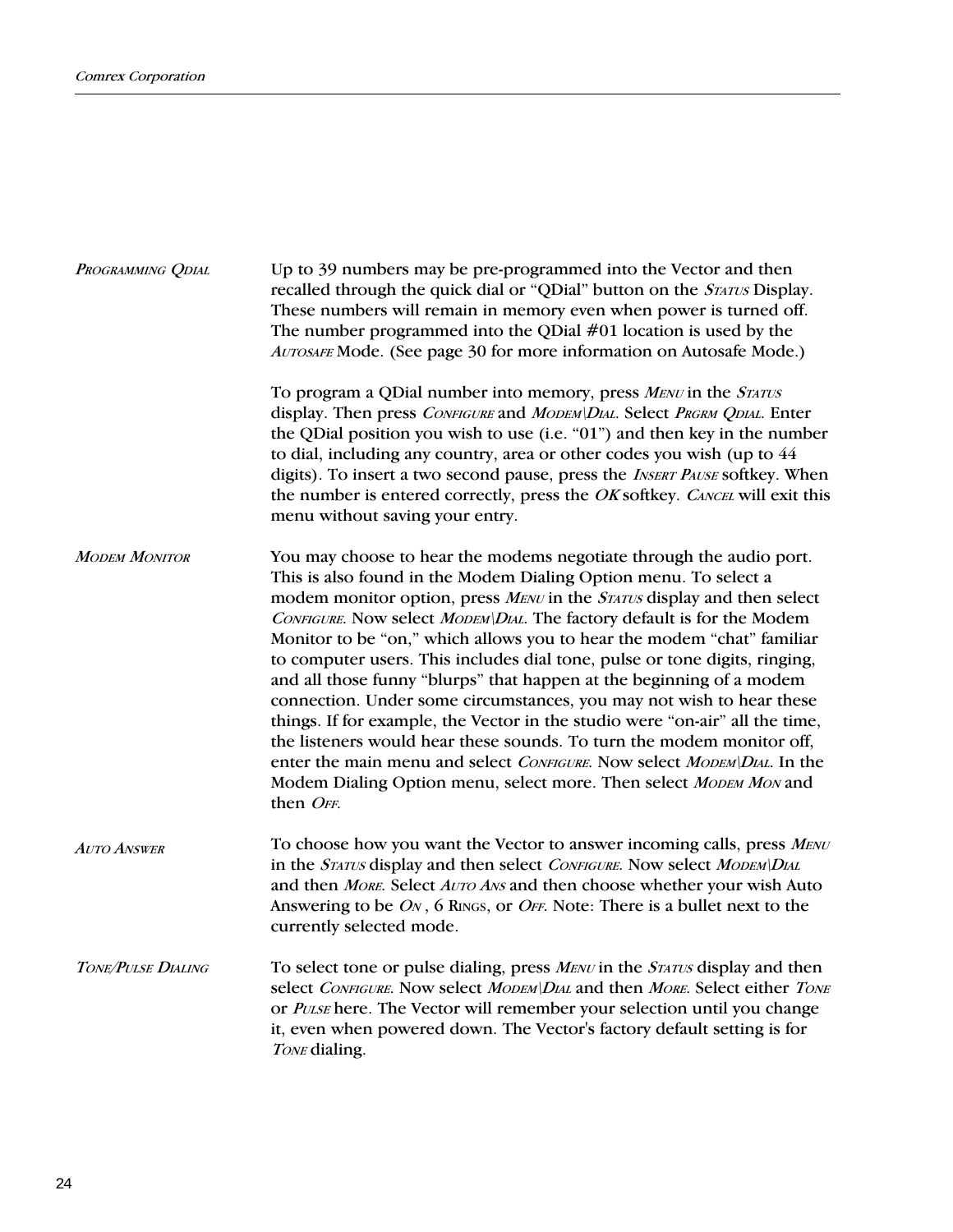*AUDIO CODING SELECTION* **Music Mode** — This mode, optimized to give the widest frequency response possible, is the factory default setting. Your Vector will automatically operate in this mode unless it calls or is called by a Vector set to a less demanding mode or by a HotLine. If connecting to a HotLine, the Vector will automatically switch to HotLine Mode. If connecting to a Vector set to Voice Mode, the Vector will automatically default to the more conservative Voice Mode. If you are having difficulty connecting in Music Mode, double check that both codecs are set to Music Mode.

> To set the Vector for Music Mode, press the MENU softkey at the STATUS display. Select CONFIGURE here. Now select AUDIO CODING options. Select Music in this menu, and the Vector will remain in this mode until you change it. You can now *EXIT* back to the *STATUS* display.

Voice Mode — Under normal operation, the Vector is designed to provide maximum bandwidth based on the connect rate. Some users, however, may prefer to forego very high bandwidth in favor of a more reliable connection. AM stations, for instance, may not have many listeners with radios capable of more than 7 kHz audio, so anything beyond that makes little difference. Voice Mode locks the highest bandwidth at 7 kHz, and any leftover data rate is used to provide error correction. This will (within limits) provide for a more reliable audio link. (See Section 8 of this manual for more on this.) If one Vector is set to Voice Mode and the other is not, the connection will default to Voice Mode in both directions.

To set the Vector for Voice Mode, press the *MENU* softkey at the *STATUS* display. Select CONFIGURE and then AUDIO CODING. Select VOICE in this menu, and the Vector will remain in this mode until you change it. You can now EXIT back to the *STATUS* display.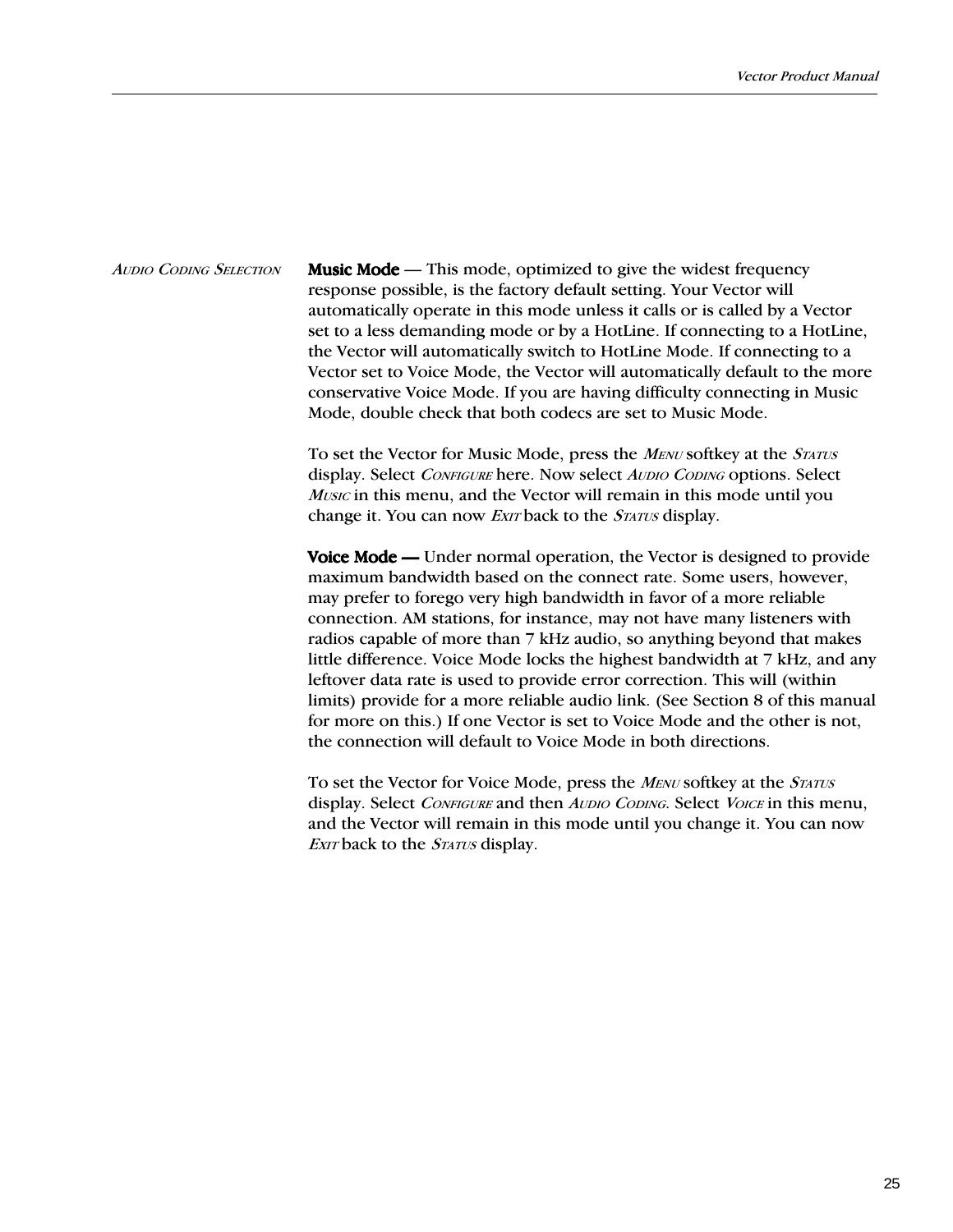## **SECTION 6PLACING A CALL FROM THE VECTOR**

So now it's time to use your Vector. We will assume that all the proper connections have been made, and you're ready to place a call. There are several ways to dial from the Vector. The most common method is to dial from the built-in keypad.

From the Status display, press MENU and then PLACE A CALL. Select KEYPAD and key in the number you wish to dial. Then press *OK* to dial the number. DIALING FROM THE KEYPAD

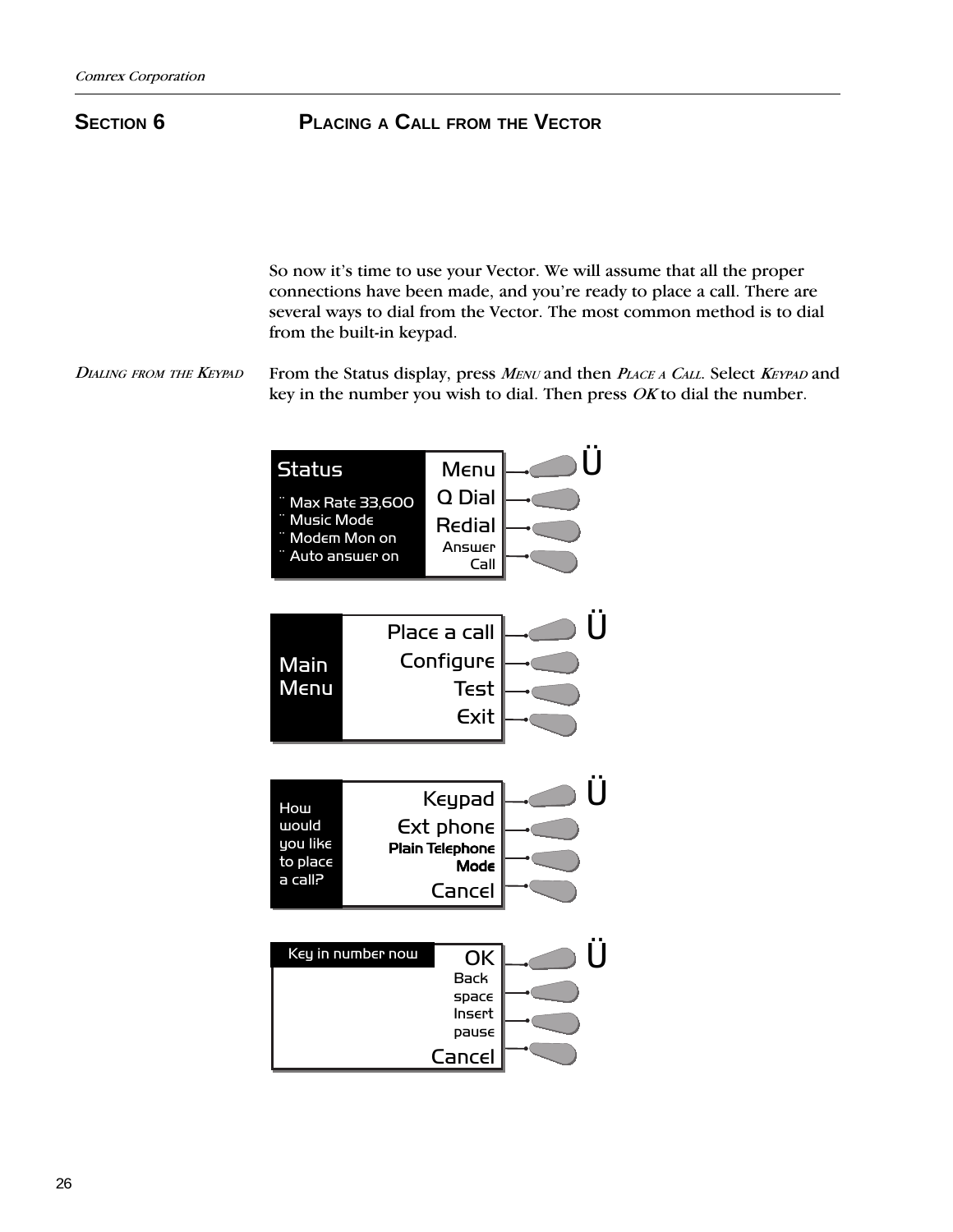If you wish to use the Comrex Vector test line number, call 978-929-9807. You may enter up to 44 digits in a dialing string. A two second pause may be entered anywhere and used multiple times in the dialing sequence by pushing the INSERT PAUSE softkey. This will insert a comma to indicate the position of the pause. This pause may be needed to dial through certain PABXs or to place credit card calls. Also, you may wish to enter other characters such as "\*70" which is typically used at the beginning of a number to disable call waiting.

To dial the number, press OK when you have entered the number. Note: The phone line doesn't go "off hook" until the  $OK$  softkey is pressed (much like a fax machine). The far end unit will either auto answer, or will need to be answered manually, depending on its setup. Once the far end has answered, the Vectors will negotiate and a "connect" message will be displayed on both units, including the rate at which the connection was accomplished. Within a second or two, the READY light on each Vector should turn on. At this point, you will have wideband audio (response dependent on connect rate) in both directions.

## DIALING WITH ODIAL

To place a QDial call, simply press the second key adjacent to the *STATUS* display and then enter the QDial number (01 - 39) that you wish to dial. (See page 24 for instructions on programming numbers into QDial.)



ANSWERING A CALL **MANUALLY** First, check on the *STATUS* display that your auto answer is off. If you need to reset this, follow the instructions on page 24. You can connect a telephone set to the *TELSET* jack on the rear panel to hear the line ring. Otherwise, you will need to wait for the yellow RING/CD light on the Vector to begin flashing to indicate an incoming call. Then press the ANSWER CALL softkey. The Vector will answer the incoming call and negotiate a connect speed. The call can be disconnected normally by pressing the HANG UP softkey.

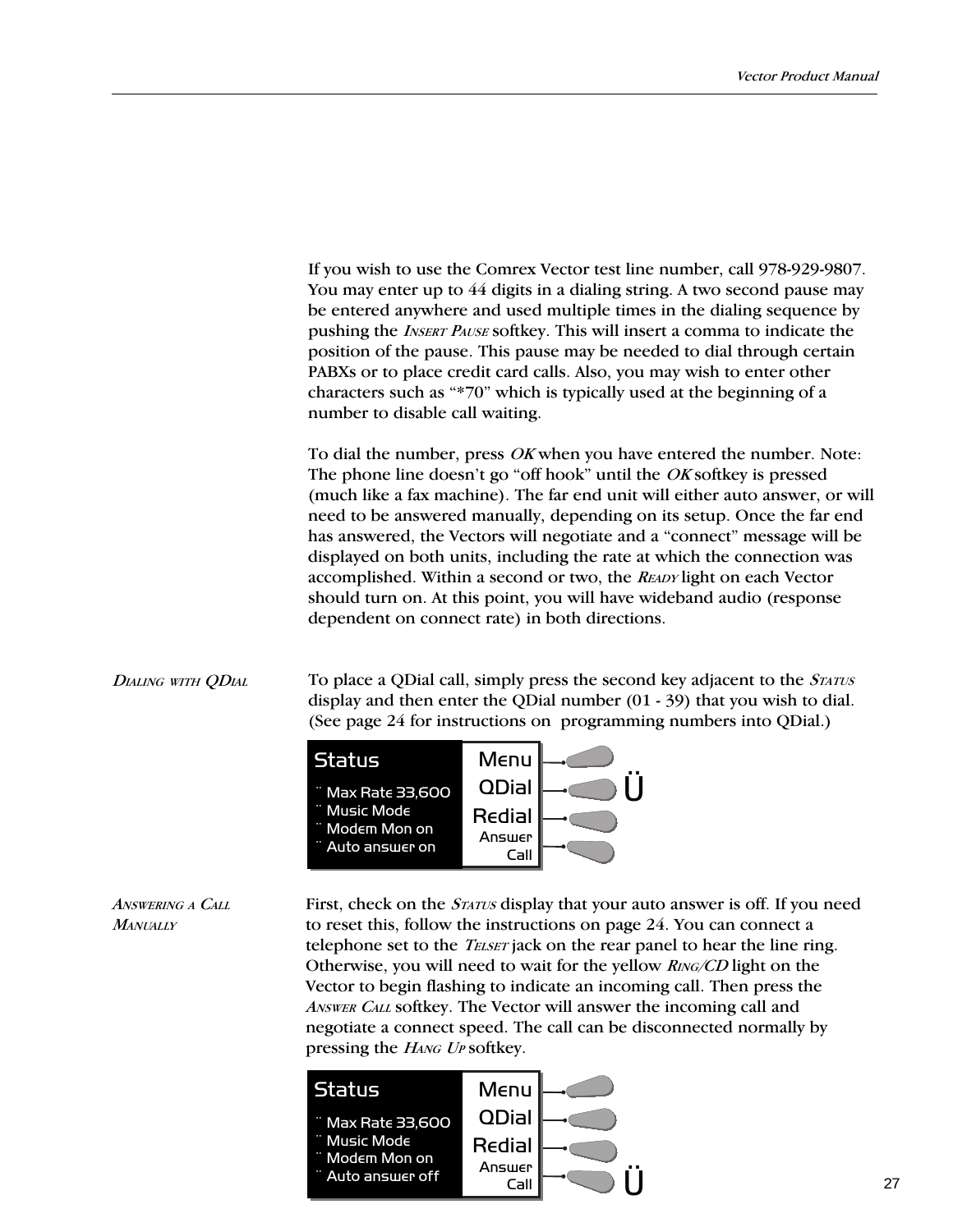| <b>COMPLEX DIALING</b><br><b>SITUATIONS</b>        | There are two ways to handle complex dialing situations, such as when an<br>operator may be involved or when the dialing string is longer than 44<br>digits. The first option is to dial the Vector with an external telephone set.<br>Connect an external single line telephone set to the modular jack on the<br>rear panel of the Vector labeled TELSET. From the STATUS menu, select MENU.<br>Then select <i>PLACE A CALL</i> and finally <i>EXT TELSET</i> . Pick up the telephone<br>handset and listen for a dial tone. Dial the number, and press OK at the<br>first ring. When you press $OK$ , this disconnects the telephone set from the<br>Vector and engages the modem. |  |  |
|----------------------------------------------------|---------------------------------------------------------------------------------------------------------------------------------------------------------------------------------------------------------------------------------------------------------------------------------------------------------------------------------------------------------------------------------------------------------------------------------------------------------------------------------------------------------------------------------------------------------------------------------------------------------------------------------------------------------------------------------------|--|--|
|                                                    | An easier way to accomplish this is by utilizing the Plain Telephone Mode<br>(see next section to access this mode). Once in the OFF Hook menu, dial<br>your call (speak to someone if necessary), and press the VECTOR key at the<br>first ring. We strongly recommend that you monitor the call progress with<br>your headphones. If you wait until the other Vector answers, the modems<br>may not successfully negotiate a connection. Note: The receving end does<br>not need to be set for Plain Telephone Mode.                                                                                                                                                                |  |  |
| <b>USING THE VECTOR IN</b><br>PLAIN TELEPHONE MODE | This mode converts the Vector into a plain old telephone. You can speak<br>and listen through the microphones and headphones connected to the<br>Vector. If the Vector is unable to make a modem connection on a<br>telephone line or, if the far end does not have a Vector or HotLine, it is<br>possible to use the Vector mixing facilities and Plain Telephone Mode to<br>send program. Naturally, the program quality will not match the POTS<br>codec quality.                                                                                                                                                                                                                  |  |  |
|                                                    | To enter the PLAIN TELEPHONE MODE, press MENU from the STATUS display and<br>then press PLACE A CALL. Select PLAIN TELEPHONE MODE, and press OFF HOOK.<br>You may now dial another telephone, a coupler, a hybrid or another<br>Vector (must be set for Plain Telephone Mode). The auto answer and<br>disconnect functions are disabled in the Plain Telephone Mode.                                                                                                                                                                                                                                                                                                                  |  |  |
| HANGING UP THE CALL                                | When you wish to disconnect your call, simply press the <i>HANG UP</i> softkey.<br>After several seconds, the call will be cleared and the STATUS display will<br>return. If the other end initiates the disconnect, your unit will also<br>disconnect and revert to the STATUS display. Note: It can take about five<br>seconds between the time you terminate the call to the time the Vector<br>releases the line for the next call.                                                                                                                                                                                                                                               |  |  |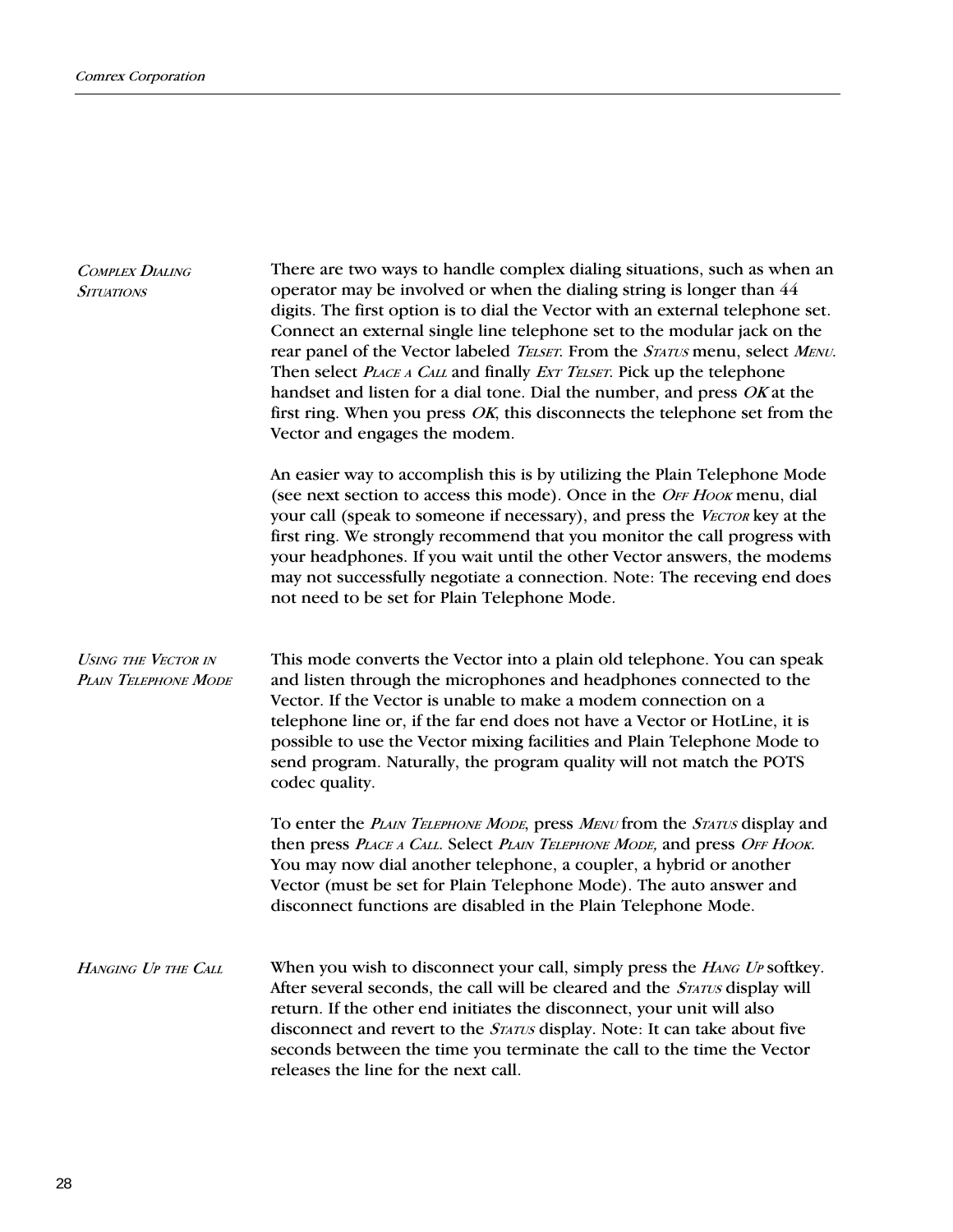DROPPING THE CONNECT RATE DURING A CALL

If a telephone line degrades during a broadcast, it is possible to lower the connect rate on the line without disconnecting the call. The lower connect rate will help to provide a "guard band" against the errors on the line. During the renegotiation period, the audio will be muted for about ten seconds. To drop the connect rate, simply press the *DROP RATE* softkey.



Redialing the last number is easy  $-$  simply press the REDIAL softkey from the STATUS display. The last number you dialed from the Vector will be redialed. This number will remain in memory after the Vector is powered down. LAST NUMBER REDIAL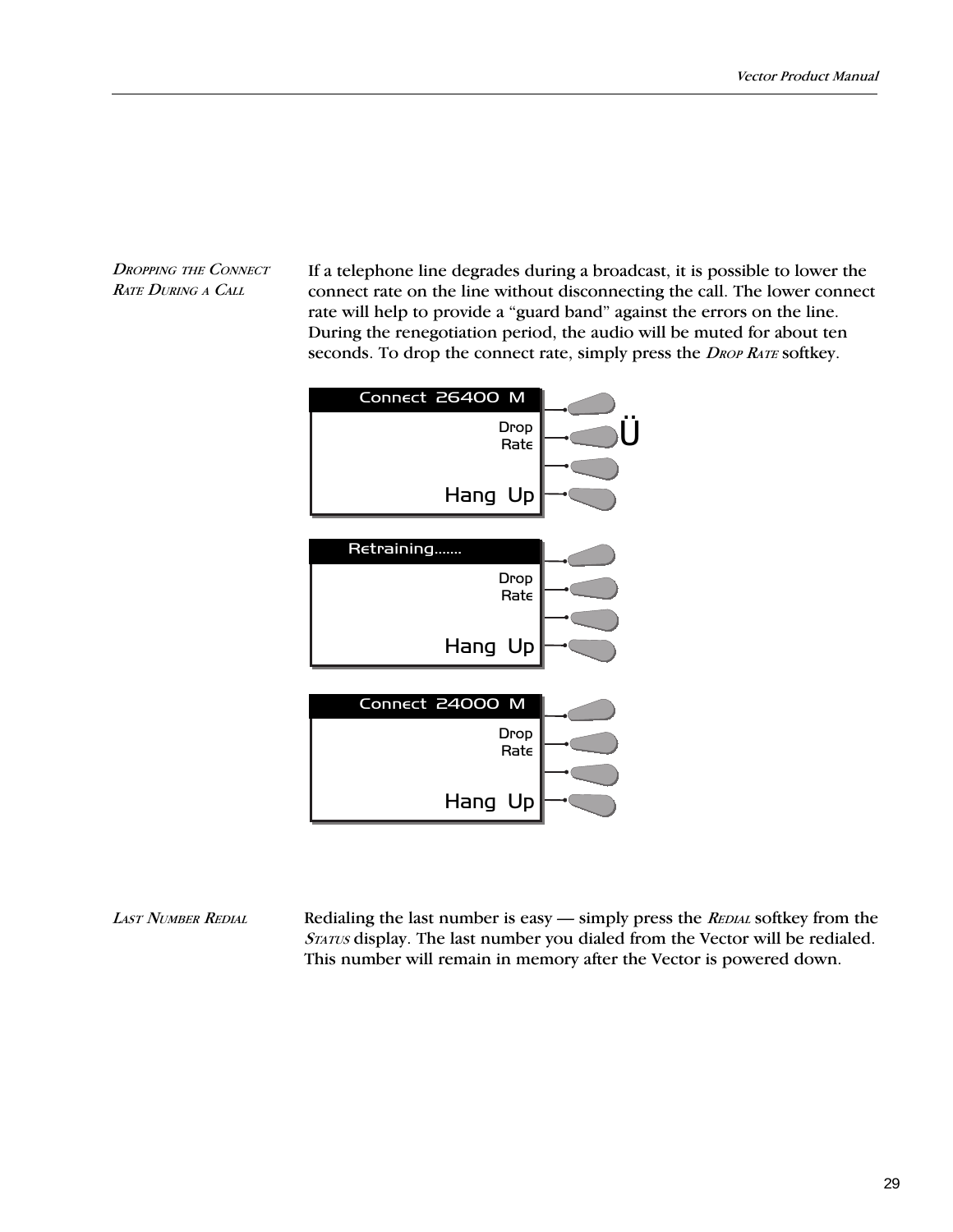## **SECTION 7. ADDITIONAL FUNCTIONS**

AUTOSAFE MODE The Vector Autosafe Mode automatically dials the number entered into QDial location #01. This mode works slightly differently in the portable and rack versions and can either be used as an "STL backup" function or simply as an auto-redial in case of disconnection. Here's how it works: Autosafe Mode is enabled from the  $S_{TATUS}$  display by pressing the number "0" on the keypad. The Vector will respond, asking whether you want to enter the Autosafe Mode now. If you choose *YES*, Autosafe Mode is enabled, and the STATUS heading on the STATUS display is replaced by AUTOSAFE. Once in Autosafe Mode, a portable Vector will then show PREPARING TO DIAL AUTOSAFE MODE on the display for three seconds. During this time, the user may press the softkey labeled *ABORT* on the display and will be given the option to disable AutoSafe Mode. If the call is dropped from either end, the process will repeat, and the call will be placed again. Autosafe Mode is programmed into nonvolatile memory and will be retained after the unit is powered down. If a Vector has been left in Autosafe Mode, it will automatically start the Autosafe dialing sequence as soon as power is turned on. On the Rackmount Vector, the process is similar except that the Vector waits until the  $AUX$  input connector is closed to initiate dialing. When the  $AUX$ contact closure is closed, the screen will show PREPARING TO DIAL AUTOSAFE MODE and the sequence will proceed as described above for the portable Vector. Autosafe Mode will continue until the contact closure is opened, or until Autosafe Mode is exited during the PREPARING TO DIAL sequence. Autosafe Mode can also be disabled on the Rackmount Vector, if the Aux connector is open and the user presses the "0" key from the status display. A menu will appear asking if you want to exit Autosafe Mode. If the user selects YES, he will return to the status display with Autosafe disabled. In rare occasions, it is possible for the modem registers to become scrambled, interfering with normal operation. If your Vector malfunctions, you can try rebooting the modem. To do this, turn the power off on the Vector and then turn it back on. When you see the *INITIALIZING* display, press the HELP key to access the Boot-UP menu. From this menu select MODEM BOOT MODEM REBOOT



and then RESETTING MODEM will appear in the display. This procedure will

reset all the modem registers to the factory default state.

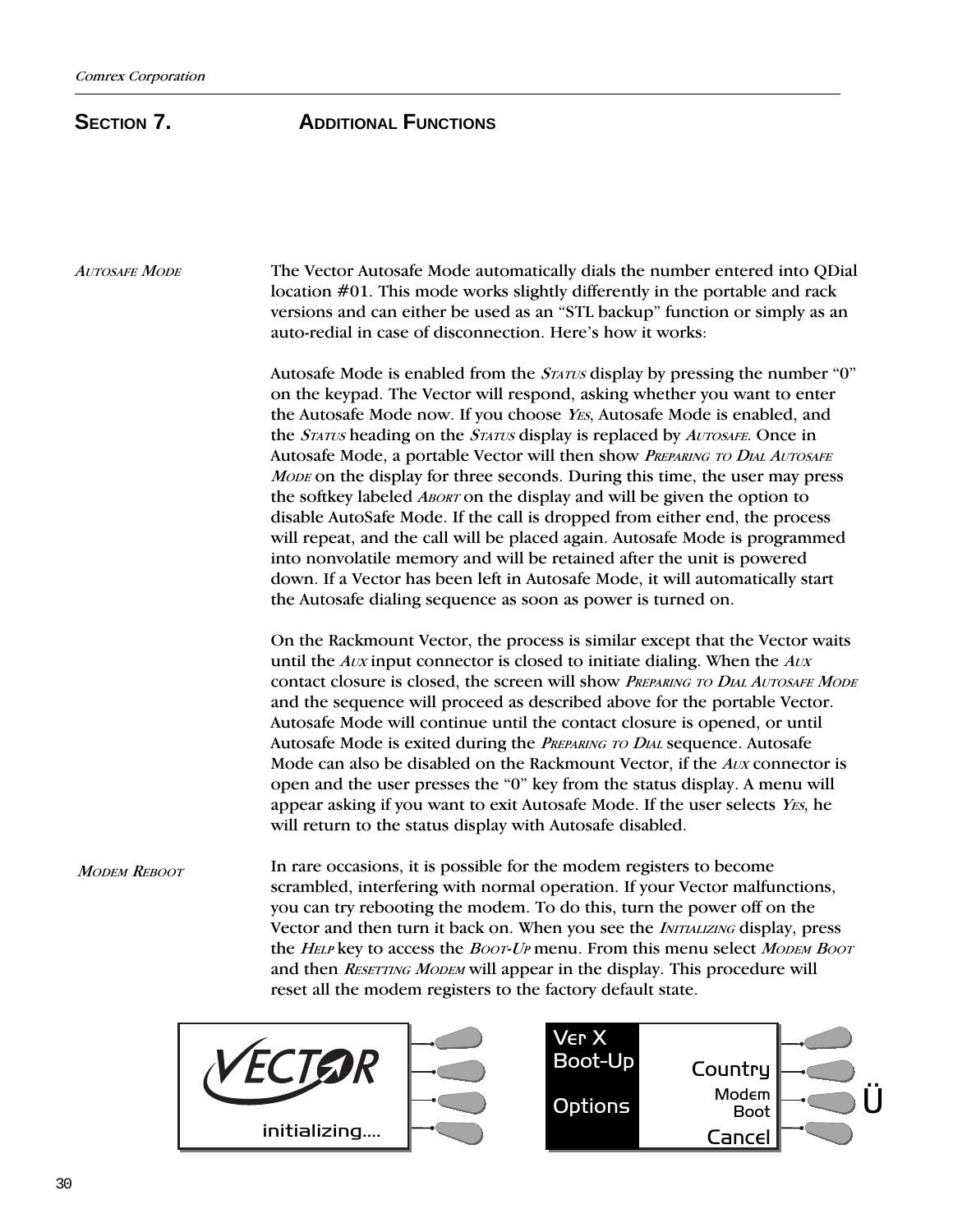| <b>TEST</b>             | The <i>Test</i> function allows the user to test the encoder and decoder portion of<br>the Vector and to check out audio levels by "looping" the input audio back<br>through to the output. It also gives the user the ability to listen to audio at<br>various data rates. If you are not familiar with the audio connections on the<br>Vector, read more about these on pages 18-21 of this manual.                     |  |  |
|-------------------------|---------------------------------------------------------------------------------------------------------------------------------------------------------------------------------------------------------------------------------------------------------------------------------------------------------------------------------------------------------------------------------------------------------------------------|--|--|
|                         | To initiate the <i>TEST</i> function, first feed audio into the Vector at a typical level<br>and adjust the appropriate INPUT control until the Vector VU meter reads<br>correctly. (See page 20.) Connect the Vector output to your monitoring<br>facility. (See page 19 for the Rackmount Vector and pages 20-21 for the<br>Portable Vector.) On the Portable Vector, turn the LOCAL level control all the<br>way down. |  |  |
|                         | To enable the <i>TEST</i> function, press <i>MENU</i> from the <i>STATUS</i> display and <i>TEST</i> .<br>Select a data rate by pressing the corresponding number on the keypad.<br>When the READY LED comes on, adjust the RETURN level control until you have<br>a comfortable level in your headphone and/or monitor. To exit TEST, press<br>the CANCEL softkey.                                                       |  |  |
| <b>CONTACT CLOSURES</b> | The contact closure labeled <i>READY</i> is available through the $1/8$ <sup>"</sup> mini jack on<br>the rear panel of the Vector will remain closed as long as the green READY<br>light is illuminated on the front panel  i.e. as long as the call is connected.                                                                                                                                                        |  |  |
|                         | If you wish to provide an indication to the other Vector user at any time<br>during the audio transfer or activate a device remotely through the far end<br>Vector, simply press the CC key in the lower right position on the keypad.                                                                                                                                                                                    |  |  |
|                         | While this key is pressed, two things will occur:                                                                                                                                                                                                                                                                                                                                                                         |  |  |
|                         | 1) The CCLED to the right of the LCD display will illuminate.                                                                                                                                                                                                                                                                                                                                                             |  |  |
|                         | 2) A contact closure will be made silently across the CC terminal on<br>the remote end. This is a momentary "dry closure" available through the<br>1/8" mini jack on the rear panel of the Vector, marked CC.                                                                                                                                                                                                             |  |  |
|                         | The contact closures will have no effect on audio quality.                                                                                                                                                                                                                                                                                                                                                                |  |  |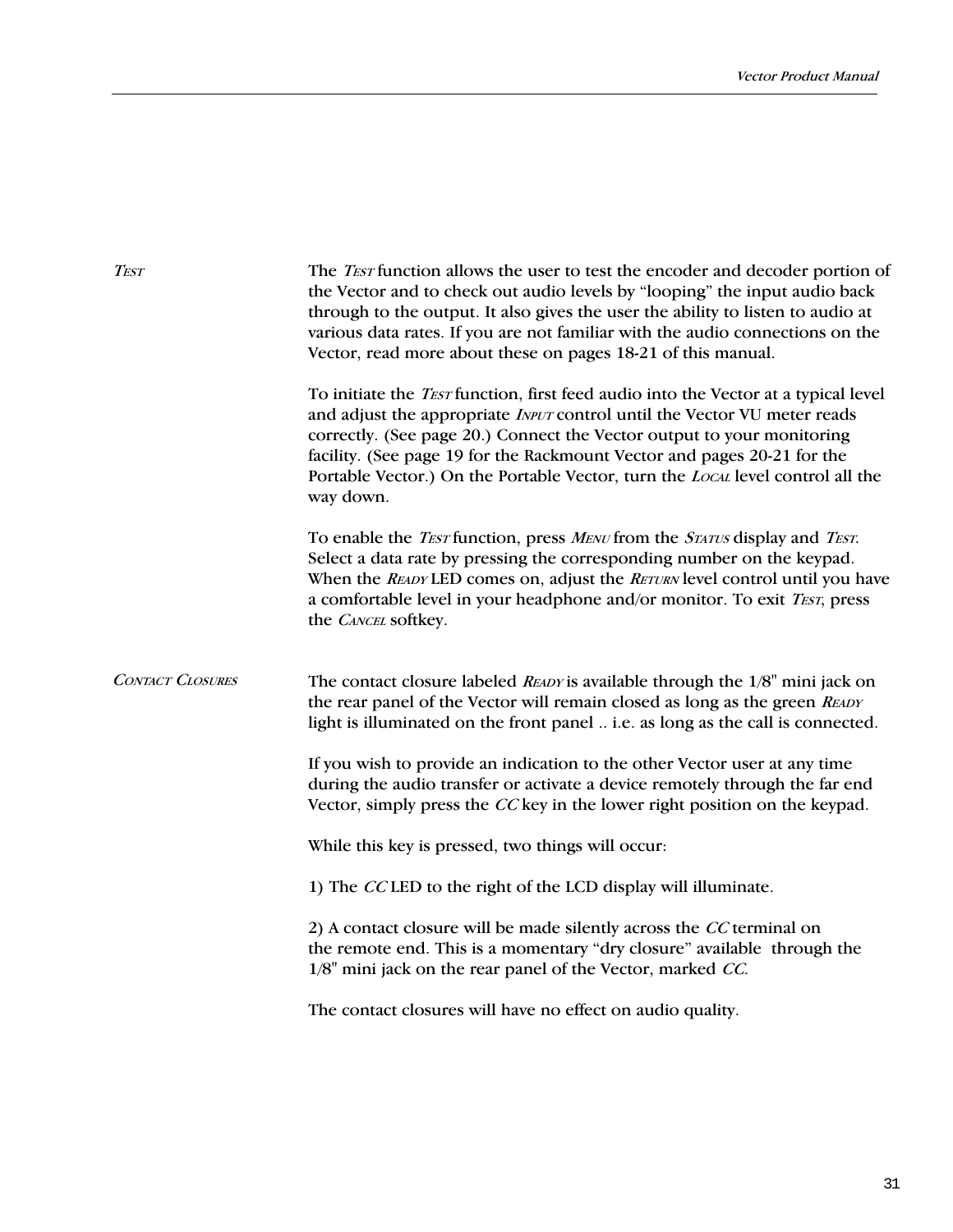| ANCILLARY DATA                                                | The Vector provides a 300 bps asynchronous data channel when<br>connected in Voice Mode at a data rate of 16.8 kbs and above. 300 bps was<br>chosen as the ancillary data rate because it allows us to steal only one byte<br>from each audio frame, having little impact on audio quality. This speed is<br>perfectly adequate for sending and receiving text characters (few people<br>can type 30 characters per second) but will prove quite lacking in<br>applications requiring graphics or any other "high-overhead" data<br>transmissions. If your applications require higher data throughput, it may<br>be best to use another telephone connection with a normal modem.                                                                                               |
|---------------------------------------------------------------|----------------------------------------------------------------------------------------------------------------------------------------------------------------------------------------------------------------------------------------------------------------------------------------------------------------------------------------------------------------------------------------------------------------------------------------------------------------------------------------------------------------------------------------------------------------------------------------------------------------------------------------------------------------------------------------------------------------------------------------------------------------------------------|
|                                                               | Ancillary data is provided on the Vector through the 9-pin "D" connector<br>on the rear panel labeled ACCESSORY PORT. Pinouts for the ACCESSORY PORT are<br>shown in the "connections" section on pages 44-45 of this manual and<br>should mate correctly with a 9-pin PC style serial port. Use a "straight<br>through" data cable. A "null modem" cable will not work. More<br>information on setting up an ancillary data connection is outlined in the<br>"About Ancillary Data" on page 41 and "Troubleshooting Ancillary Data"<br>on page 43.                                                                                                                                                                                                                              |
| <b>ABOUT THE VECTOR</b><br>CONTROL AND DATA<br><b>SIGNALS</b> | The Vector provides contact closures which can be used to trigger<br>automated equipment on the far end of the audio link and an ancillary<br>data channel when used in the Voice Mode. Both types of signals can be<br>useful to the user but have their limitations. Because real-time audio data<br>cannot use non-real time error correction, it is possible that both contact<br>closures and data can be corrupted if errors are present on the telephone<br>line. If your requirements are for control over on-air automation systems,<br>this can cause problems. We would recommend under these<br>circumstances that you use a different phone line and attach a normal<br>computer modem, which will provide higher speed as well as a<br>guaranteed error free link. |
| Mute Aux Out Selection                                        | There is one line level audio output on the Vector portable, labeled Aux<br>OUT. Like the headphone outputs, this is an adjustable mix of local and<br>return audio and the user can select which audio is to be muted when the<br>MUTE AUX OUT switch on the front panel is activated. To make this<br>selection, press MENU from the STATUS display. Then press CONFIGURE and<br>choose AUDIO IN/OUT. Select MUTE SWITCH and then decide which audio you<br>wish to mute when the MUTE Switch is engaged. The current selection will<br>be indicated.                                                                                                                                                                                                                          |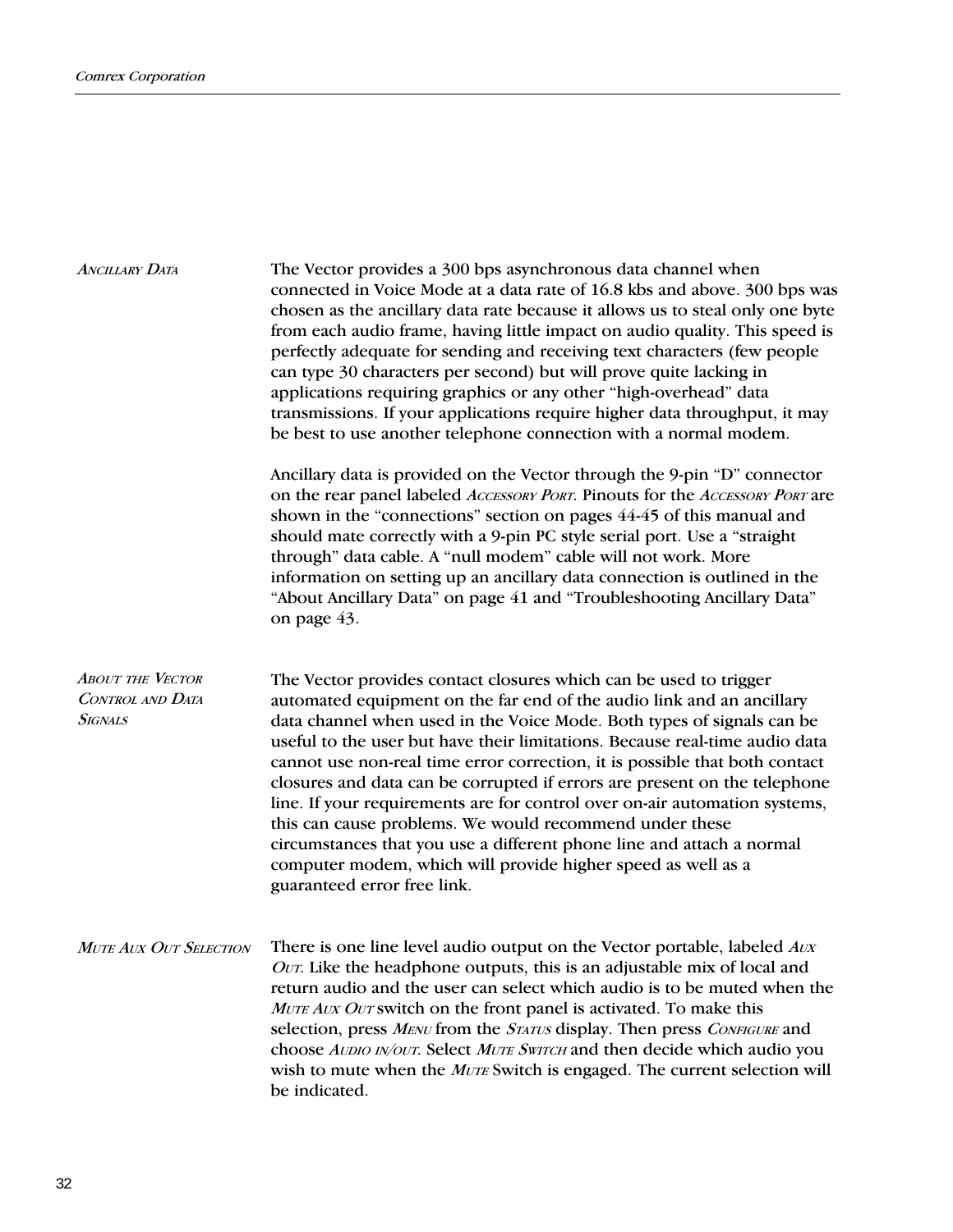## SECTION 8. **HOW TO ACHIEVE OPTIMUM VECTOR PERFORMANCE**

For those who have used digital telephone technology (like ISDN), good data performance is taken for granted. This is because the information transmitted is kept in digital form from end to end and is therefore somewhat impervious to the nasty effects of telephone carriers. When using analog modems, however (as in the Vector), data is converted to analog tones which are sent through the telephone channel. These tones are much more likely to be affected by the limitations of the telephone channel.

Moving high speed data along analog telephone lines can best be described as a "balancing act." It requires sophisticated modem technology which senses the quality of each telephone connection and then dynamically adapts all kinds of parameters in short order to "clean up" the connection. These parameters are set and locked during the "negotiation sequence" which takes place shortly after the Vectors are connected together. This is the hash sound you hear when the modem monitor is enabled. During this sequence, the modems also measure bandwidth and noise level on the phone connection to determine the highest data rate which may be supported.

This adaptation is usually done quite well, and the modems can usually be trusted to optimize for a reliable data rate and a solid connection. If the adaptation to the phone call is less than perfect, the result will be errors. Errors manifest themselves in the Vector audio as occasional clicks, dropouts, or frame repeats (almost like a "cd skipping" sound). Errors may occur more on long distance calls than local ones and are often a problem when connected to in-house phone systems (another reason to bypass them). A much more detailed discussion of issues encountered on telephone line modem connections is found in Appendix A of this manual in the "Modem Line" Check List" on pages 51-55.

To address this potential problem, the Vector has features which allow the user to minimize the number of errors during an audio feed. Each has its advantages and often can be used in conjunction with each other to fix any error problems which might occur. Forcing a *DROP RATE* (page 29), or renegotiation of the connection data rate is the first and most obvious step to take when experiencing errors during program transmission. If the connection is to be done regularly, setting a  $M_{AXRATE}$  (page 23) may be appropriate.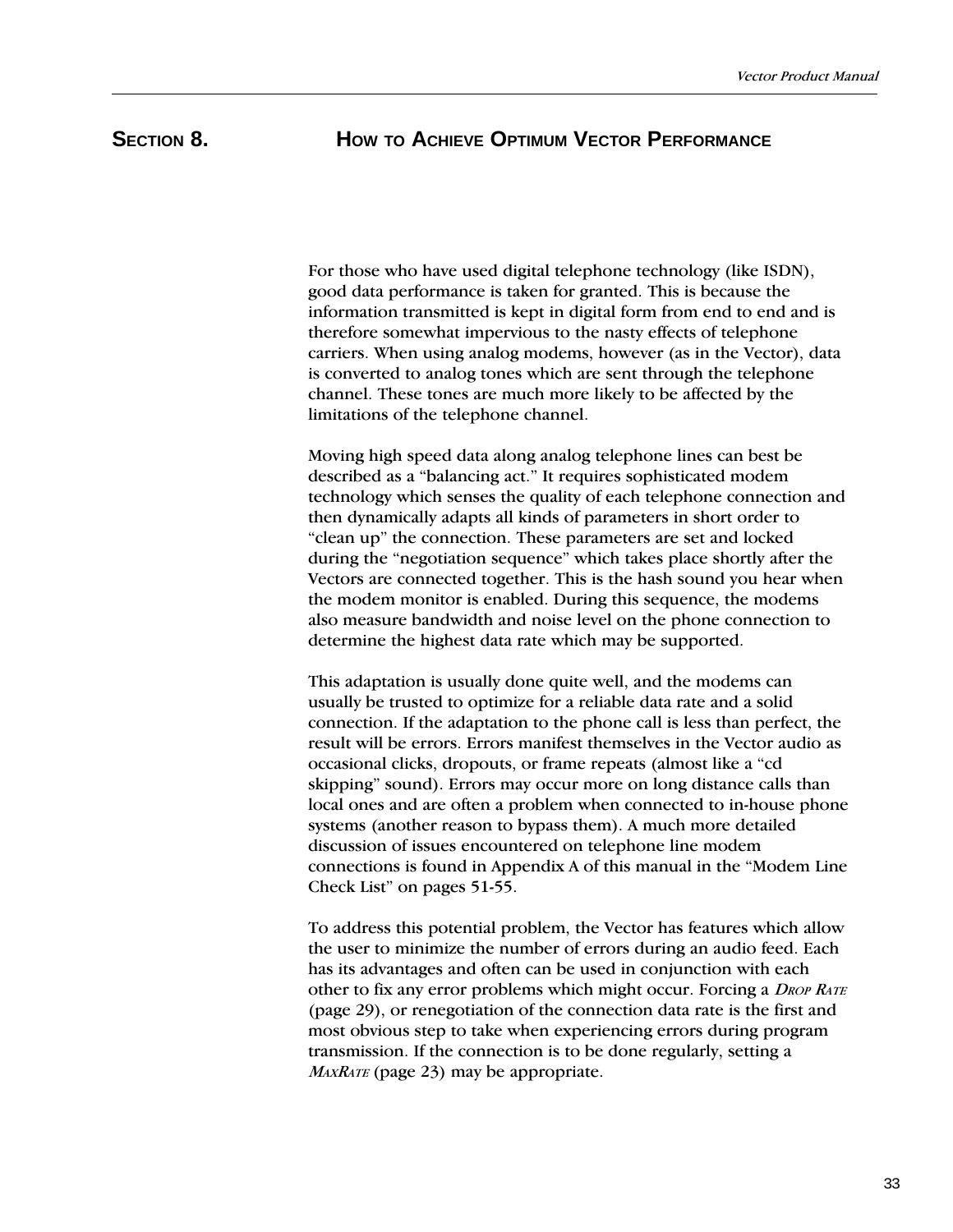The best maximum rate setting can be determined by dialing the connection with no max rate selected and seeing the rate at which the modem negotiates. If the connection appears to be error free, you may wish to select the next rate down as a max rate just to provide some insurance. If you experience errors, it may be best to set it a couple of notches below the unrestricted connect rate.

The Vector has built-in error correction in the Voice Mode. Since the audio bandwidth in Voice Mode is limited to 7 kHz, we have been able to use the leftover data rate for error correction. If errors become objectionable in Music Mode, you may wish to sacrifice some audio bandwidth in favor of a more reliable connection.

Note: Under most circumstances, the options described above should normally not be necessary. The Vector contains the most sophisticated modem technology available and will negotiate the highest reliable speed. No modem can, however, predict what will happen to a telephone connection in the future. Rate Drop, Max Rate and Voice Mode settings are provided as tools to enhance the reliability of the phone network. Please understand that POTS coding has its inherent limitations and risks, and that the Vector was designed specifically to minimize these problems. These problems exist in the phone network, however, not in the Vector.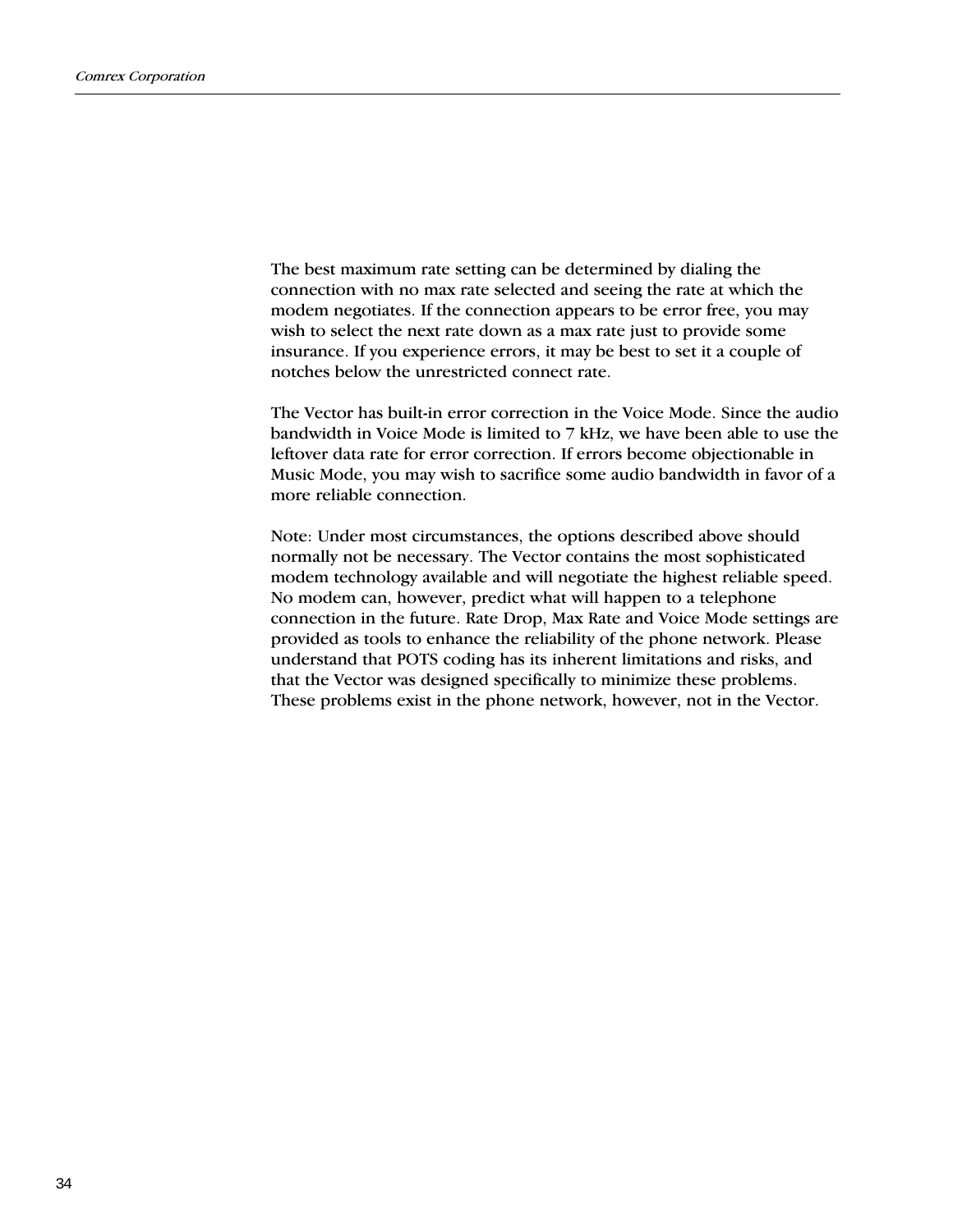## **SECTION 9. SOME OPERATING TIPS**

1. Use direct, outside telephone lines for best performance.

2. A line used by a fax machine usually provides this direct access. (Be sure to disconnect the fax machine before connecting the Vector!)

3. Do not even think of using cellular phones with the Vector.

4. Check to see that there are no extensions or modems on the line you are using — or at least arrange that no one uses these during your broadcast.

5. If there is call-waiting on your line, disable it by entering  $**70"$  in front of the number you are dialing.

6. If possible, try the Vector out at the remote site before your actual broadcast, at about the same time of day that you plan to use it. This will give you a good idea of expected connect rates and possible line problems.

7. At minimum, connect a few minutes before airtime to assess the connection quality. If you experience low connection rates or errors, try the following:

### Low Connection Rate (or no connection at all):

a. Try redialing. If a good connection is found, keep that line up.

b. Dial from the other end.

c. If the call is long distance, try forcing to another carrier.

(See page 36.)

d. Verify that you have a direct, outside connection and that there is nothing else connected to that line.

#### Errors:

a. Renegotiate to a lower connect rate with Drop Rate . (See page 29.) b. For repeated feeds, set the modem to a comfortable Max Rate. (See pages 23 & 33.) c. Change to Voice Mode for additional error correction. (See pages 25 & 34.)

d. Refer to the "Modem Line Check List" in Appendix A.

(See pages 51-55.)

8. Make sure that a "mix-minus" feed is available from the studio to the remote site so that the remote talent will not hear themselves "echoed back." (See Appendix B on pages 56-57 for more information on mix-minus.)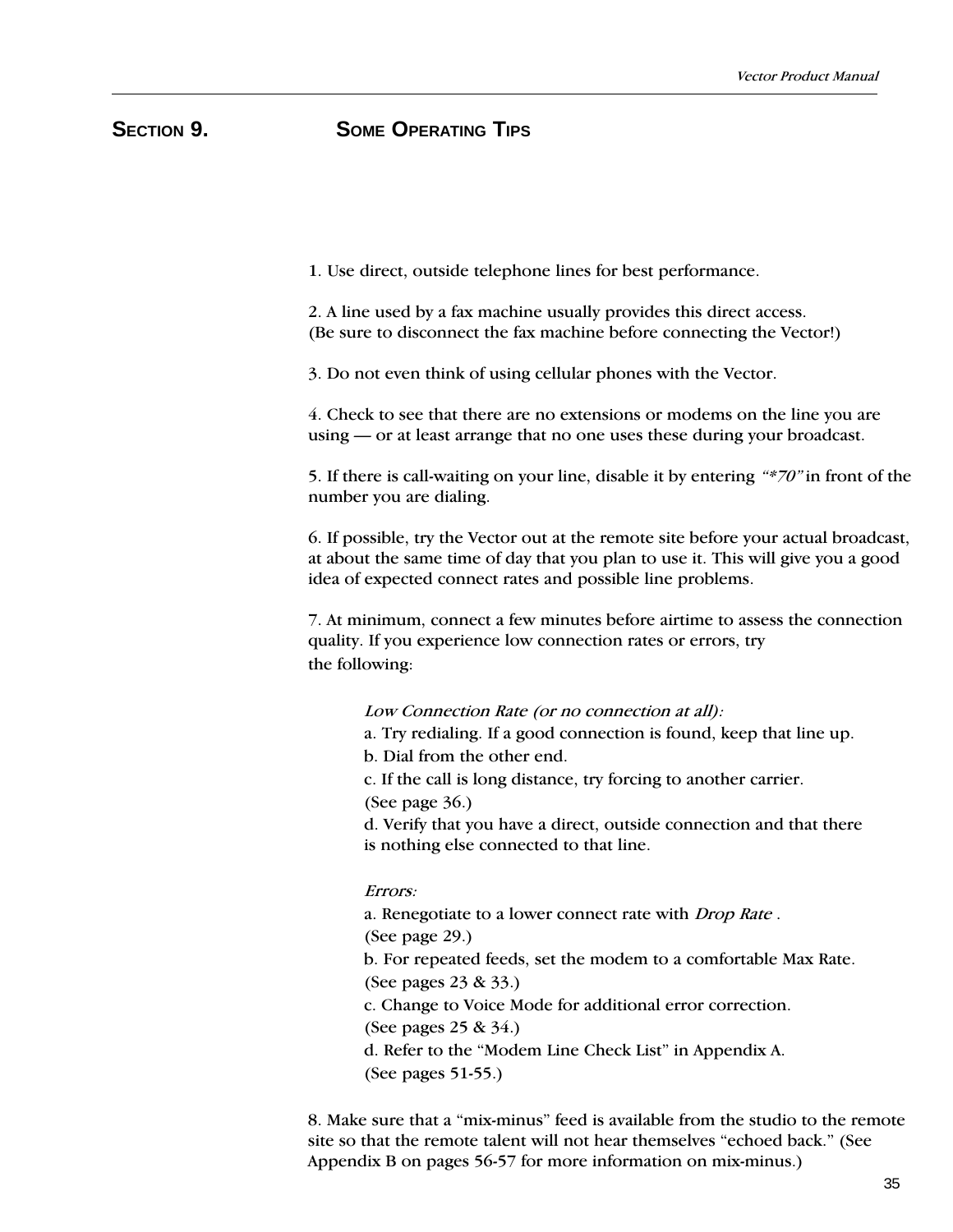| <b>USING LONG DISTANCE</b><br><b>ACCESS CODES</b>                          | In our field tests with the Vector and HotLine POTS codecs, we have seen<br>a wide variety in the quality of connections, particularly in long distance<br>calls. This makes sense, because there is no way of predicting how a call<br>will be routed by the telephone companies involved. We looked for<br>meaningful statistical results from our trials which would show an<br>advantage in using a particular long distance carrier and did not come up<br>with anything concrete. What we did find, however, is that it may help to<br>be able to force a different routing, if your particular connection is not<br>good. To find out which long distance access has been selected for a given<br>line, dial 0-0. The above said, we have found, in general, that you "get<br>what you pay for." We have seen some highly discounted long distance<br>consolidators that seem to provide consistently low data connections. If<br>your station is using "Joe's Long Distance Phone Service" you may well find<br>much better connect rates with a mainstream carrier. |                    |      |                    |                    |  |
|----------------------------------------------------------------------------|------------------------------------------------------------------------------------------------------------------------------------------------------------------------------------------------------------------------------------------------------------------------------------------------------------------------------------------------------------------------------------------------------------------------------------------------------------------------------------------------------------------------------------------------------------------------------------------------------------------------------------------------------------------------------------------------------------------------------------------------------------------------------------------------------------------------------------------------------------------------------------------------------------------------------------------------------------------------------------------------------------------------------------------------------------------------------|--------------------|------|--------------------|--------------------|--|
|                                                                            | Here is a list of some commonly used long lines carriers and their access<br>codes. To force a particular long distance carrier, simply dial the access<br>code number, followed by the telephone number you would normally<br>dial. For example, to dial Comrex Corporation's main number (978 263-<br>1800) via AT&T, you would enter 101028819782631800.                                                                                                                                                                                                                                                                                                                                                                                                                                                                                                                                                                                                                                                                                                                  |                    |      |                    |                    |  |
|                                                                            | AT&T<br><b>MCI</b>                                                                                                                                                                                                                                                                                                                                                                                                                                                                                                                                                                                                                                                                                                                                                                                                                                                                                                                                                                                                                                                           | 1010288<br>1010222 |      | Sprint<br>Frontier | 1010333<br>1010444 |  |
| International A/C Power<br><b>CORDS AND TELEPHONE</b><br><b>CONNECTORS</b> | A/C adapter cords are available which will connect the standard IEC 320<br>Inlet on the in-line portable Vector switching supply and the built in<br>rackmount switching supply to a wide range of international power<br>receptacles. These may be purchased from:                                                                                                                                                                                                                                                                                                                                                                                                                                                                                                                                                                                                                                                                                                                                                                                                          |                    |      |                    |                    |  |
|                                                                            | Panel Components Corp.                                                                                                                                                                                                                                                                                                                                                                                                                                                                                                                                                                                                                                                                                                                                                                                                                                                                                                                                                                                                                                                       |                    | Tel: | 800-662-2290 (USA) |                    |  |
|                                                                            | P.O. Box 115                                                                                                                                                                                                                                                                                                                                                                                                                                                                                                                                                                                                                                                                                                                                                                                                                                                                                                                                                                                                                                                                 |                    |      | 515-673-5000 (INT) |                    |  |
|                                                                            | Oskaloosa, IA 52577-0115                                                                                                                                                                                                                                                                                                                                                                                                                                                                                                                                                                                                                                                                                                                                                                                                                                                                                                                                                                                                                                                     |                    | Fax: | 800-645-5360 (USA) |                    |  |
|                                                                            |                                                                                                                                                                                                                                                                                                                                                                                                                                                                                                                                                                                                                                                                                                                                                                                                                                                                                                                                                                                                                                                                              |                    |      | 515-673-5100 (INT) |                    |  |
|                                                                            | A comprehensive source for international telephone connectors and also<br>power cords can be found on the World Wide Web at www.magellans.com.                                                                                                                                                                                                                                                                                                                                                                                                                                                                                                                                                                                                                                                                                                                                                                                                                                                                                                                               |                    |      |                    |                    |  |
|                                                                            | One solution for international telephone connections: Look for the fax<br>machine. Fax machines provide direct line connections and use standard<br>RJ11 modular jacks, so you can simply unplug the fax machine and plug into                                                                                                                                                                                                                                                                                                                                                                                                                                                                                                                                                                                                                                                                                                                                                                                                                                               |                    |      |                    |                    |  |

next page.)

the Vector. Note: It may be necessary to change the dialing parameters. (See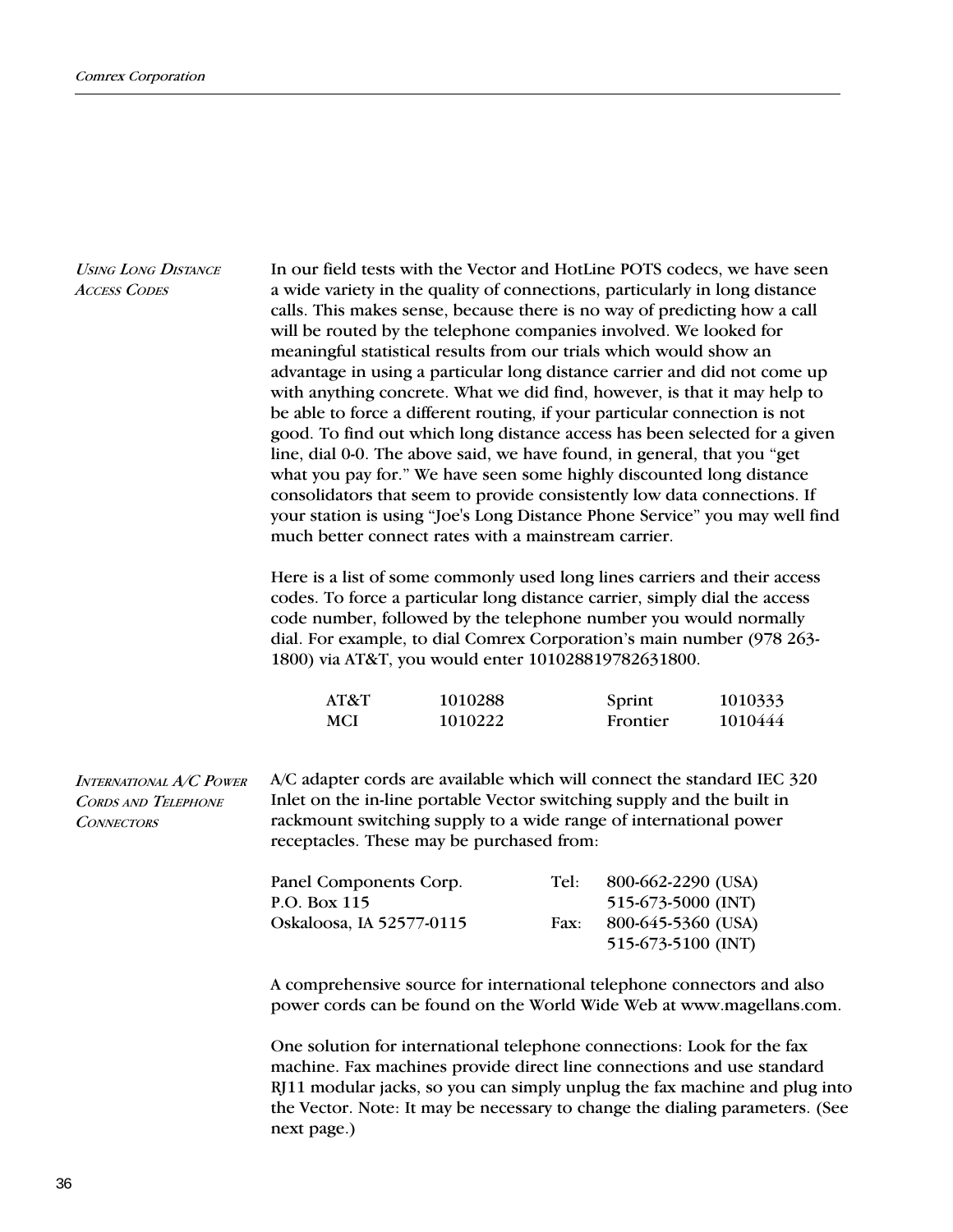DIALING THE VECTOR **INTERNATIONALLY** 

The Vector's modem can be user configured for operation in twenty different countries. Once configured, the Vector will remain in this setting until the country parameter is changed. Country configuration is confirmed following the *INITIALIZING* screen, where the Vector's display will show the current configuration (CONFIGURED FOR NORTH AMERICA, etc.). Country configurations change dialing parameters, such as DTMF level and pulse and ring cadence, as well as call progress tone detection, including dial and busy tones.

To change the country configuration, power the Vector off. Wait a few seconds, power it back on, and when you see the *INITIALIZING* display, momentarily press the *HELP* key. Select *COUNTRY*, and enter the appropriate number next to the country name. The Vector will go through an initializing process and confirm the country selection on the display screen before returning to the *STATUS* menu.

Note: The country parameter only needs to be changed when dialing from a country, not to it. Some experimentation may yield a listed code which works well in countries not listed here. Also, dialing from an external phone is a good method to avoid issues with international phone systems altogether.

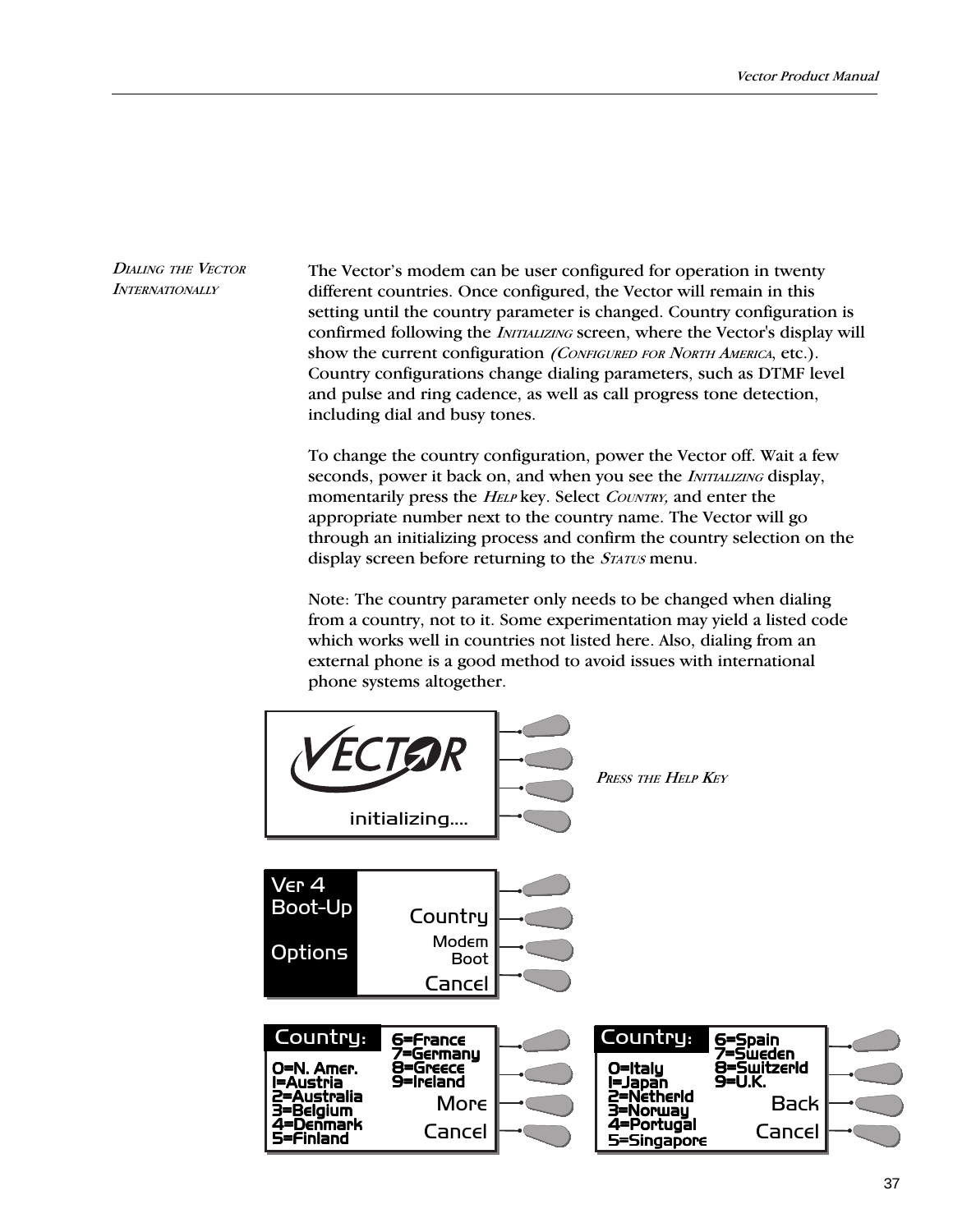Some users attempt to compare the connect rate message they receive when using their computer modem to that which is produced by the Vector. Often, they find the Vector message reports a dramatically lower connect rate than their computer. This is because most computer modems default to reporting the speed between the computer and the modem, rather than the actual speed between the modems. Most computer modems can be programmed to report the actual connect speed using the following procedure: COMPUTER MODEMS VS. **VECTOR MODEM** 

> Using Procomm, Windows terminal, or some other communications program, get the attention of your modem:

Type: AT The modem will respond **OK** Now Type: ATW1 The modem should again respond: **OK** If you want to make your modem always work this way type: AT&W And the modem will respond: **OK** 

Now the modem should report the actual connect speed, which is more likely to compare to Vector speeds on similar circuits. Note: The initialization strings of some programs (like internet access or on-line service programs) may delete these settings in their initialization strings. You may need to edit the initialization string in your program by removing any reference to  $Wx$  in the string, where  $x$  is any number. Don't remove it if the W is preceded by a symbol (such as & or !).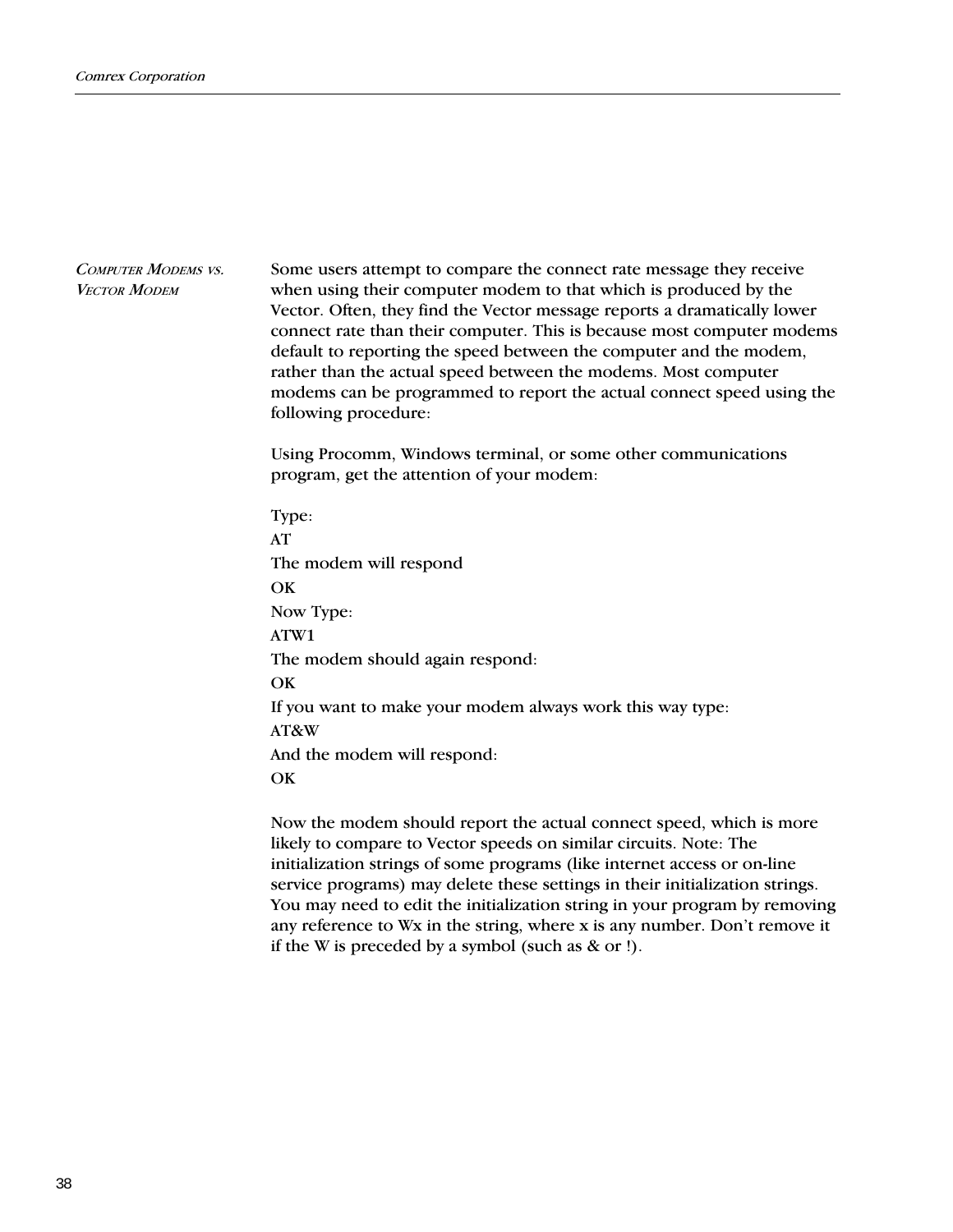## **SECTION 10. TECHNICAL DETAILS**

TROUBLESHOOTING THE **VECTOR** 

Because of the delicate nature of moving audio data over telephone lines, it is likely that you will experience problems at some point with establishing a reliable connection using the Vector. There are dozens of factors that can affect the success or failure of a Vector call, some within the user's control and some not. Comrex has support personnel to help troubleshoot problems which may occur, but please use this section first to "run down" the most common issues when using the Vector.

## 1) Are you on an in-house phone system?

There are only so many times we can say this... an in house phone system is almost always a bad idea with the Vector. If at all humanly possible, use the Vector on a direct telephone company line. If you call for support, and you are using an in-house phone system, the first request you are likely to receive is to move the Vector to a direct, "Ma Bell" line.

## 2) Have you checked your audio quality going into the Vector?

Often problems with noise or distortion in audio are added before the Vector, but since the Vector is the most mysterious link in the chain, it is assumed to fail first.

Check your audio in and out of the Vector locally, by listening to the "local" program output. Any noise or distortion present in the Vector audio input will be present on this output. Next, enter the *TEST* Mode (see page 31) and then select a loopback rate similar to the rate at which you have been able to establish a connection. This will allow you to monitor audio after it has gone through the encoder and decoder section. (Turn down the local control and use the RETURN audio control to monitor this.) Due to the extremely high compression of the Vector, some artifacts due to the coding are unavoidable. Also check that your input level is correct and that the VU meter on the Vector is not flashing into the red LEDs. You may also wish to experiment between the Music and Voice modes (see page 25) as some audio material may sound better in one mode than the other.

## 3) Have you disconnected all other devices from your lines?

Be absolutely certain that other fax machines, modems, etc. are removed from your telephone line on each end, not simply disabled. Even "onhook," some devices can affect the Vector performance. Also, their removal will prevent anyone from inadvertently "picking up" the line during audio transfer and causing the Vector to drop out.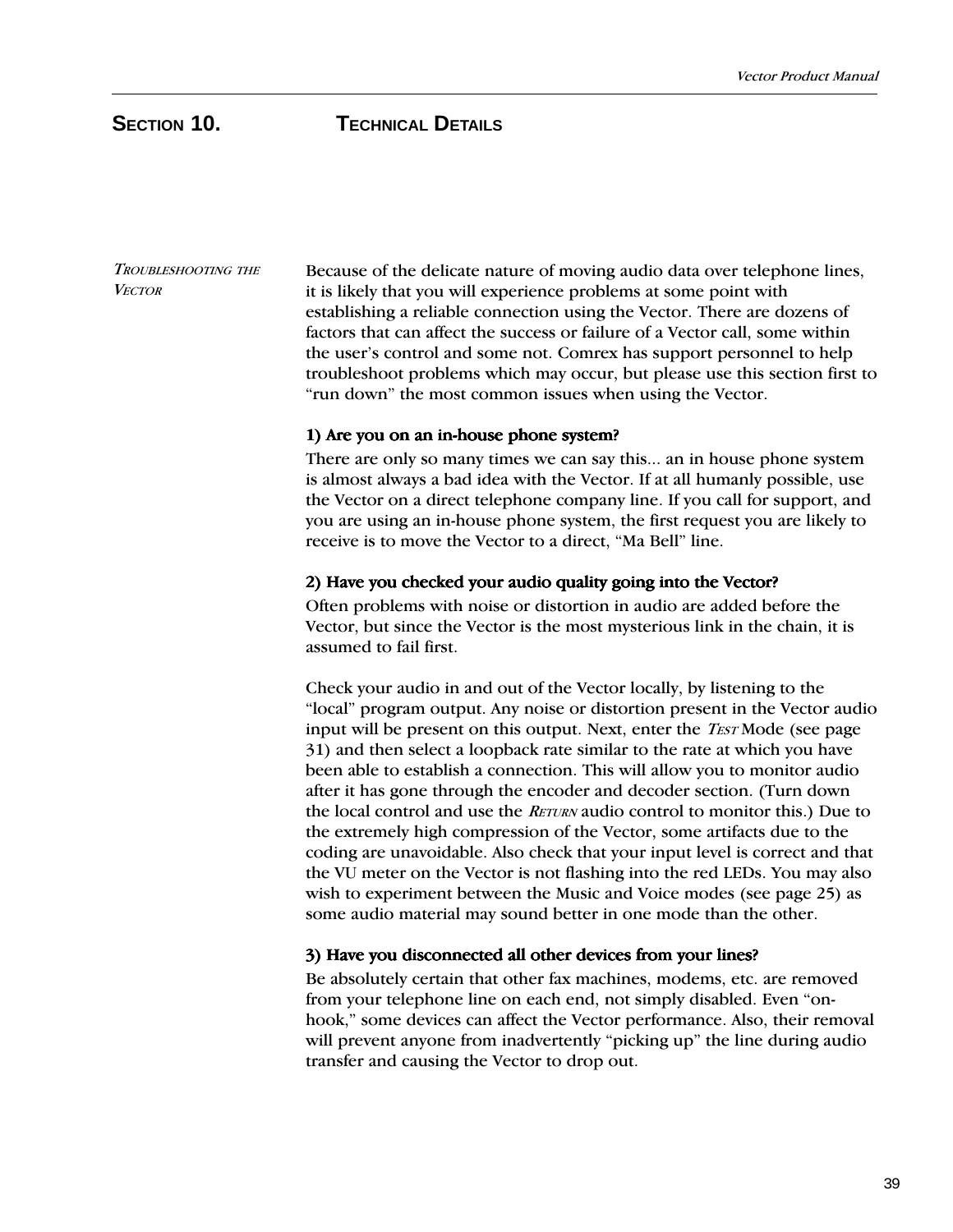### 4) Have you tried redialing and/or changing lines or carriers?

Some telephone connections simply won't support the movement of data at the rates required by the Vector. If you have trouble establishing a reliable connection even with a speed drop, try redialing several times.

The telephone systems often route calls differently each time, and you may pick up a cleaner circuit on a different call. The problem may also be that your local loop runs a very long distance, is subject to cross-talk, or is "loaded" by the phone company, causing the modems in the Vector (or any modems, for that matter) to perform poorly. If possible, try a different line. Finally, we find a change in long distance carriers (assuming you are dialing long distance) can make a world of difference. Try dialing the access code of a different carrier if you have difficulty, see page 36 for some access codes. In general we find better connections with the larger carriers (avoid "Joe's phone company" if possible).

Vector performance can be affected by factors such as time of day, weather, and geographic location. Once you have used the Vector, you will probably gain a better understanding of how it works on different lines and what can go wrong.

If you call Comrex for support, we will likely attempt to connect to each of your Vectors from our office. This way, by connecting from a known good line and carrier, we can often at least isolate which end of the connection is causing the difficulty. To save your time and ours, please be sure you have run through the above checklist before calling for support.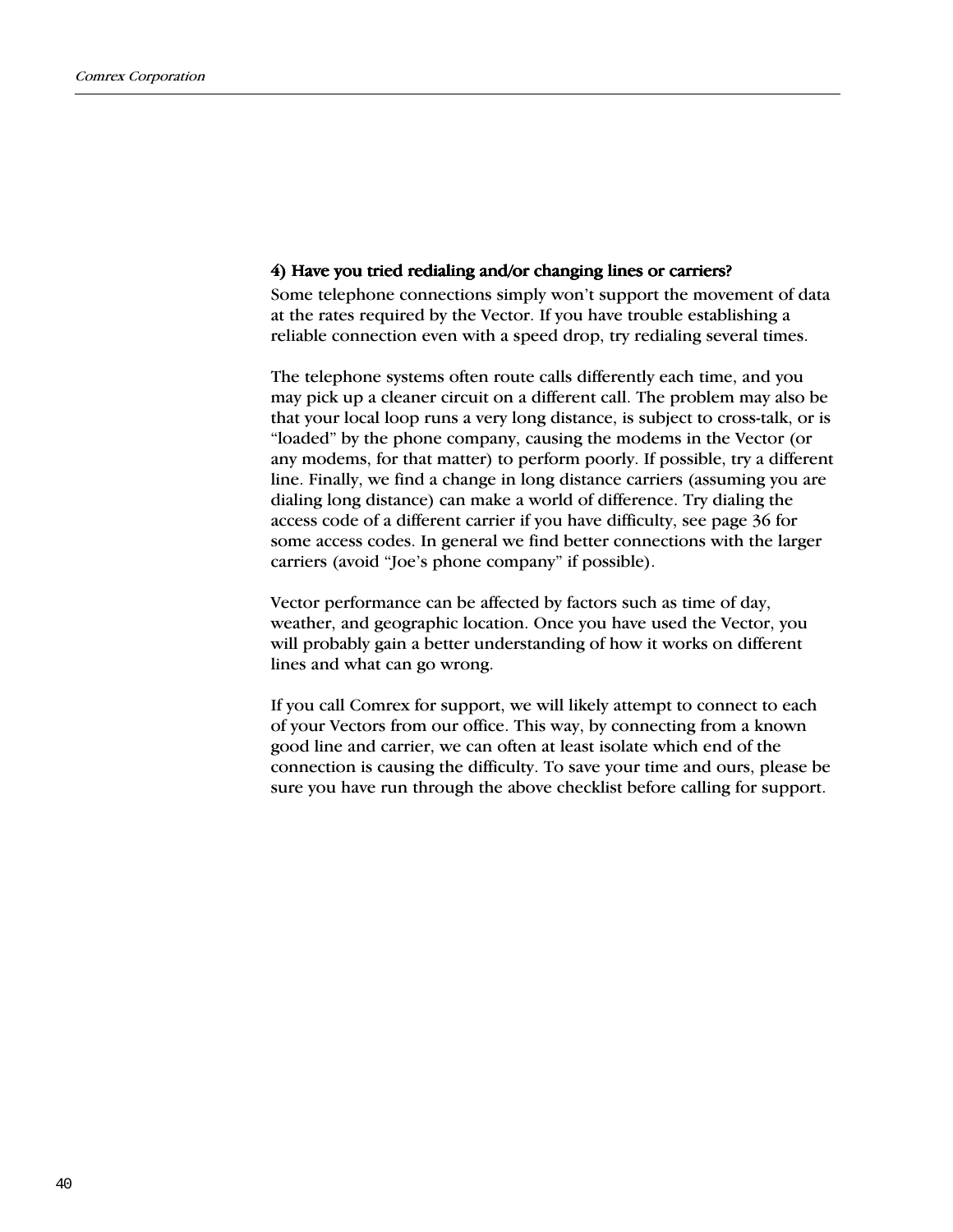#### The Vector provides an ancillary data channel, when set in Voice Mode, to send low speed data along the same digital telephone channel used for the Vector audio. The vital information you need to know is that this channel has the following parameters: ABOUT ANCILLARY DATA

300 Baud; 8 bits; no parity; 1 stop bit

## Now, we will describe a few concepts:

The Vector ancillary data channel is asynchronous. This is the most common format for information exchange between computers. An asynchronous data link simply provides a "pipe" which passes bits back and forth between the devices. What you do with this data is dependent completely on the computers and software used in the connection. It is the nature of asynchronous data that we define a "baud rate." This is the rate at which individual bits run along the asynchronous link. In some asynchronous systems, however, a continuous stream of data at the specified baud rate will overload the system. This is because the baud rate specifies only the speed on the pipe feeding into the system. Further down, the pipe may narrow and less throughput is possible. Asynchronous communication allows flow control where the sending device will be triggered by the network when enough capacity is available to send more information. In the Vector, the "pipe" has the same throughput all the way across, and flow control is not necessary.

Flow control works because asynchronous links do not need to send information at all times. When there are no characters for a computer to send a modem, for example, the asynchronous link is idle. When the computer has information to send, it will usually format this information into one or more bytes, attach a start and stop bit, (so the receiving system knows where the byte begins and ends) send it off and again make the line idle. In the most common application for ancillary data (two terminals with operators sending text characters back and forth), the asynchronous link is active only a small fraction of the time. During a file download, however, the link will most likely be constantly active, with one byte being sent immediately after the next (unless flow control is active).

## Here is a description of a typical ancillary data hookup:

At least one Vector must be configured for Voice Mode and the connect rate on the line must be at least 16.8 kb/s. Each operator will attach a PC com port to the ancillary data connector on the Vector (via a straightthrough 9 pin cable) and load a terminal emulation program such as Windows<sup>tm</sup> terminal or Procomm<sup>tm</sup>. Each will set the correct com port in software, and set the communications parameters to 300 baud, 8 bits, no parity, 1 stop bit. Flow control should be turned off.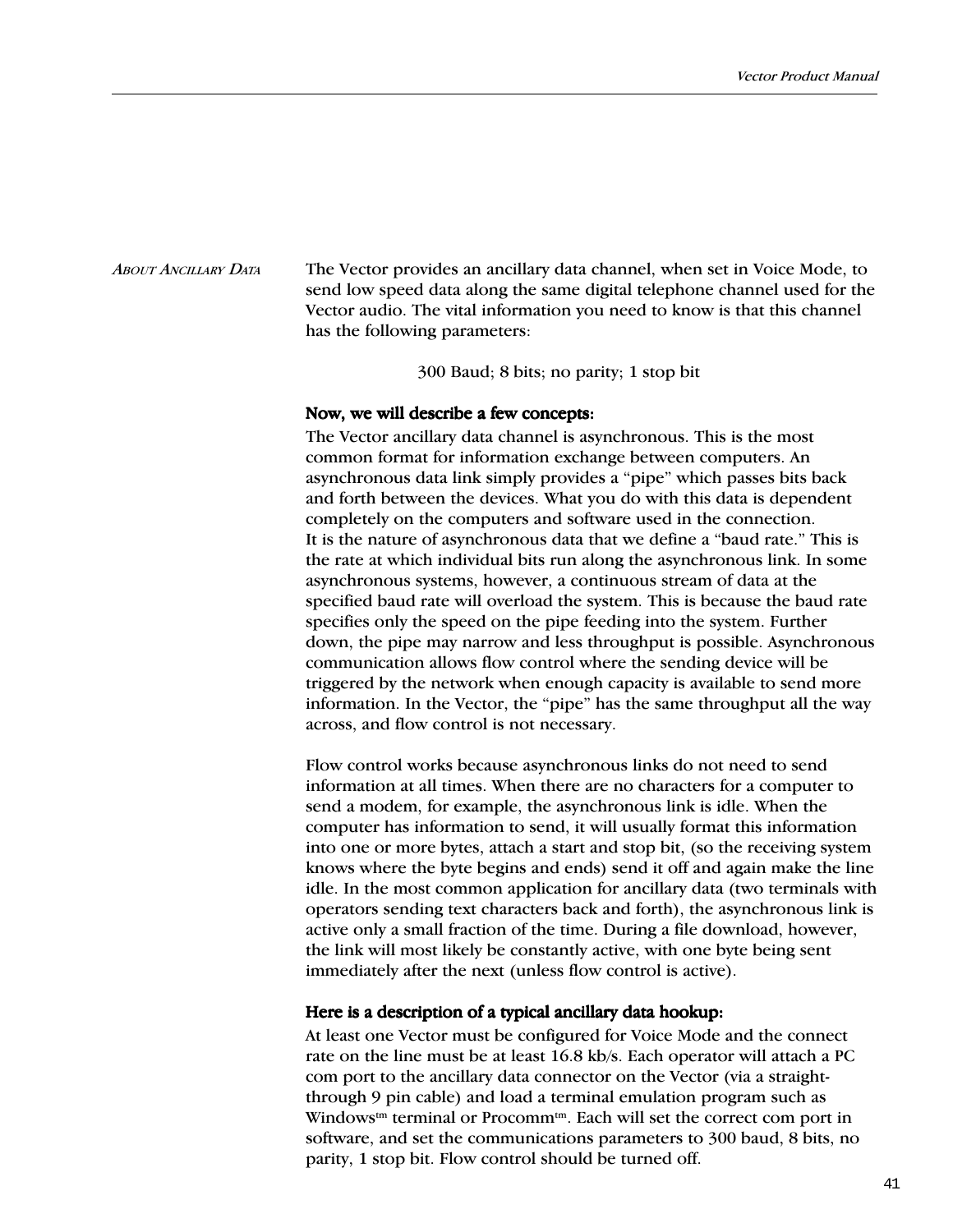In most ways, the link will resemble a normal modem connection. When a key is typed on one terminal, the ASCII byte corresponding to that character will be sent out the computer com port to the Vector. The Vector will embed this character into the data it is sending, and the Vector on the far end will extract this character from the incoming data. It will then send the character to the other computer com port, and it will appear on the other display. Of course, since the channel is full duplex, this exchange may be happening in both directions simultaneously.

## A few common options in terminal programs will ease communication:

a) Local echo — Engage this if you wish to see what you are typing on your own display. The Vector cannot echo the characters you send back to your display, only send them to the other end. You must configure your communications program to do this.

b) Cr-> CR-LF When you type a carriage return (enter key), the CR character is all that is usually sent through the Vector data link. Your program will likely interpret this correctly and send the cursor back to the beginning of the same line. Your program can probably be set to interpret the CR character as both a CR and LF (line feed) sending the cursor to the beginning of the next line. Your program can also usually be altered to send both characters when the "enter" key is pressed. Usually only one of the above options is required.

c) Other options — The software setup of your communications program may require additional parameters. Keep in mind that the Vector data channel is simply a "pipe." What bytes are sent and how they are interpreted is completely dependent on the software being used and how that software is configured.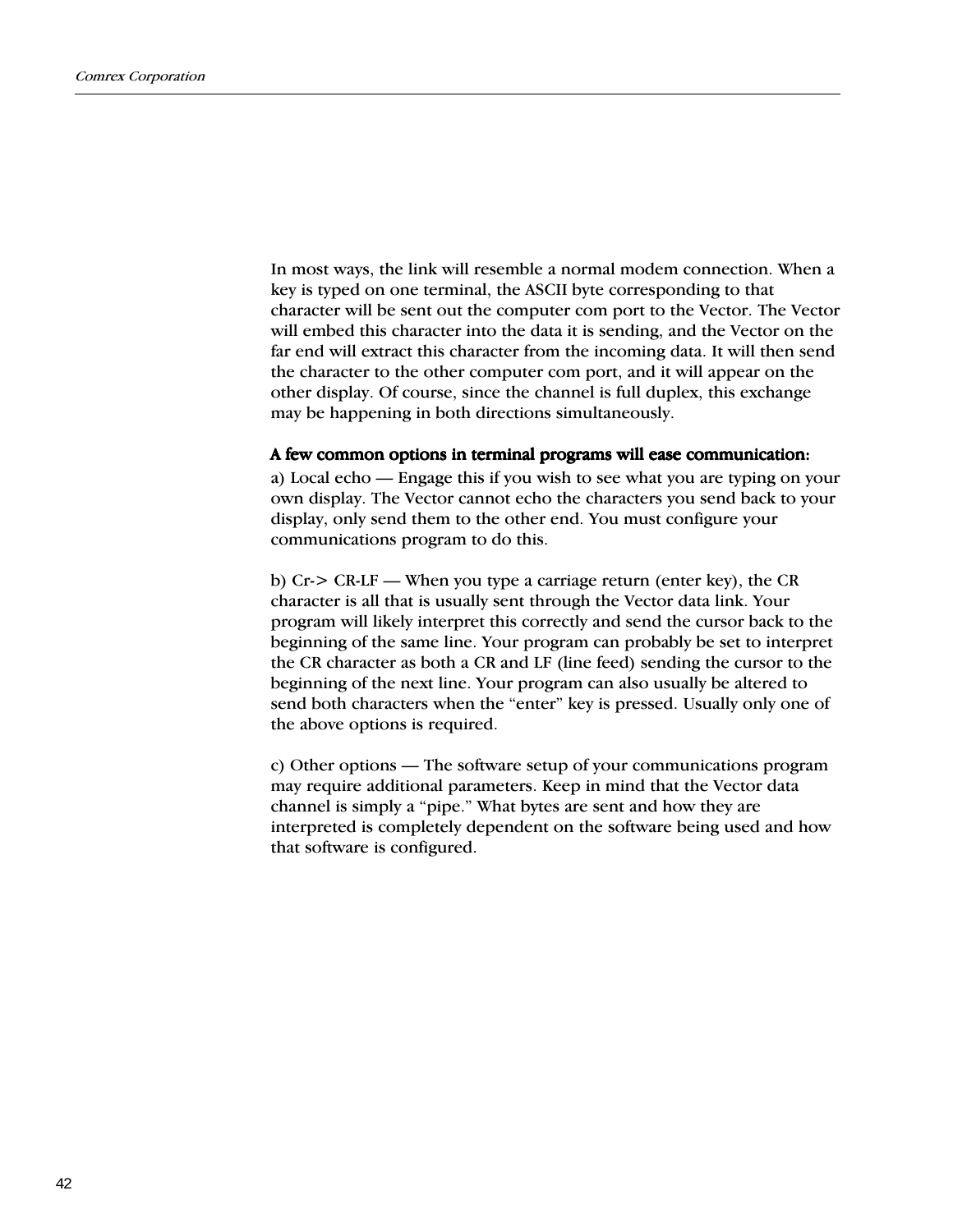### TROUBLESHOOTING THE ANCILLARY DATA CHANNEL

The loopback testing facility in the Vector can aid in troubleshooting ancillary data connections. It is often difficult to find a fault in a problem like this, since the trouble could be at either end of the link. By loopback testing the ancillary data channel on each end, at least you can easily find which end has the trouble. To loopback test ancillary data:

1) Connect a computer serial port to the Vector.

2) Run a program on the computer with basic serial communications functions, such as Procomm, Windows Terminal, or Win95 Hyperterminal.

3) Set the communications parameters as follows:

300 baud 8 bits no parity 1 stop bit

echo off (half-duplex mode in Hyperterminal)

4) Make sure the software has the serial port chosen which is connected to the Vector.

5) Verfiy that your Vector has been set to Voice Mode.

6) Type some characters on your computer, and verify that you do NOT see them on your screen.

7) Go into the test menu on the Vector (see page 31), and select a loopback rate of 16.8 kb/s or higher. The READY light should come on. 8) Type on your computer keyboard. You should see your characters echoed back to you on the screen.

If this test is successful, you have sent data down the cable to the Vector, into the encoder, looped through to the decoder, and back to your computer screen.

If not successful, try the following:

1) Type "AT" (Enter). If you get a response "OK" then you are probably talking to a modem inside your computer, configured for the chosen com setting. Try a different configuration.

2) Try a different com port. Sometimes these ports "burn out" if connected wrong previously.

3) Remove any adapters, "dongles" or other connectors on the port.

4) Make sure you are using a "straight through" 9 pin to 9 pin cable. Do not use a null modem cable.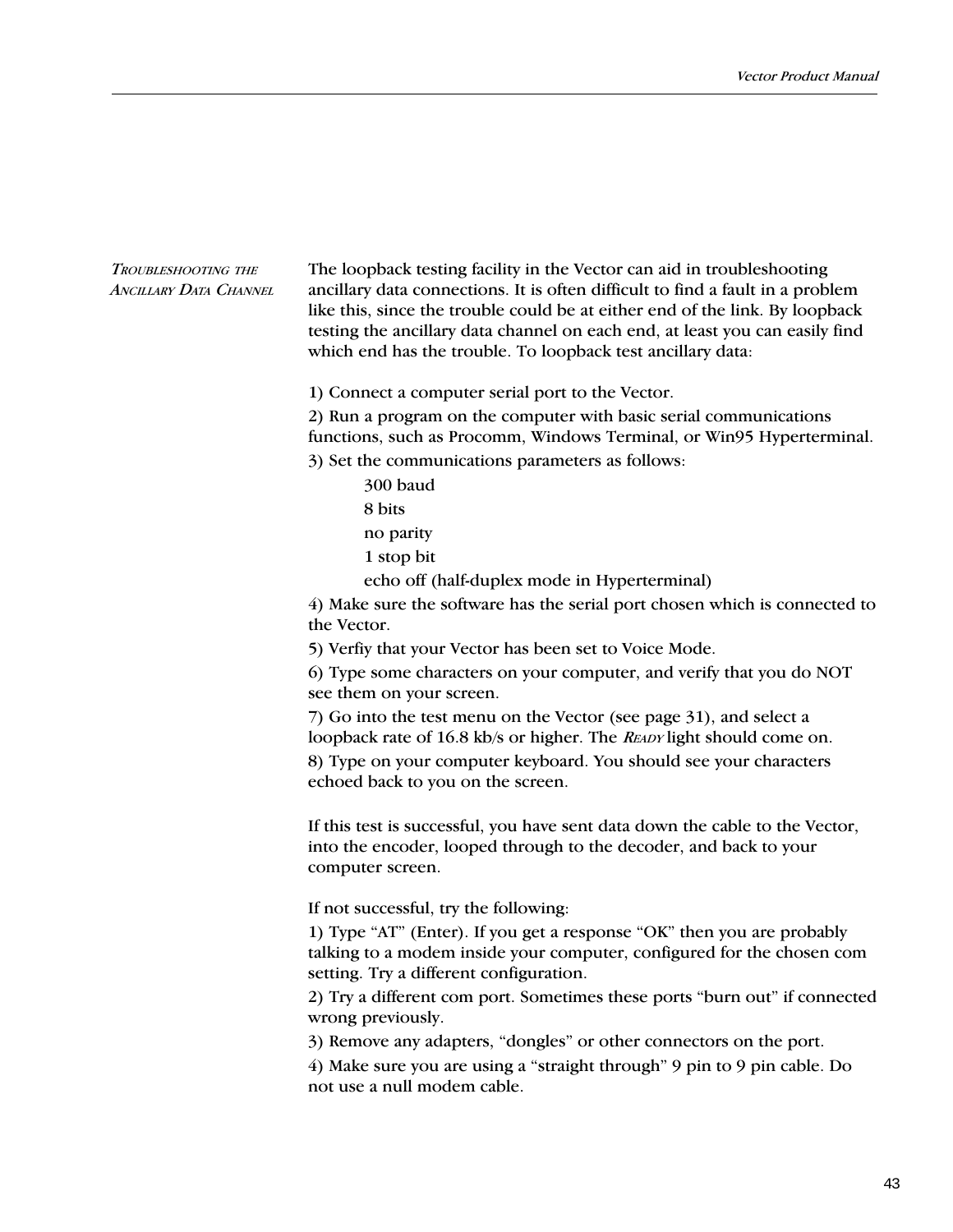## **SECTION 11.** SPECIFICATIONS

PORTABLE Connections Audio In: 3-pin XLR female (4) Audio Out: 3-pin XLR male (1) Headphone Out:  $1/4$ " stereo phone jacks (3) Tel Line & Tel Set: 6-pin RJ11C modular jacks (2) Contact Closures (Ready & CC): 1/8" 2-conductor mini-jacks (2) Accessory Port: 9-pin "D" type connnector (1)

> Levels Audio input impedance: 10K ohms Mic input levels: -85 to -40 dBu Line input levels:  $-10$  to  $+10$  dBu Audio output impedance: 100 ohms Line level out: +12 dBu max Headphone out: .5 watt Telephone Line out: -9 dBm @ 600 ohms

Power: External supply; 5V, 4 Amp; 110 to 240 VAC 50/60 Hz Power connection: 2.1mm i.d.; 5.5mm o.d.; coaxial.  $Size: 13" W x 9" D x 3.5" H$ Weight: Net: 3 lbs; Shipping: 7 lbs Contact Closures : "Ready" provides dry closure when decoder is in sync with encoder. "CC" provides momentary dry closure when the "CC" key is pressed during connection.

Nominal Coding Delay: 100 mS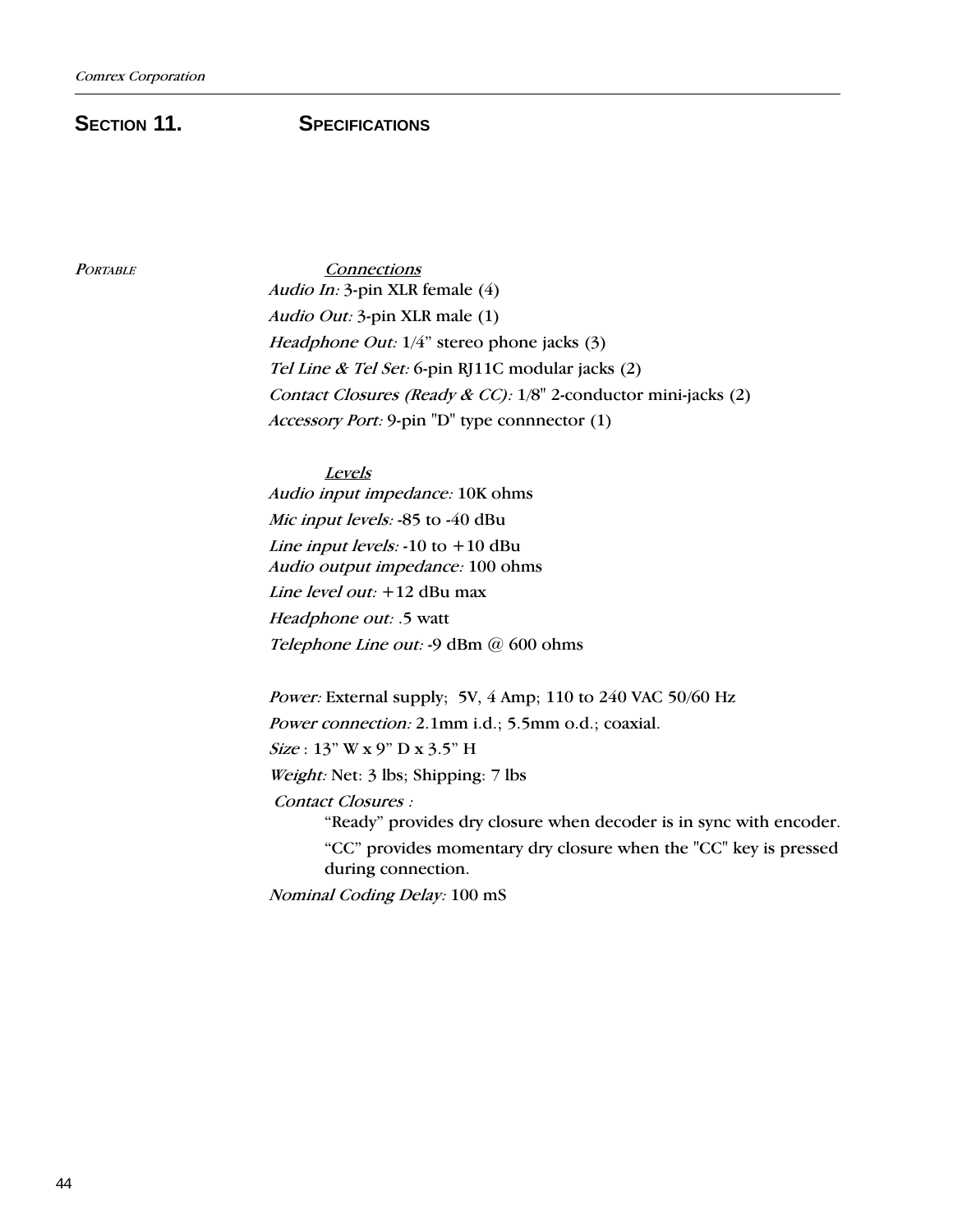#### **RACKMOUNT**

**Connections** Audio In: 3-pin XLR female (2) Audio Out: 3-pin XLR male (1) Tel Line & Tel Set: 6-pin RJ11C modular jacks (2) Contact Closures: (5) "Ready" "CC" "AUX" "CC input" "IFB input" 1/8" 2-conductor mini-jacks Accessory Port: 9-pin "D" type connnector (1)

### Levels

Audio input impedance: 10K ohms Mic input levels: -85 to -40 dBu (adjustable via rear panel trimmer) Line input levels: -10, 0,  $+4$  dBu (via jumpers to  $+8$ ) Audio output impedance: 100 ohms Audio output: -10, 0,  $+4$  dBu (via jumpers to  $+8$ ) Telephone Line out: -9 dBm @ 600 ohms

Power: Internal supply 110 to 240 VAC 50/60 Hz Fuse: (2) 315 mA 5x20mm SLO BLO Size: 2U Rack 19"W x 8"D x 3.5"H Weight: Net: 5.5 lbs; Shipping: 10 lbs Contact Closures :

> "Ready" provides dry closure when decoder is in sync with encoder. "CC" provides momentary dry closure when the "CC" key is pressed during connection.

Nominal Coding Delay: 100 mS

| <b>AUDIO FREQUENCY</b><br><b>RESPONSE (PORTABLE &amp;</b><br><b>RACKMOUNT</b> ) | At all connect rates and in all modes, the low frequency<br>response is 20 Hz. The high end response is listed below. |                         |            |              |  |
|---------------------------------------------------------------------------------|-----------------------------------------------------------------------------------------------------------------------|-------------------------|------------|--------------|--|
|                                                                                 |                                                                                                                       | Connect rate Music Mode | Voice Mode | HotLine Mode |  |
|                                                                                 | $9.6 \text{ kb/s}$                                                                                                    | 4.7 kHz                 | 4.7 kHz    | n/a          |  |
|                                                                                 | $12 \text{ kb/s}$                                                                                                     | 6 kHz                   | 6 kHz      | $4.5$ kHz    |  |
|                                                                                 | $14.4$ kb/s                                                                                                           | 7 kHz                   | 7 kHz      | $5.4$ kHz    |  |
|                                                                                 | $16.8$ kb/s                                                                                                           | 7 kHz                   | 7 kHz      | $5.6$ kHz    |  |
|                                                                                 | $19.2$ kb/s                                                                                                           | 11.2 kHz                | 7 kHz      | $5.8$ kHz    |  |
|                                                                                 | $21.6$ kb/s                                                                                                           | $12.7$ kHz              | 7 kHz      | $6.5$ kHz    |  |
|                                                                                 | $24$ kb/s                                                                                                             | $14$ kHz                | 7 kHz      | 7 kHz        |  |
|                                                                                 | $26.4$ kb/s                                                                                                           | $14$ kHz                | 7 kHz      | 8 kHz        |  |
|                                                                                 | $28.8$ kb/s                                                                                                           | $14$ kHz                | 7 kHz      | 8.6 kHz      |  |
|                                                                                 | $31.2$ kb/s                                                                                                           | $14$ kHz                | 7 kHz      | $9.3$ kHz    |  |
|                                                                                 | $33.6$ kb/s                                                                                                           | $14$ kHz                | 7 kHz      | $10$ kHz     |  |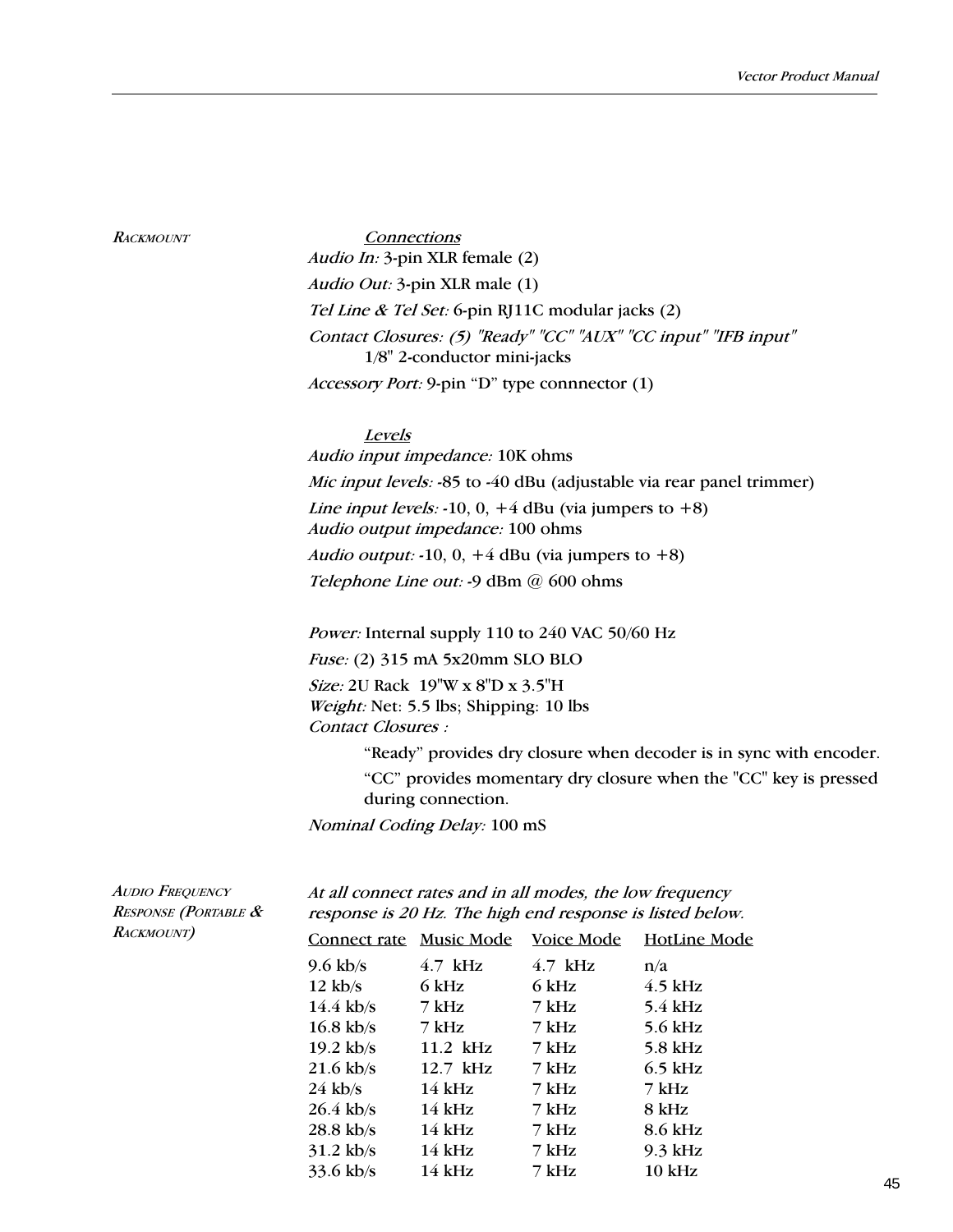**PINOUTS** 

Tel Line: Physical: RJ11C 6-pin modular jack Pin 3: Tip Pin 4: Ring Tel Set: Physical: RJ11C 6-pin modular jack Pin 3: Ring Pin 4: Tip Audio inputs: Physical: 3-pin female XLR Pin 1: Ground Pin 2: + Audio In Pin 3: - Audio In Audio outputs: Physical: 3-pin male XLR Pin 1: Ground Pin 2: + Audio Out Pin 3: - Audio Out Headphone outputs (portable only): Physical: 3-conductor 1/4" phone jack Tip: L Audio Out + Ring: R Audio Out + Sleeve: Ground Contact Closures and Remote Controls: Physical: 2-conductor 1/8" mini jack Contact closures are floating Input controls have sleeve connected to Ground Power (portable): Physical: 2.1mm i.d., 5.5mm o.d., coaxial. Outer shield: Ground Inner core: +5V Accessory Port: Physical: 9-pin D typed female (pinned as DCE) Pin# Function Direction 1 CD From Vector 2 RXD From Vector 3 TXD To Vector 4 DTR 5 GND 6 DSR From Vector 7 RTS From Vector 8 CTS To Vector

9 RI No Connection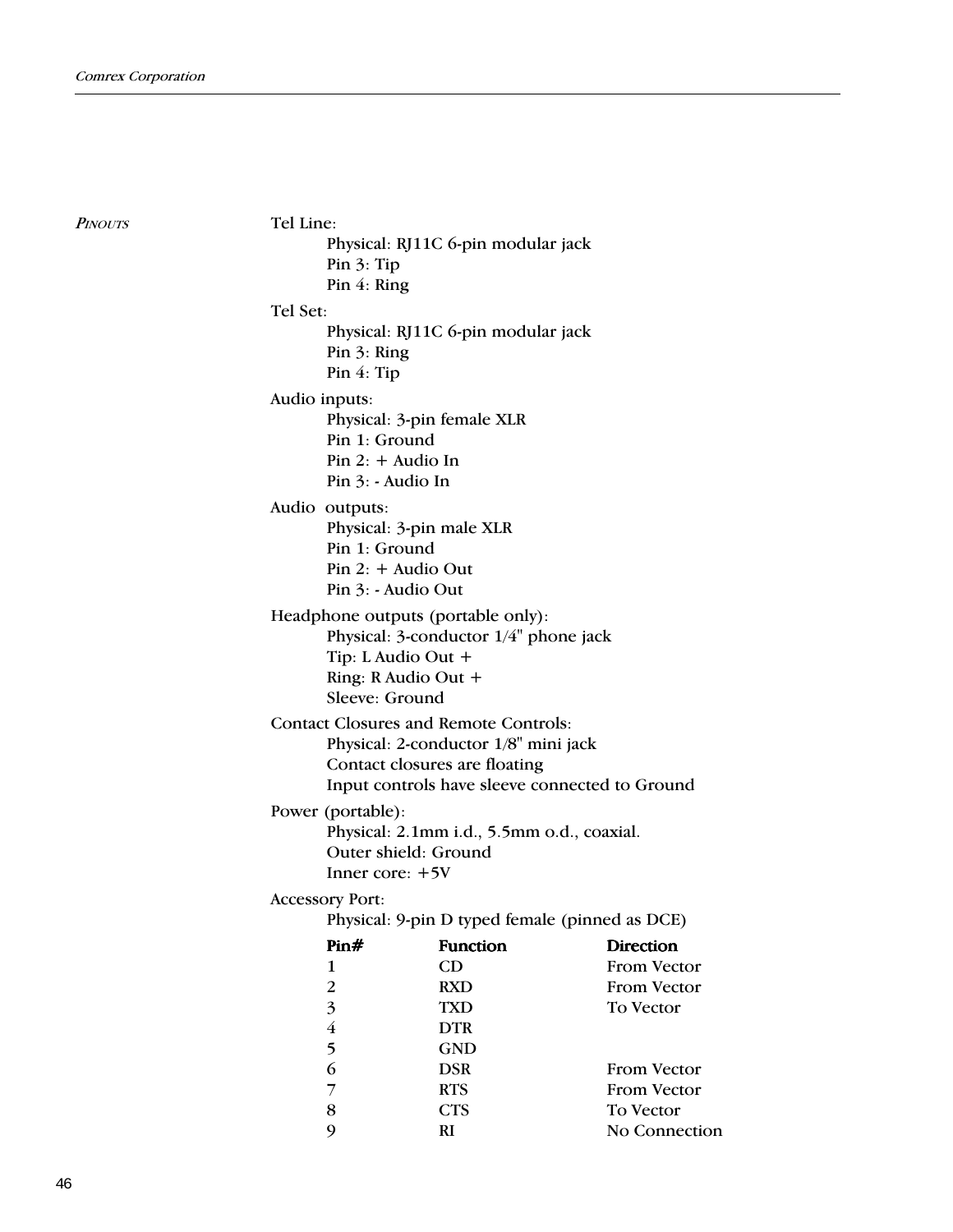VECTOR TELSET KILL & +8 DBU JUMPERS

The Vector has a few options which are set by internal jumpers. It is very rare that these options need to be changed by the user. The following descriptions and diagrams show the function and location of these jumpers.

**Telset Kill jumper**  $-$  By default, the Vector kills connection to the *TELSET* jack when it has gone "off hook" or engaged the line. This can be defeated by repositioning a jumper on the Main Vector PC board. This jumper is labeled J8 on the portable Vector and J6 on the rackmount Vector. The factory default is for this jumper to close pins 3 and 4 (as the board legend designates). If this jumper is moved over to pins 1 and 2, the *TELSET* jack is always enabled, even with the Vector on-line.



VECTOR PORTABLE MAIN BOARD TELSET KILL JUMPER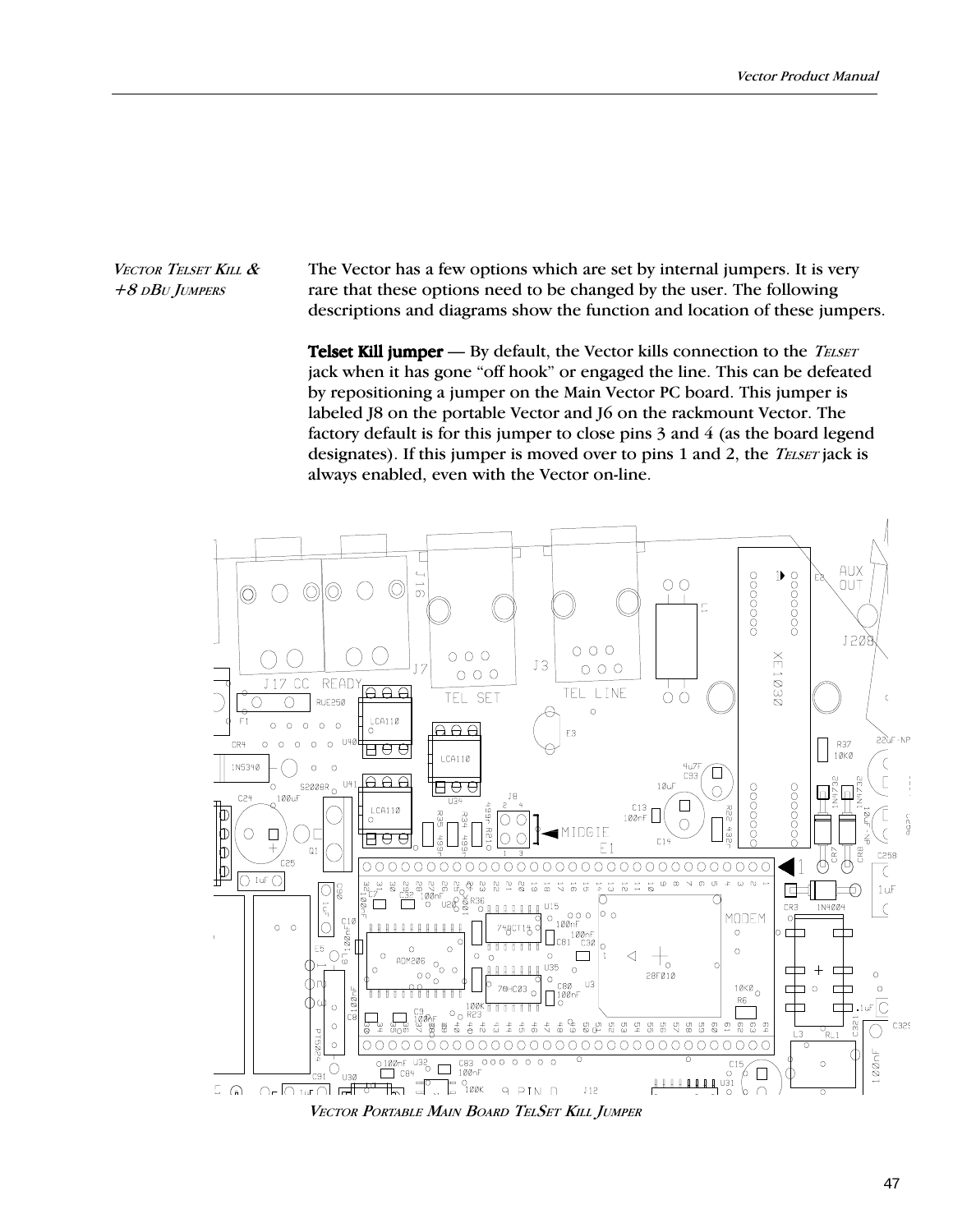

VECTOR RACKMOUNT MAIN BOARD TELSET KILL JUMPER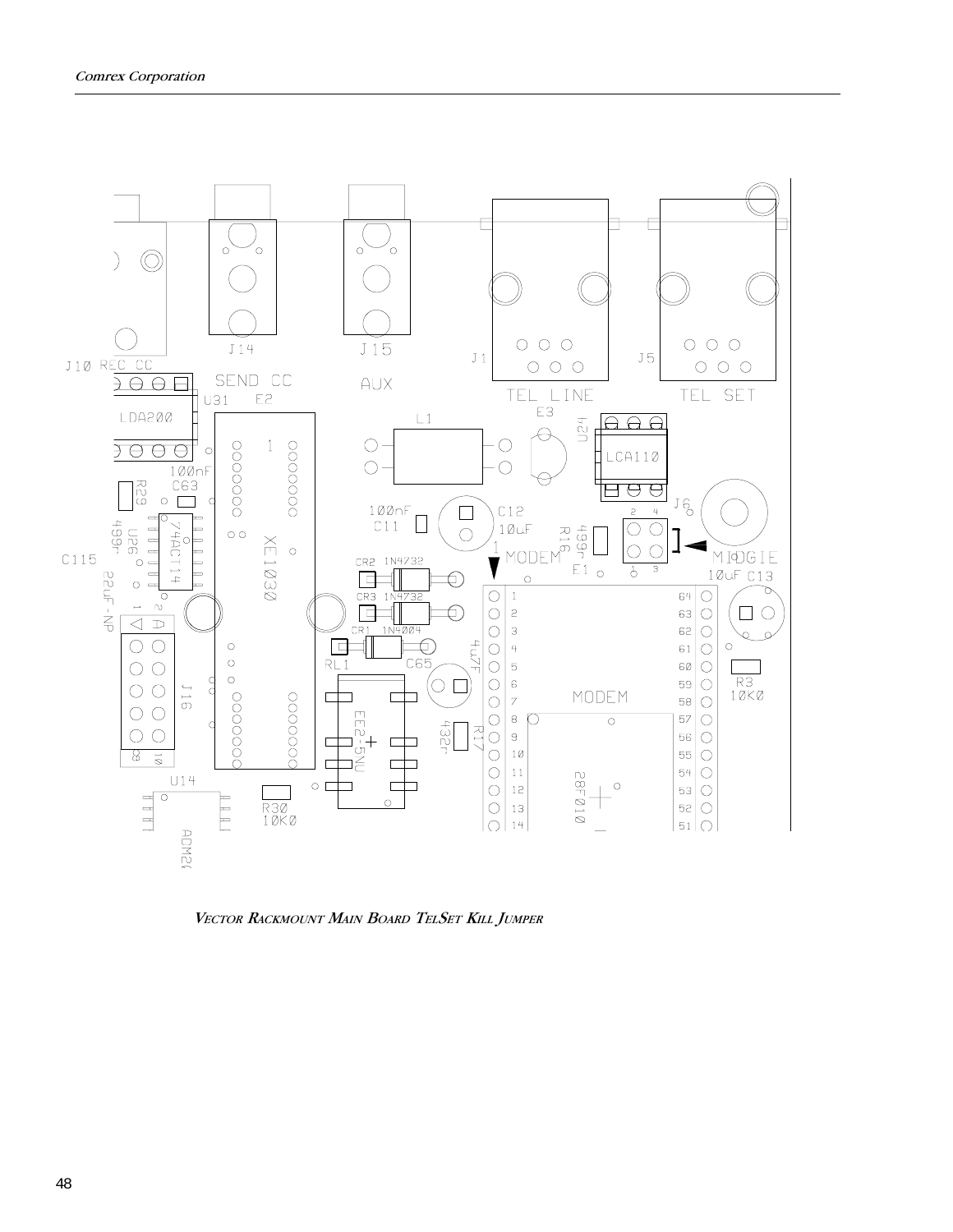Rackmount audio input/output level jumpers — On the Vector rackmount only, there are jumpers available to set the input and output levels to +8dBu. Moving these jumpers disables the ability to control levels via the Vector menu. These jumpers are shown as J19 (input) and J20 (output). Factory default is for these jumpers to be in "normal" mode, where levels are controlled via the menu system.



VECTOR RACKMOUNT MAIN BOARD +8 DBU INPUT & OUTPUT JUMPERS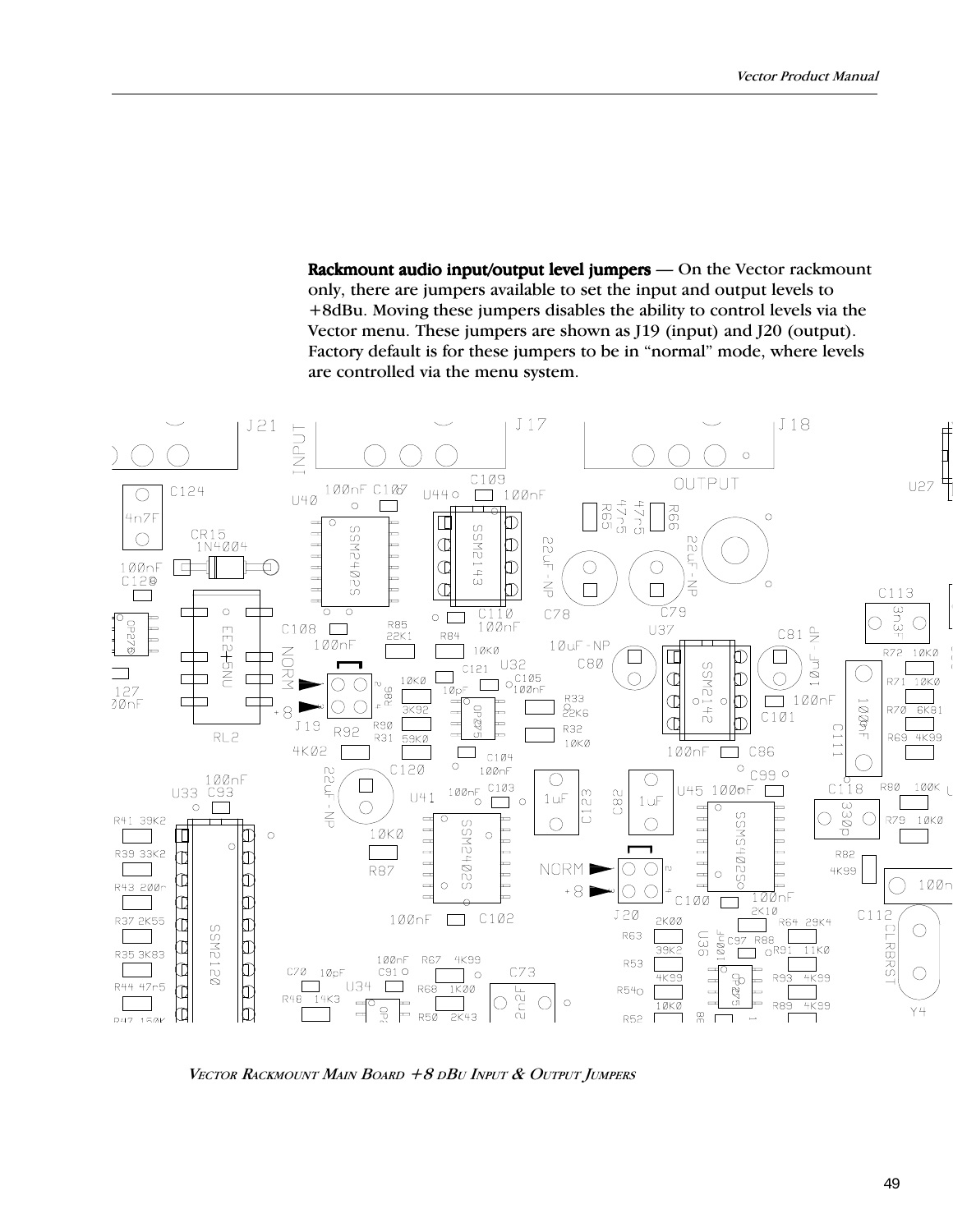1) This equipment complies with Part 68 of the FCC rules. On the bottom of the Vector is a label that contains, among other information, the FCC registration number and ringer equivalence number (REN) for this equipment. The USOC jack required is an RJ-11C. If requested, this information must be provided to the telephone company. FCC REQUIREMENTS

> 2) The REN is used to determine the quantity of devices which may be connected to the telephone line. Excessive REN's on the telephone line may result in the devices not ringing in response to an incoming call. In most, but not all areas, the sum of the REN's should not exceed five (5.0). To be certain of the number of devices that may be connected to the line, as determined by the total REN's, contact the telephone company to determine the maximum REN for the calling area.

> 3) If the Vector caused harm to the telephone network, the telephone company will notify you in advance that temporary discontinuance of service may be required. But if advance notice isn't practical, the telephone company will notify the customer as soon as possible. Also, you will be advised of your rights to file a complaint with the FCC if you believe it is necessary.

4) The telephone company may make changes in its facilities, equipment, operation or procedures that could affect the operation of the equipment. If this happens, the telephone company will provide advance notice in order for you to make the necessary modifications in order to maintain uninterrupted service.

5) If trouble is experienced with the Vector, please contact Comrex Corporation at the address below for repair and warranty information. If the trouble is causing harm to the telephone network, the telephone company may request you remove the equipment from the network until the problem is resolved.

Comrex Corporation 65 Nonset Path Acton, MA 01720 Tel: 978-263-1800

6) The Vector cannot be used on public coin service provided by the telephone company. Connection to Party Line Service is subject to state tariffs. Contact the state public utility commission, public service commission or corporation commission for information.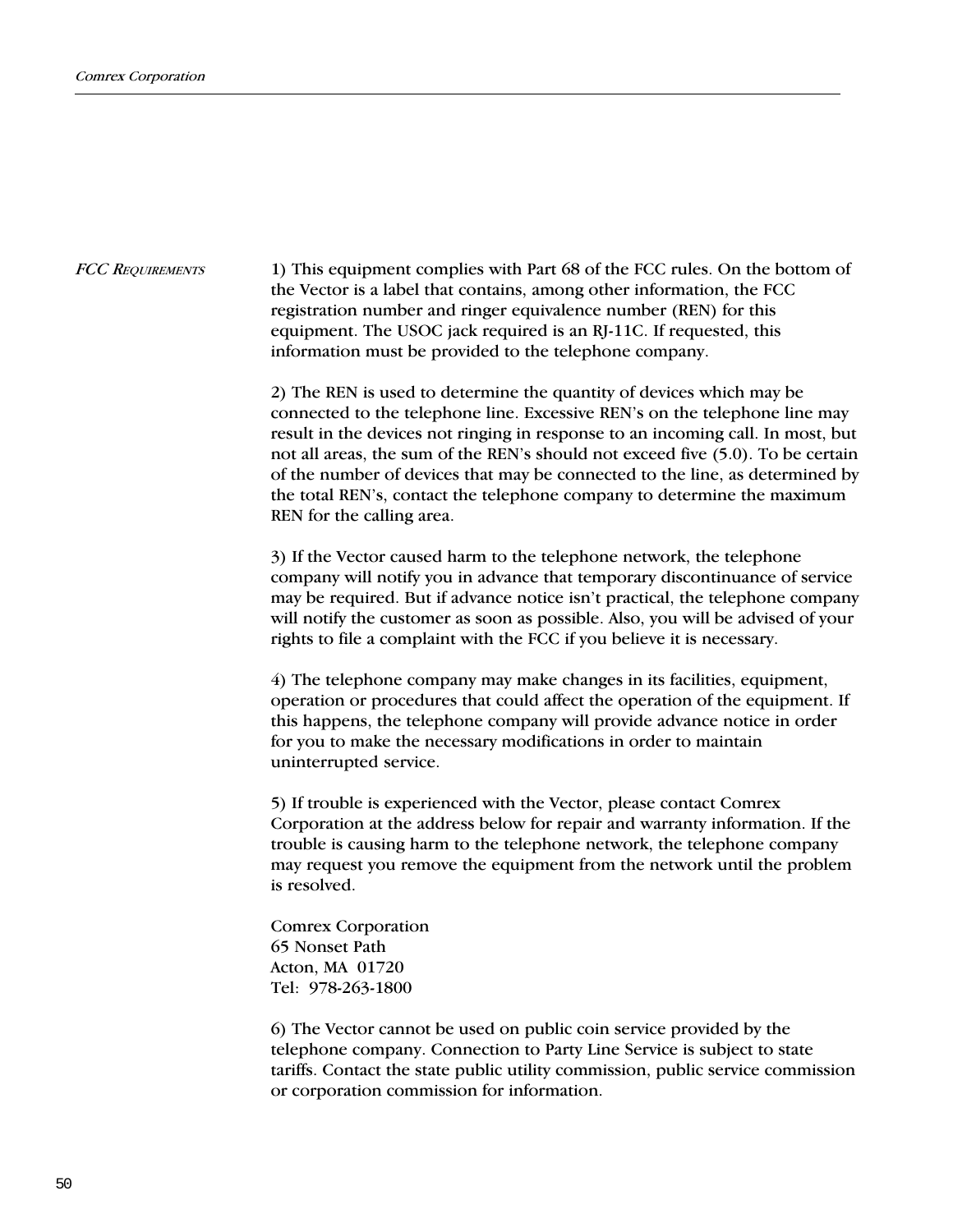A LITTLE BACKGROUND... This Comrex Engineering Note discusses problems (and possible solutions) encountered in using modems on dial telephone lines. Such circuits are sometimes called POTS (plain old telephone service) or PSTN (public switched telephone network) lines. It is not applicable to ISDN, SW-56 or DDS lines or to equalized program circuits. The Comrex HotLine and Vector codecs use internal high-speed modems to send audio in digital format over POTS lines. These modems follow the international V.34+ standard and are very similar to modems used in personal computers. Some of you may remember when 300 bps and 1200 bps modems were considered very fast. Modern V.34+ modems communicate at rates up to 33,600 bps on high quality phone lines. The faster rate is made possible by having the modems make a detailed analysis of technical parameters like frequency response, noise and time delay at the beginning of the call and at any time they are required to renegotiate the connection. The beeps and "hash" you hear at the beginning of the modem call take about 10 seconds and are used to set the connect speed and a number of internal parameters. If the telephone line is fairly "quiet," the negotiation at the start of the call may be all you need to insure reliable operation for the duration of a broadcast. You should realize, though, that the digital data moving between Vectors or HotLines must be very error-free, because the audio is being decoded in real time. If much of the data is damaged in transit, you will have gaps or strange noises in the audio. You can eliminate small problems with error correction (standard with the Vector and selectable on the Hotline), but there is no time to fix large errors by re-sending data that was missed. The usual remedy is to lower the data rate, as the slower speeds are more tolerant of errors. On the other hand, you would prefer to have the data rate set as high as practical, as this gives better audio quality. The battle between these approaches starts many users thinking about the "health" of their phone lines. In most cases, you will have better results with a direct line to the telephone company than through a business phone system. Modems work best if the call is converted once to digital form, and once back to analog. You may get additional analog to digital conversions by running the call through your phone system. This will limit the maximum speed that the modems can achieve. The major exception to the direct line "rule" is in truly large business phone systems where the call is sent to the phone company digitally over a high-capacity trunk like a T1 system.

One more note on in-house telephone systems: Modular jacks are used on all kinds of phone systems. If you see multi-line phones with lots of lights and buttons, be very cautious about plugging a HotLine or Vector into that jack!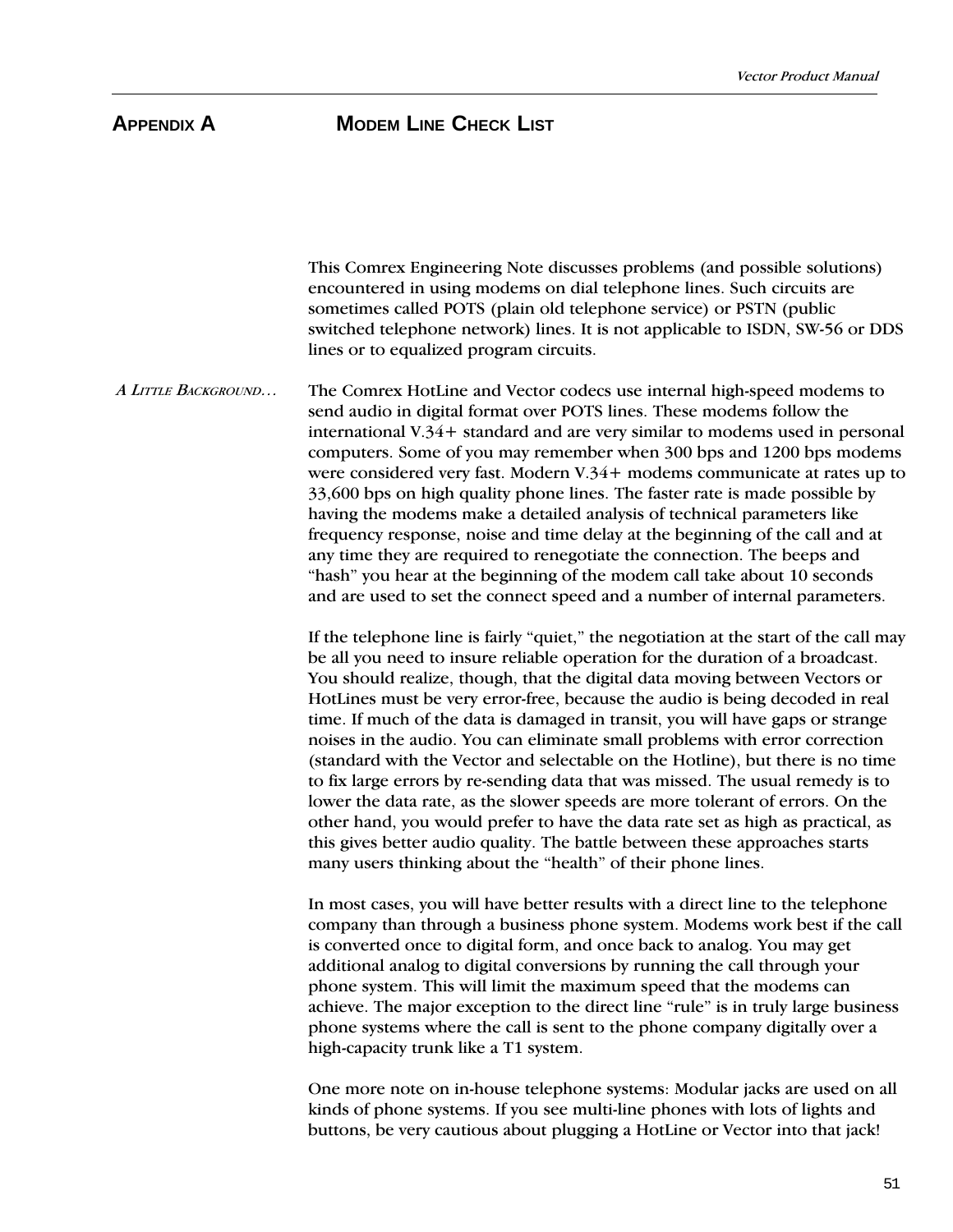|                  | The voltages and currents present may "fry" your modem. If you need to borrow<br>a line from a business, try to use a fax or modem line. You might want to bring<br>along a simple tester like the IBM "Modem Saver" or even a cheap phone. It is a<br>lot cheaper to blow up a hardware store phone than a POTS codec!                                                                                                                                                                 |
|------------------|-----------------------------------------------------------------------------------------------------------------------------------------------------------------------------------------------------------------------------------------------------------------------------------------------------------------------------------------------------------------------------------------------------------------------------------------------------------------------------------------|
|                  | If you are having trouble getting good modem connections, we strongly suggest<br>you start your troubleshooting at the studio end. If you have a problem there, it<br>will affect all of your POTS codec broadcasts.                                                                                                                                                                                                                                                                    |
| <b>CHECKLIST</b> | Make a test call to the Comrex HotLine/Vector test number: 978-929-<br>9807. Note the modem connect speed. Listen to the audio for 5-10 minutes. If<br>you notice errors, try using the <i>DROP RATE</i> key to step down one speed at a time<br>until the audio is stable. You may want to try more than one call, and see if<br>there is any difference. If you are happy with the performance, your problems<br>may be at the other end of your broadcasts. Try the same test there. |
|                  | If your POTS codecs work fine on long-distance calls, but have problems<br>on calls within your area code, the real culprit may be the manner in which the                                                                                                                                                                                                                                                                                                                              |

phone company routes calls between those offices. You may be "getting stuck" with older microwave circuits, or extra analog/digital conversions at the boundaries of different phone companies. Your ability to solve this problem is limited. It is worth complaining about, but there may be no practical solution. In any case, if you are happy with long distance calls from a particular site, the local part of your telephone circuit is OK! The rest of the information in this checklist may help, but your real problems are elsewhere.

O Since natural events (like thunderstorms) and unnatural events (like interns who plug your expensive POTS codec into electronic key phone systems) can damage the modem or interface circuitry in your Vector or HotLine, you should try to weed out a bad unit. Make calls from each codec to our test number, using the same phone line, if possible. If one unit behaves oddly, call Comrex Tech Support.

▫ Start at the back of the codec. Try another modular phone cord, even if you have been using the one we supplied. You might also look at the telephone wall jack to see if the pins are straight and the cable connections are OK. You'll feel mighty foolish if you spend lots of time with the phone company, only to find that this is the problem!

O. Next, plug a phone into the line jack, and make a call to a cooperative person on another (hopefully clean) line. Listen carefully for hum, buzz, clicks, or crosstalk from other phone lines. Try to do this at a time of day when other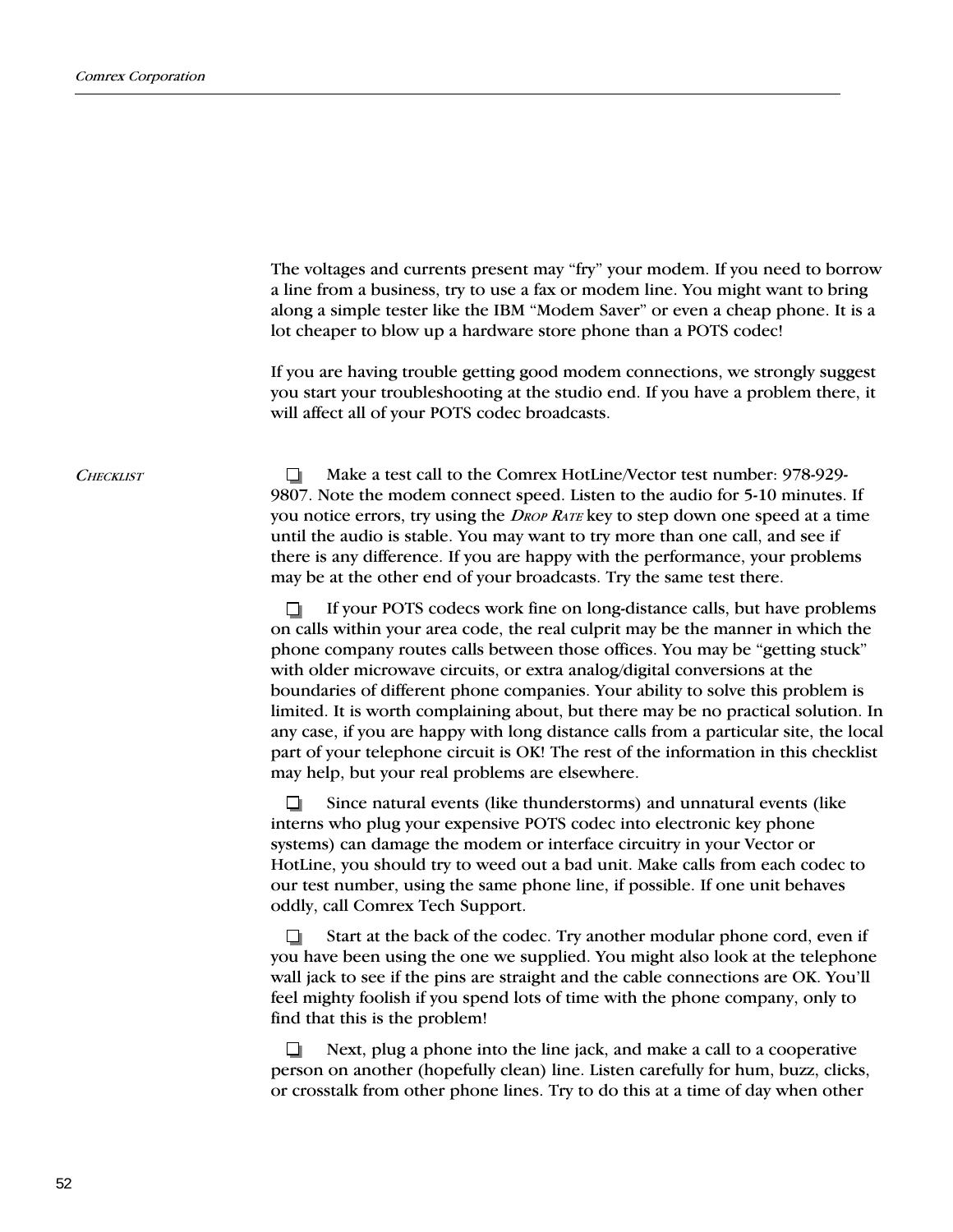phones at that site are in frequent use. If you can hear such noises, you will have a target to aim for. Then try the same call with the phone connected at the demarcation point where the phone lines are terminated by the phone company. Be sure that your other internal wiring is disconnected when you make the call. If the line is clean, the trouble may be in your inside wiring. If the line is still noisy, the problem is either with the phone company or the phone wiring at the other end.

Check out your inside wiring. How does the line get from the 0 telephone company demarc point to your codec? You may want to route a separate line away from other lines or electrical circuits. Make sure there are no cable staples that go through the cable! What kind of wire is used? We strongly suggest twisted pair phone cables  $-$  if you are using "quad wire," you may be picking up extra noise. If you are buying cable, consider using Category 3 (or higher) computer network cable.

Are there other phones, modems, fax machines or devices on your . line? We suggest that your POTS codec be the only thing on the line. Even if the other equipment is turned off, the extra circuitry on the line may limit your modem performance. If you need to share the line with other equipment, consider putting in a simple switch to isolate the codec.

Are you located at an AM transmitter site? If so, we strongly suggest  $\Box$ using a telephone line RF filter with good attenuation in the AM broadcast frequency range. In really stubborn cases, you may need to filter the line at the telephone company demarc point and at the back of the codec.

Assuming that the inside wiring checks out OK at each end, it probably is time to start talking with the phone company. Just a caution, though — they are now being deluged with calls from Internet users who feel that their modem performance is being affected by their phone lines. It is probably not in your best interest to stress the word modem in your conversations with the telephone company. They will probably just give you a terse dissertation on how they are not required to support modems above the 2400 bps level.

If there is audible noise on the outside line, go right ahead and n. report it. If the problem is weather related (such as with rainy weather), make the call when the line is actually acting up. They will do an initial test through their computer system. If they see something wrong, they will dispatch a repair person to deal with it. The problem will likely be some imbalance between the line and ground, may be due to a bad cable, or a bad line protection device. If they don't see a significant problem by looking through their computer system, you may have to do some talking to get them to dispatch someone. Be persuasive, but don't try to dazzle them with your technical competence or assertiveness training.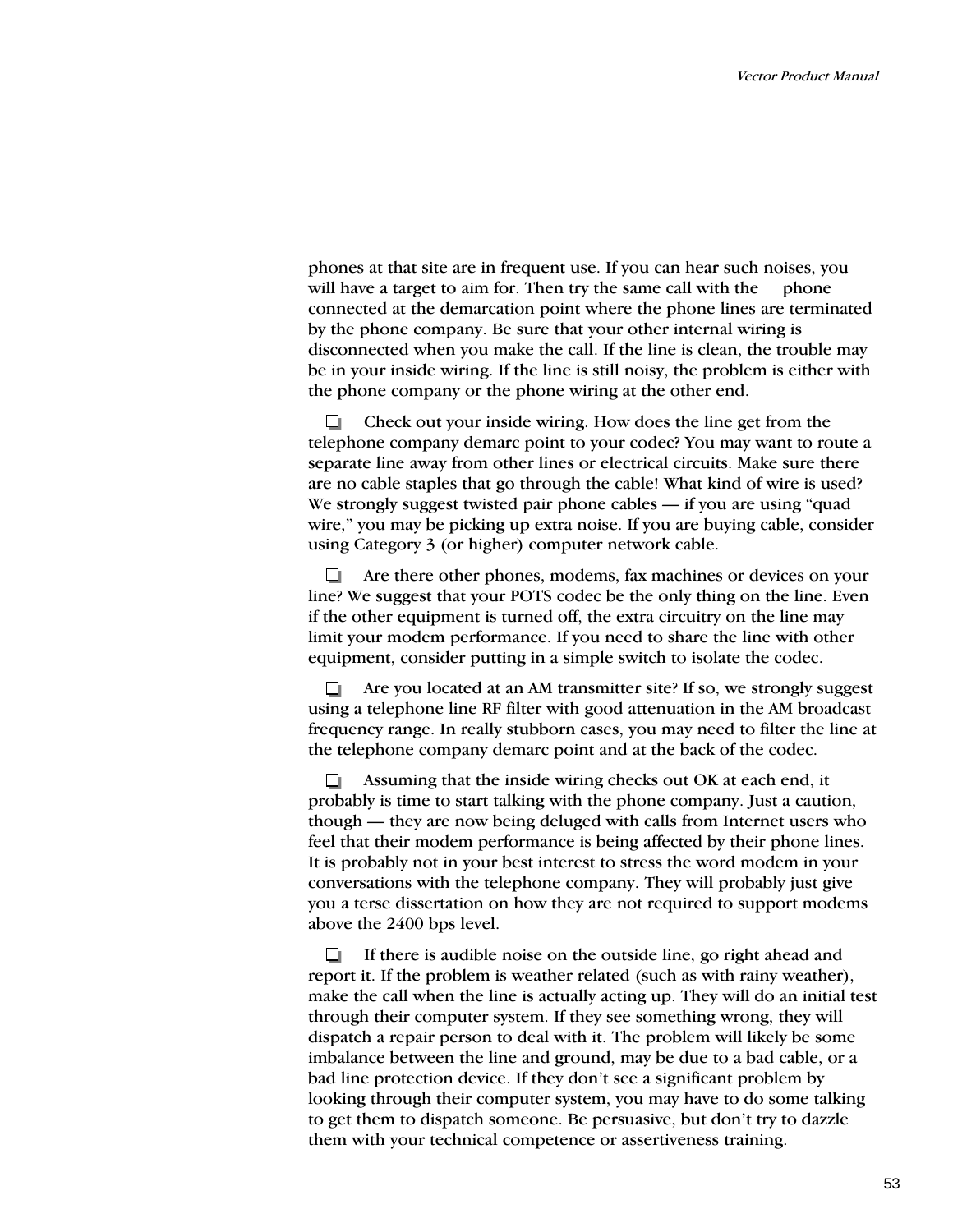$\Box$  If a repair person visits you, make the most of the situation. Don't just send them to the closet at the end of the hall. Clean it out in advance so they can get in there without danger. Stay with them. Gently explain your problem. Offer coffee. Even if they don't find the problem, you may wind up with a better friend the next time. Try to get them to check the line for "balance," even if you are a little shaky as to what that means. See if you can find out how the line gets to you from the telephone company office. In order for this conversation to make sense, we suggest that you read the following:

PHONE LINE 101 The simplest phone line is just a pair of copper wires running from the telephone company office to your location. Part of the line may run above ground suspended on phone poles, and part may be underground, either directly buried or in conduit pipes. Both are subject to weather-related problems. Water can enter improperly sealed cables and cause partial connections between your wires and ground, or other wires in the cable. Small animals can chew at cables and damage the insulation on the wires, with the same result. Lightning strikes can damage protective devices on the lines, resulting in partial connections from the wires to ground.

> Even the simple phone line is actually fairly complicated. If the line is over 3 miles in length, the phone company will insert "loading coils" which help equalize the frequency response of the line. These loading coils don't introduce any extra noise, but they will limit modem performance to  $21,600$  bps or so. A nastier thing is the addition of "bridge taps" on the line. These are simply other pairs of wires connected across your line. They may run down other streets and end on poles, in manholes, or inside other buildings. Nothing is connected at the other end, but the extra capacitance of that cable will cause peaks and valleys in the frequency response of your line. Bridge taps may also introduce extra noise or crosstalk as well. A "worst case" scenario would be for you to be assigned a cable pair that was previously used at another location and still has inside wiring connected in that building.

As telephone use has expanded, phone companies have found it impractical to keep running more copper lines, particularly in urban and large suburban areas. This has led to the increased use of "SLIC" (Subscriber Line Interface Concentrator) cabinets connected by conventional copper wire to homes and businesses in a neighborhood. You have seen these cabinets (usually green or gray) at street corners. The equipment in the cabinet converts the local call into digital format so that individual pairs are not necessary all the way back to the telephone company office.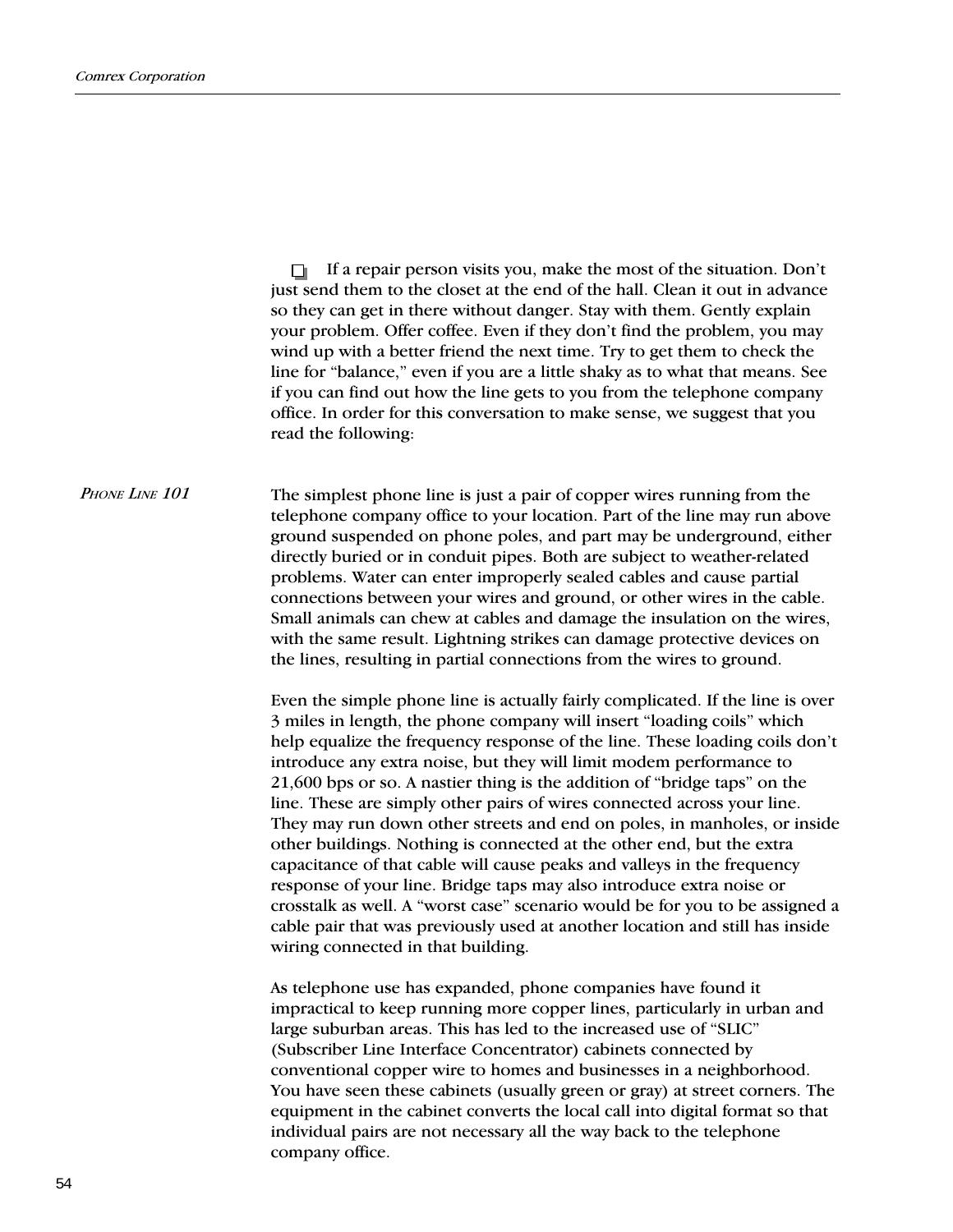There are two basic types of SLICs: integrated and nonintegrated. An integrated SLIC is connected by fiber-optic cable or copper wire to the telephone office. It is a high capacity digital device that is actually part of the phone company switching equipment. Your call undergoes an analog to digital conversion in the cabinet, and stays in that form all the way through the telco switch. An integrated SLIC is very modem-friendly, as it shortens that analog part of your phone line, avoiding loading coils and extra bridge taps. A nonintegrated SLIC is not tied directly to the switch, but requires a companion unit at the telco office that will introduce another set of digital/analog conversions, and that will limit modem performance. It may be better than an excessively long copper line, but it will not be as good as an integrated SLIC.

## AND NOW BACK TO THE CHECKLIST!

 $\Box$  If the phone company believes that you have a bad cable pair, they will probably switch you to another pair. This is a good opportunity to request (don't demand) the shortest possible routing for the line, hopefully without loading coils and with a minimum number of bridge taps. You can also plead not to be put on a nonintegrated SLIC, as that may worsen the situation.

 $\Box$  If the phone company thinks your line is OK, you may want to try an "end run" around the regular people. The telco folks have higher-level customer service people who can advocate for you within the company. If your monthly bills are substantial enough, you can request that such a person be assigned to your account. If that fails, you might contact the person in charge of media relations in your area. They want to stay friendly with radio and TV stations, and may be able to connect you with an influential "inside person." As always, be friendly and diplomatic. Mugs and T-shirts might be an idea for people who seem to be working on your behalf. It wouldn't hurt to have your call letters on their desk!

 $\Box$  Attention "tech types": If you used to order equalized phone lines for remotes, and you still remember which cable pairs the telephone company used for the lines to your studio, you might try requesting one of those pairs for your POTS codec line. Equalized lines are usually free of loading coils and bridge taps and are tested more rigorously for noise and balance.

 $\Box$  If you are absolutely stuck with a lousy phone line to your studio, you might want to try creating a "perfect" phone line from an ISDN line (assuming that is available). All you will need is a computer-type external terminal adapter with at least one POTS port. That port will have ringing and dial tone just like a regular phone line and will be all-digital to the phone company. You will need to program the TA with a computer, entering switch type, SPIDs and LDNs. After that, no computer connection is necessary.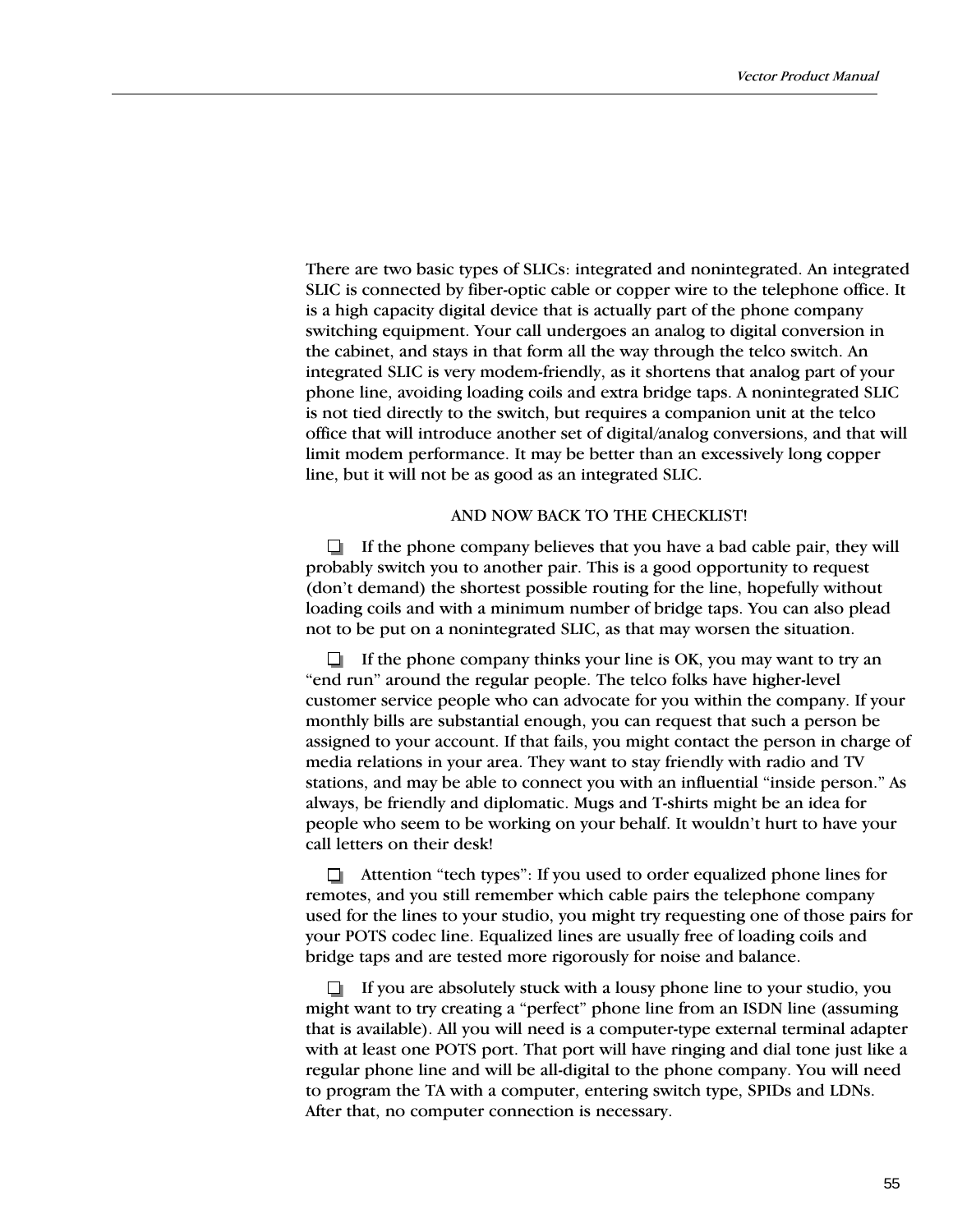## **APPENDIX B ABOUT MIX MINUS**

Even the simplest remotes are a two-way process. The remote site must send its audio to the studio and receive a return feed to monitor the programming. This return feed may be done over a radio station's regular transmitter (with an AM or FM radio at the remote), over a special radio link or over a telephone circuit. This feed may just go to headphones at the remote and also be put on speakers for any spectators.

The problem comes when there is a time delay in getting audio to and/or from the studio. In this case, the remote "talent" hears a delayed version of their voice in the headphones and finds this very distracting. Even a remote done with simple equipment or a frequency extender on plain phone lines may have this problem on a long-distance call. All remotes using ISDN, Switched-56, and POTS codecs will have delays each way as signals are processed from analog to digital, compressed, uncompressed, and converted back to analog audio. Some digital compression schemes, such as G.722, result in shorter delay times, but there will still be a "reverb" effect in headphones at the remote site if their audio is sent back from the studio. In any of these cases, it may not be possible for the remote people to listen to an off-air or program channel feed.

The solution is **mix-minus**. A mix-minus feed has a mix of all of the programming on the radio station (or network) **minus** the audio from the remote. In other words, the station or network doesn't send the remote audio back to the remote. At the remote end, this mix-minus feed is converted back to an "air monitor" by mixing in the local audio from the remote. This is easily done on the Vector, with the LOCAL volume control.

For radio stations, in addition to fixing the time delay problem, using a mix-minus feed has two other advantages. First, if the station uses a 6-7 second delay to allow editing of phone calls, pre-delay audio can be sent to the remote site. Second, if there is a PA system at the remote, they will be able to run the speaker levels higher with the mix-minus audio. This is because the remote microphone audio is not running through the station's audio processing, and the levels stay under the control of the remote operator.

The simplest way to do one mix-minus feed in a typical radio studio is to use the Audition or second program channel. On many audio consoles, each fader's output may be sent to both Program and Audition. If your board will allow those feeds simultaneously, just set all of the modules to Program and Audition, with the exception of the one carrying the remote audio. Set that one to Program only. The Audition channel will then be a mix of everything on the console except the remote. That will be your mix-minus which should be sent to the remote site. One caution — make sure that audio is being sent to and from any telephone modules you may have in the console. They may have been designed to work with only one channel at a time — either Program or Audition, but not both. If so, you will have